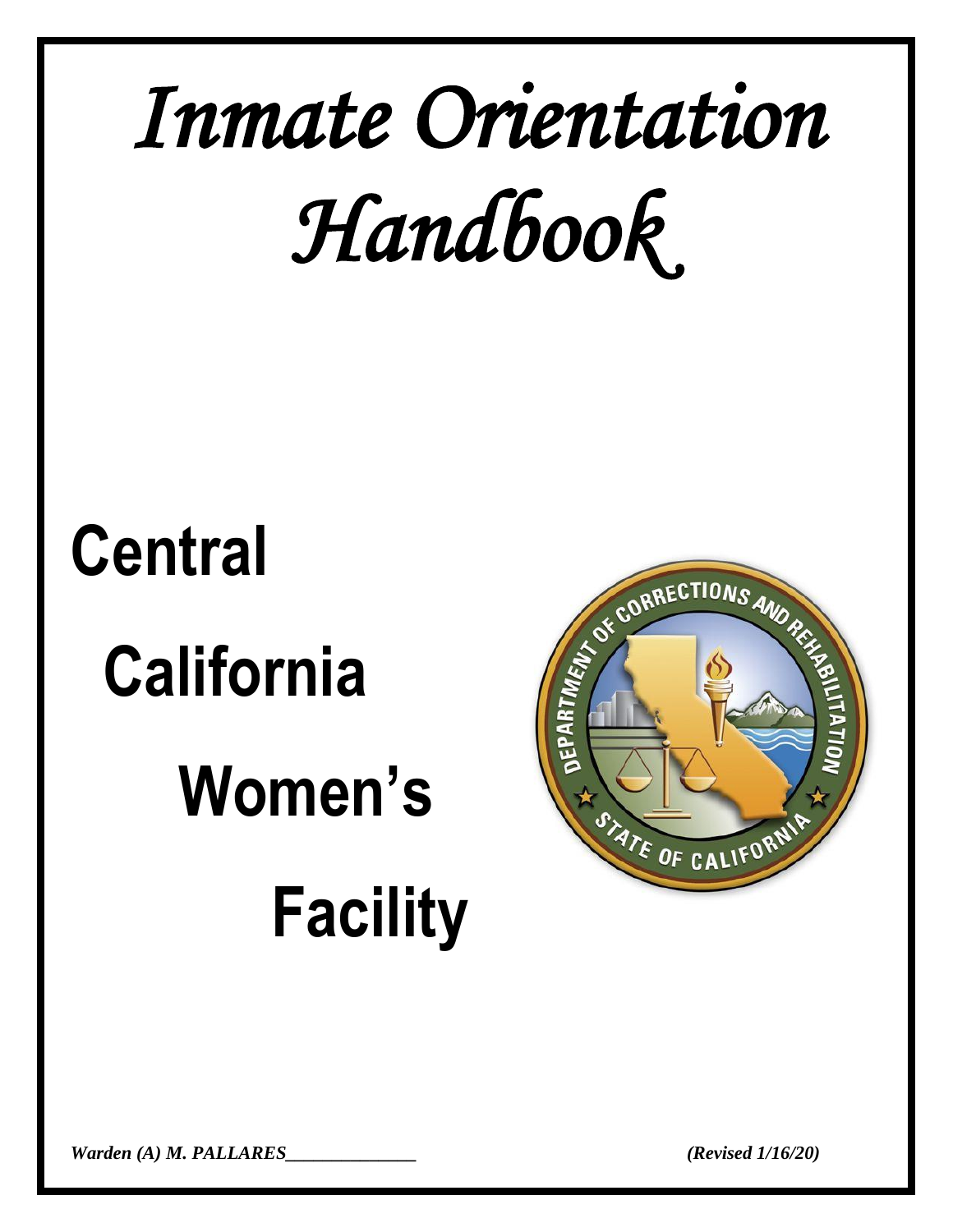

# **TABLE OF CONTENTS**

# **Topic Page Number**

| Americans with Disabilities Act (ADA)                                                                                                                                                                                          | 3  |
|--------------------------------------------------------------------------------------------------------------------------------------------------------------------------------------------------------------------------------|----|
| Overview                                                                                                                                                                                                                       |    |
|                                                                                                                                                                                                                                |    |
|                                                                                                                                                                                                                                |    |
|                                                                                                                                                                                                                                |    |
|                                                                                                                                                                                                                                |    |
|                                                                                                                                                                                                                                |    |
| Personal Grooming and Stationery Supplies for Indigent Inmates6-7                                                                                                                                                              |    |
|                                                                                                                                                                                                                                |    |
|                                                                                                                                                                                                                                |    |
|                                                                                                                                                                                                                                |    |
|                                                                                                                                                                                                                                |    |
|                                                                                                                                                                                                                                |    |
|                                                                                                                                                                                                                                |    |
|                                                                                                                                                                                                                                |    |
|                                                                                                                                                                                                                                |    |
|                                                                                                                                                                                                                                |    |
|                                                                                                                                                                                                                                |    |
|                                                                                                                                                                                                                                |    |
|                                                                                                                                                                                                                                |    |
|                                                                                                                                                                                                                                |    |
|                                                                                                                                                                                                                                |    |
|                                                                                                                                                                                                                                |    |
|                                                                                                                                                                                                                                |    |
| Dental Sick Call                                                                                                                                                                                                               |    |
|                                                                                                                                                                                                                                |    |
|                                                                                                                                                                                                                                |    |
| Contraband Medications [11, 2010] Annan Marco Marco Medications (15, 2011) Marco Muslim (15, 2011) Marco Muslim (15, 2011) Marco Muslim (15, 2011) Marco Muslim (15, 2011) Marco Muslim (15, 2012) Marco Muslim (15, 2012) Mar |    |
|                                                                                                                                                                                                                                |    |
| Sick Call, Pill Line, and Diabetic Procedures during Fog Conditions 16                                                                                                                                                         |    |
|                                                                                                                                                                                                                                |    |
|                                                                                                                                                                                                                                |    |
|                                                                                                                                                                                                                                |    |
| Use of Force                                                                                                                                                                                                                   |    |
|                                                                                                                                                                                                                                | 20 |
|                                                                                                                                                                                                                                | 20 |
|                                                                                                                                                                                                                                |    |
|                                                                                                                                                                                                                                |    |
|                                                                                                                                                                                                                                |    |
|                                                                                                                                                                                                                                |    |
|                                                                                                                                                                                                                                |    |
|                                                                                                                                                                                                                                |    |
|                                                                                                                                                                                                                                |    |
|                                                                                                                                                                                                                                |    |
|                                                                                                                                                                                                                                |    |
|                                                                                                                                                                                                                                |    |
|                                                                                                                                                                                                                                |    |
|                                                                                                                                                                                                                                |    |
|                                                                                                                                                                                                                                |    |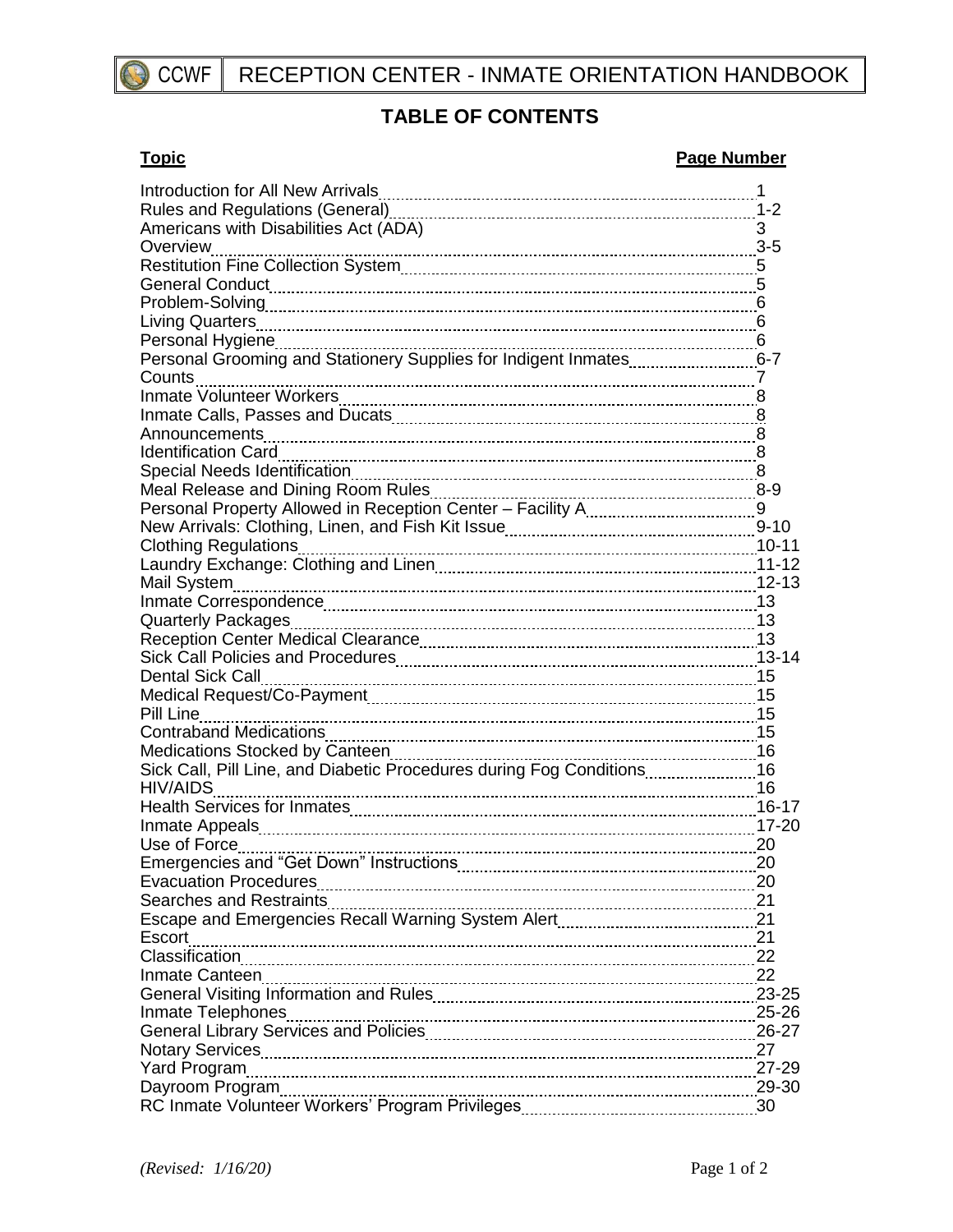

# **TABLE OF CONTENTS (Continued)**

| <b>Topic</b>                                                                                                    | <b>Page Number</b> |
|-----------------------------------------------------------------------------------------------------------------|--------------------|
| (Attachment A)                                                                                                  |                    |
| (Attachment B)                                                                                                  |                    |
| (Attachment C)                                                                                                  |                    |
| (Attachment D)                                                                                                  |                    |
| (Attachment E)                                                                                                  |                    |
| (Attachment F)                                                                                                  |                    |
| PRISON RAPE ELIMINATION ACT INFORMATION TRANSGENDER [[[[[[[[[[[[[[[[[[[[[[[]]]]]]]]]][[38-39]<br>(Attachment G) |                    |
| SEXUAL ABUSE, ASSAULT PREVENTION AND INTERVENTION MALLO MALL 41-43<br>(Attachment H)                            |                    |
| OFFICE OF THE INSPECTOR GENERAL MALL CONTINUES AND THE 44-46<br>(Attachment I)                                  |                    |
| (Attachment J)                                                                                                  |                    |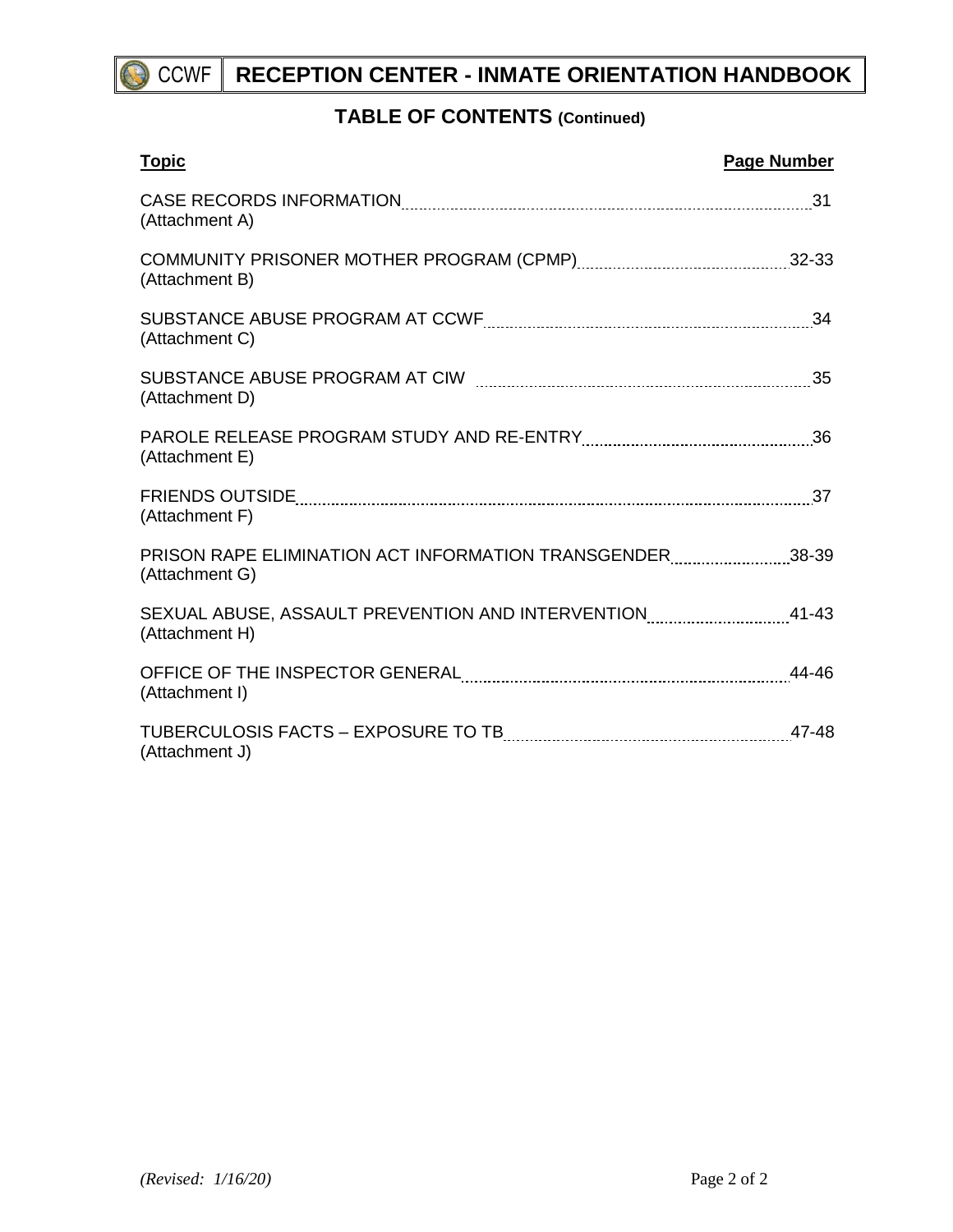### **INTRODUCTION FOR ALL NEW ARRIVALS**

This booklet has been developed to provide new arrivals with valuable and necessary information concerning programs and activities available at this institution. Inmates are expected to review the contents of this booklet. If an inmate does not understand the general rules and procedures, the inmate can ask their Correctional Counselor I, Housing Unit Officer or any other program staff.

Inmates will be held responsible and accountable for knowing, understanding, and complying with the contents of this booklet and all other departmental rules and regulations. Within the first ten days of an inmate's arrival, it will be mandatory that the inmate attend an orientation class, at which time there will be an opportunity to raise specific questions regarding the operations of the Central California Women's Facility (CCWF).

### **RULES AND REGULATIONS**

For issues pertaining to inmates, the Department Operations Manual (DOM) is available for reading in the Law Library, located in the Main Recreation Yard. All inmates are expected to have knowledge of and adhere to all Departmental and Institutional rules, regulations, policies and procedures.

Availability of the California Code of Regulations (CCR), Title 15, the Armstrong Remedial Plan (ARP) and similar printed materials in accessible formats (large print, braille, etc.) and access to inmate/staff scribes or readers and availability of specialized library equipment will be in the Law Library.

All newly arrived inmates will be issued a copy of this handbook, along with a Prison Rape Elimination Act (PREA) brochure entitled "Sexual Violence Awareness" and a PREA booklet entitled "Sexual Abuse/Assault – Prevention and Intervention." You will be required to sign a Chrono – Document Receipt (CDCR 128-O) indicating that you have received the CCWF Reception Center (RC) Inmate Orientation Handbook, pursuant to Penal Code (PC), Sections 2930 and 2934, as well as the PREA handouts listed above.

Some of the rules you need to be especially aware of are as follows:

# **Contraband**

Contraband is defined in CCR, Title 15, as being "anything which is not permitted, in excess of the maximum quantity allowed, or received or obtained from an unauthorized source."

# **Tobacco, Lighters, Notes, and Paraphernalia**

Tobacco and tobacco products are prohibited. Possession of tobacco is contraband, regardless of the quantity, and will result in a Rules Violation Report (RVR). Lighters are contraband; inmates cannot purchase or own cigarette lighters. You will receive a RVR for having one on your person or in your locker. Notes are not to be passed between RC inmates or sent to inmates on other yards. Once intercepted, they will be read, and you could receive written disciplinary action.

# **Behavior, General RC**

- Refer to CCR, Title 15 for specific information
- Obey staff instructions
- Be tolerant of others
- Yellow and Red line areas are out of bounds; do not walk across them
- Do not sit on the stairs, tables, or trashcans
- Unauthorized visiting in other cells/dorm areas is not allowed at any time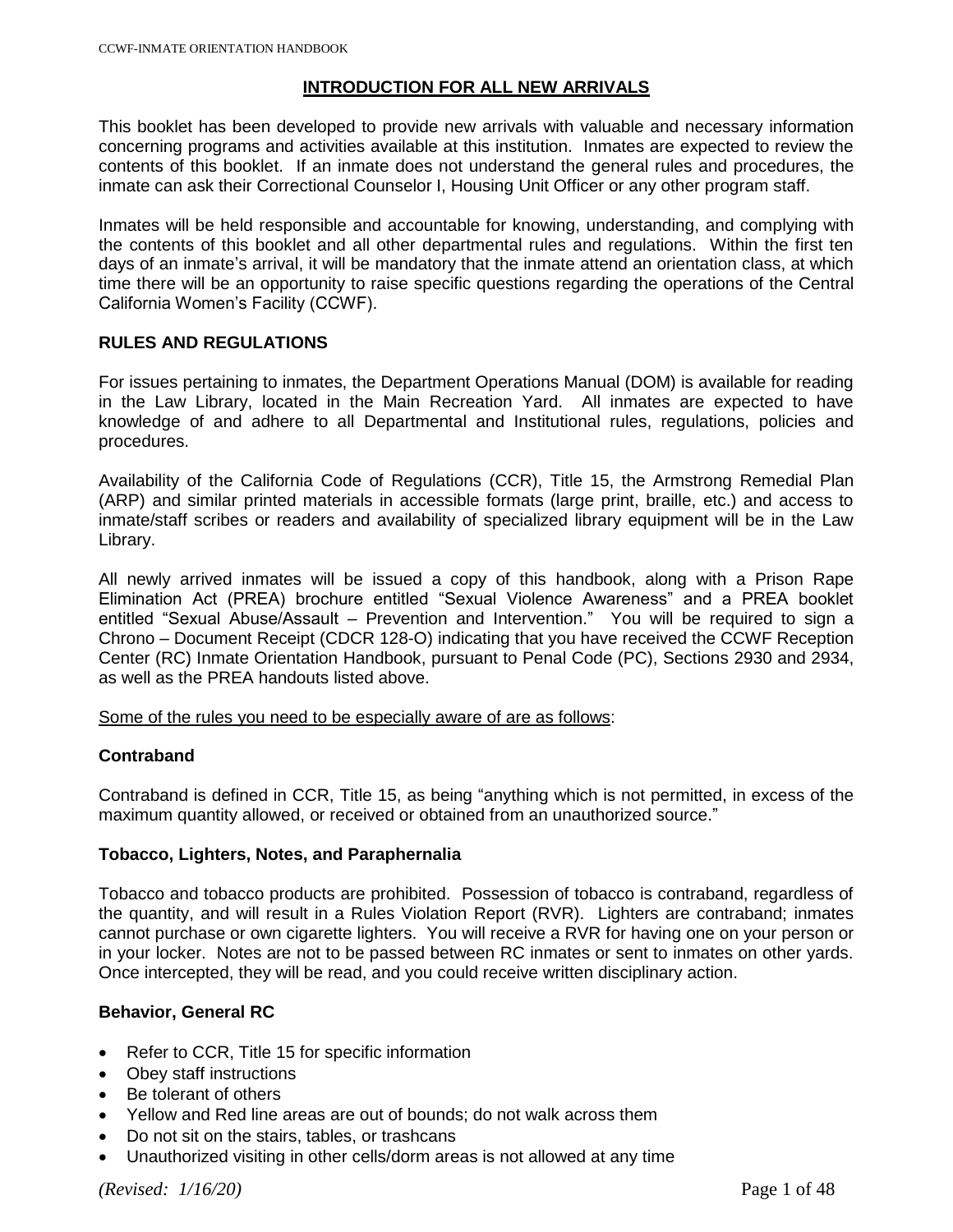- If on the walkways, you must be in motion. Inmates with mobility disabilities will reasonably accommodated (i.e. given more time. allow inmate to stop and rest etc.) If you wish to stop and talk, move to the grass/dirt area on the yard.
- Running inside is prohibited; running outside is allowed for recreational purposes only.
- Horseplay is not permitted. \*Note: If staff observes what appears to be a physical altercation, you may receive a RVR
- Disrespectful behavior towards others (e.g., catcalling, lewd remarks, racial slurs, threats, etc.) will not be tolerated and will result in immediate corrective action
- Receipt of any disciplinary report may cause a delay in processing your commitment or result in additional time to serve
- No yelling, kissing, hugging or holding hands
- Do not roam around the dining hall
- Respond properly to calls and passes
- Sexual behavior is prohibited
- When a personal alarm is activated on Facility A, all inmates are required to immediately stop all movement, remain where they are and sit on the ground, on their buttocks. The only exception is for inmates with documented medical exclusions, in which case a yellow/fluorescent vest will be issued and required to wear at all times. Inmates in wheelchairs may remain seated in their wheelchairs. The detailed "Get Down" instructions and reference are listed below:

#### **Emergency Response Requirement "Get Down" Instructions to Inmates**

When a personal alarm is sounded or an announcement is made to stop inmate movement and/or "Get down", all inmates from the affected area will immediately stop whatever they are doing, remain where they are and obtain a seated position. A seated position is defined as, "when an individual whom is on the ground sitting on their buttocks." This practice is required and necessary for all inmates in order to demonstrate that they are not participating in the emergency, impeding responding staff, or posturing/preparing to join the emergency. Responding staff will assess the situation and give further direction as needed, which can include, but is not limited to, directing the inmate(s) to lay prone and/or move to a different location/direction.

In situations where inmates obtain certain physical limitations that do not enable them to assume a seated position; they will be required to follow staff instructions to remain where they are or to move to an alternate location. These inmates will be identified and issued a Mobility Impaired Vest. Inmates who fail to comply and do not possess a vest, do not meet the criteria or are exempt from the wearing of the vest, will be subject to disciplinary action. Inmates in their assigned wheelchair will be considered in a seated position. In dining halls and classrooms, a seated position at a table is acceptable. However, outdoor tables and benches are not acceptable seated positions and inmates will remove themselves from the tables and benches assuming a seated position on the ground.

During times of inclement weather, staff would be cognizant in situations of extreme heat/cold/wet weather when dealing with inmates who are seated during alarms. During extreme weather conditions, staff will utilize good judgment and avoid subjecting inmates to extreme weather conditions for prolonged periods of time if possible. *(Memorandum to Inmate Population dated July 18, 2013, titled Emergency Response Requirements "Get Down" Instructions to Inmates, authored by D. K. Johnson, Warden, CCWF.)*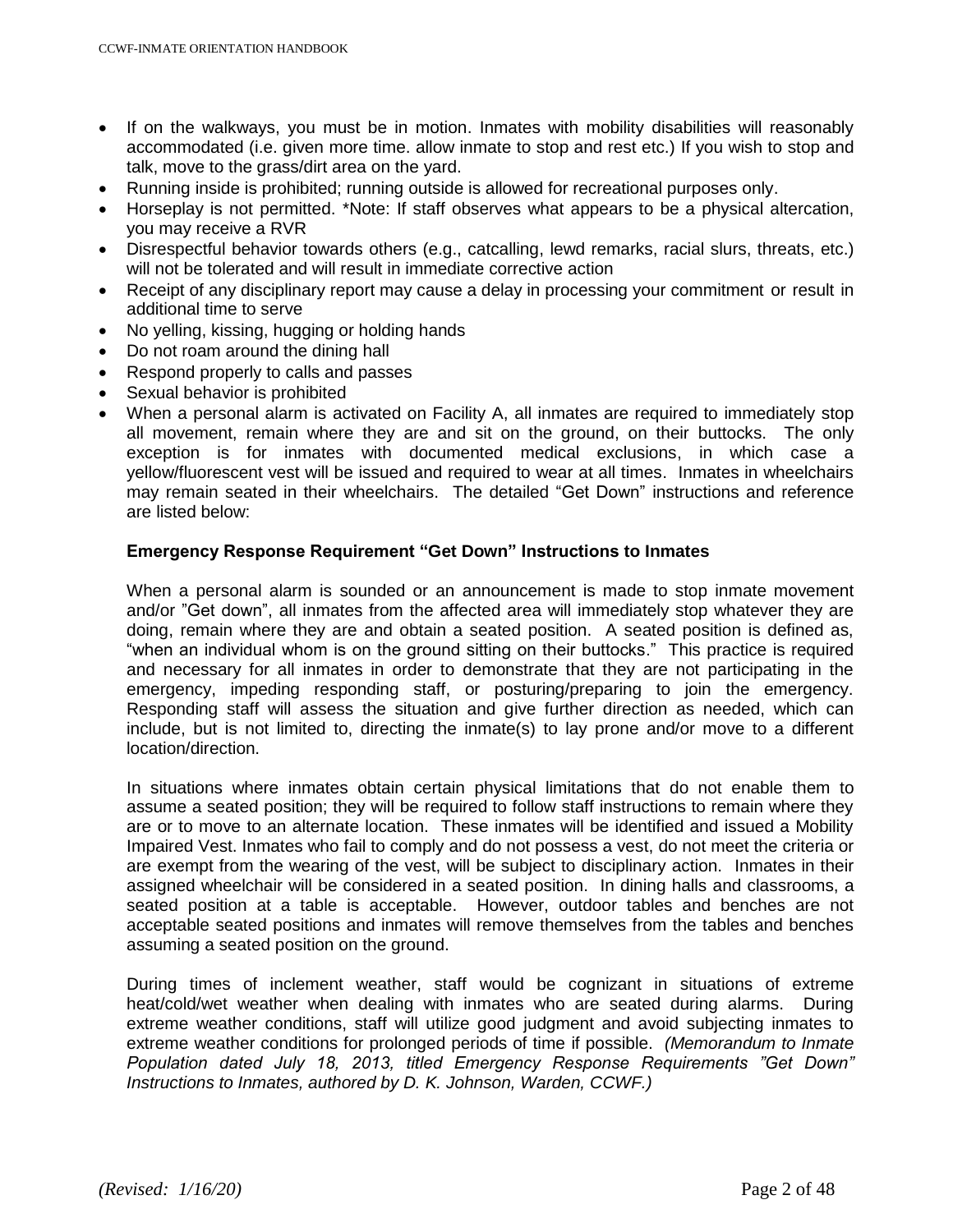#### **OVERVIEW**

CCWF has been designated as the RC for female felons who are sentenced as new State Prison commitments, Parole Violators Returned to Custody (PVRTC), and Parole Violators with New Term (PVWNT). In addition, CCWF will process inmates who fall under PC Section 1203.03 (90-day diagnostic cases with "Z" numbers).

# **Disability Placement Program (DPP)**

The Disability Placement Program (DPP) identifies inmates who need special accommodations or assistance because of mobility, hearing, speech, sight or other impairments. The Medical department attempts to identify and verify these needs. However, if you have an impairment that has not been identified, please bring it to staff's attention so appropriate assistance can be provided as soon as possible. If you are in need of reasonable accommodation due to your impairment, you may submit a request for Reasonable Accommodation (CDCR 1824), available from your unit staff, to the Inmate Appeals Office. (See page 21, Inmate Appeals/Health Care Appeals for further information.)

# **Disability Placement Program (DPP) Policy**

It is the policy of the California Department of Corrections and Rehabilitation (CDCR) to provide access to its programs and services to inmates and parolees with disabilities, with or without reasonable accommodation, consistent with legitimate penological interest. No qualified inmates or parolees with a disability (as defined in the Title 42 of the United States Code, Section 12102) shall, because of that disability, be excluded from participation in or denied the benefits of service, programs, or activities of the Department or be subjected to discrimination. All institutions and facilities housing inmates with disabilities will insure that housing and programming are reasonable and appropriate in a manner consistent with their mission and department policy.

#### **Americans with Disabilities Act (ADA) Inmate Assistance Program**

The purpose of the ADA Inmate Assistance Program is to provide disabled inmates the assistance they require to access CDCR's programs, services and activities: Examples of eligible inmates include:

- Wheelchair users who are unable to wheel themselves to dining halls, canteen, laundry exchange, and other services;
- Vision impaired inmates who are unable to navigate the path of travel to programs and service areas, or who need assistance with reading and writing due to vision impairment;
- Hearing or speech impaired inmates who need assistance with notifications or communication;
- Learning disabled inmates who need assistance with reading or writing.

Should you require assistance from an ADA worker, notify a staff member and an ADA worker will be summoned.

# **Effective Communication**

Reasonable accommodation shall be afforded to inmates or parolees with disabilities (e.g., vision, speech, hearing impaired and learning disabled inmates) to ensure equally effective communication with staff, other inmates and, where applicable, in the public. Auxiliary aids that are reasonable, effective and appropriate to the needs of the inmate or parolee shall be provided when simple written or oral communication is not effective. Such aids may include bilingual aids (staff or inmates) or qualified interpreters, readers, sound amplification devices, captioned television and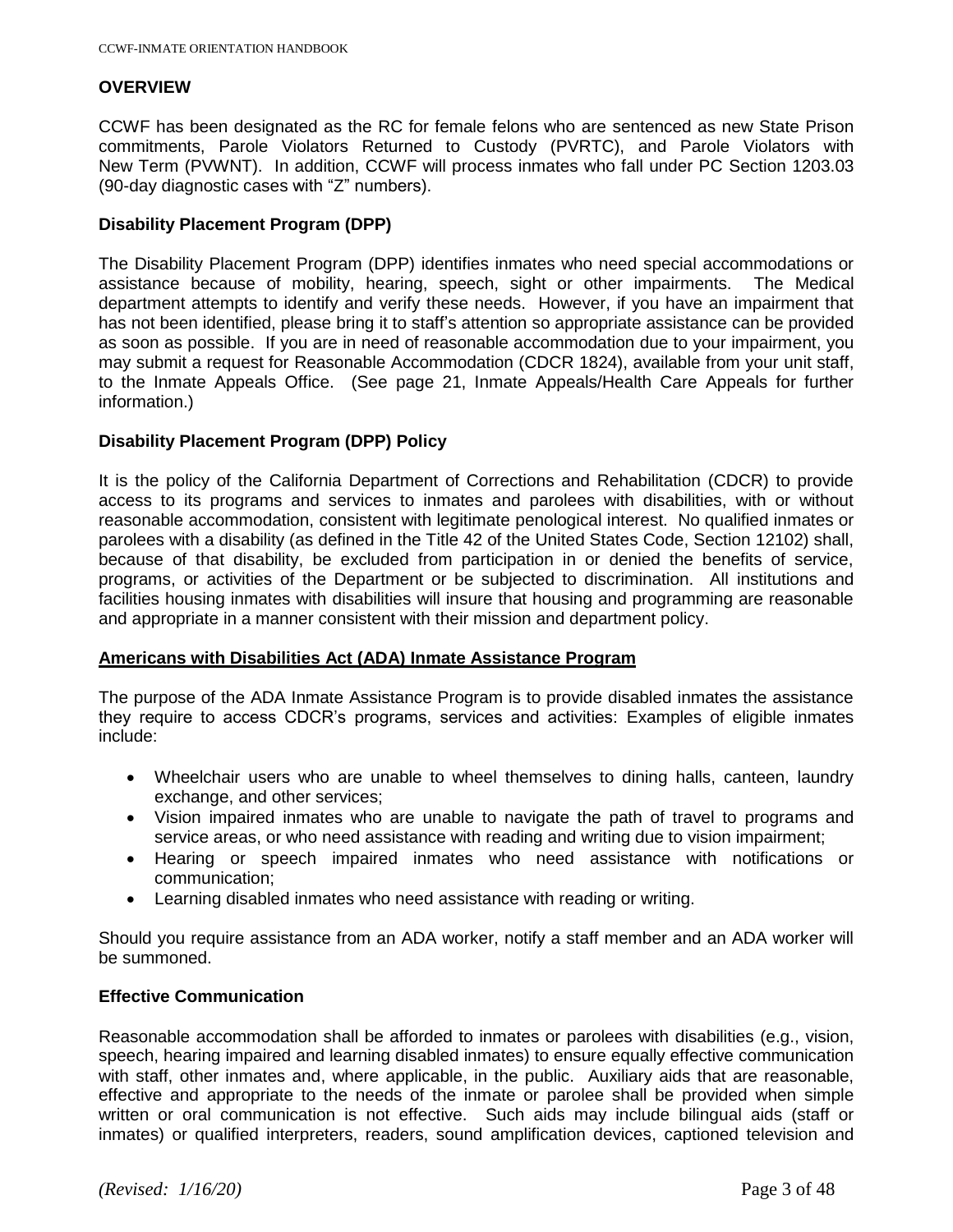video text displays, Telecommunication Devices for the Deaf (TDD), audio tape texts, braille materials, large print materials and signage.

Following arrival at CCWF, RC inmates will be placed on "processing status" until they are endorsed into a receiving institution by a CDCR Classification Staff Representative (CSR).

In accordance With CCR Title 15, Section 3044(h), assignment to Privilege Group "U" (Unassigned) entitles inmates to the following privileges:

- ♦ No family visits (you may receive non-contact visits)
- Maximum \$110 Canteen draw (ten-day dead period following your arrival)
- ♦ Telephone calls on an **emergency basis** only as determined by the Correctional Counselor (CCI), Sergeant, or Lieutenant
- ♦ No accrual of excused time off (ETO)
- ♦ Yard access, recreational and entertainment activities limited by security needs
- ♦ No special Canteen purchases
- ♦ No special packages
- No handicraft

### **Reception Center Length of Stay**

As an inmate going through the RC process, you can expect to be housed on Facility A for an average of 90 days or less. Case factors, which may lengthen your RC processing, are disciplinary reports received while housed in RC, going Out-to-Court (OTC), or unresolved disciplinary actions from previous incarcerations.

Once received at CCWF, RC inmates will be assigned to a CCI who will process them through RC. The CCI will track an inmate's arrival and schedule an interview. Although the average processing time is 30-45 days, individual processing time varies. It is unlikely that all inmates received on the same day will be referred to the Classification Staff Representative (CSR) within the same time.

The following paperwork constitutes your general processing requirements:

- ♦ Institutional Staff Recommendation Summary or Reception Center Re-Admission Summary
- ◆ Social Factor Sheet
- ♦ Identification Worksheet / Next of Kin Notification (CDCR 127)
- Total Adult Basic Education [TABE] Score (CDCR 128 B)
- ♦ Tuberculosis [TB] Alert Code (CDCR 128 C)
- ♦ Mental Health Screening (CDCR 128 C)
- Reception Center Medical Clearance and Special Instruction Chrono (CDCR 128 C-1)
- Notice of Critical Case Information (CDCR 812)
- ♦ Trust Withdrawal Information (CDCR 825)

Requests for a specific receiving institution should be directed to the appropriate CCI at the time of the processing interview. The ultimate decision for an inmate's institution placement rests with the CSR, and is based upon the needs of the inmate, institution, and department.

Inmates born in a foreign country may voluntarily request to serve their sentence in their country of birth, providing the inmate meets the criteria. Foreign Prisoner Transfer Treaty Program (FPTTP) orientations are routinely scheduled and the FPTTP is discussed during the processing interview with the CCI.

All inmates who are within 30 days of release will remain in RC pending parole, or discharge. A Classification Chrono (CDCR 128-G) will be completed reflecting this information, and the inmate will be retained on A1/U status pending parole.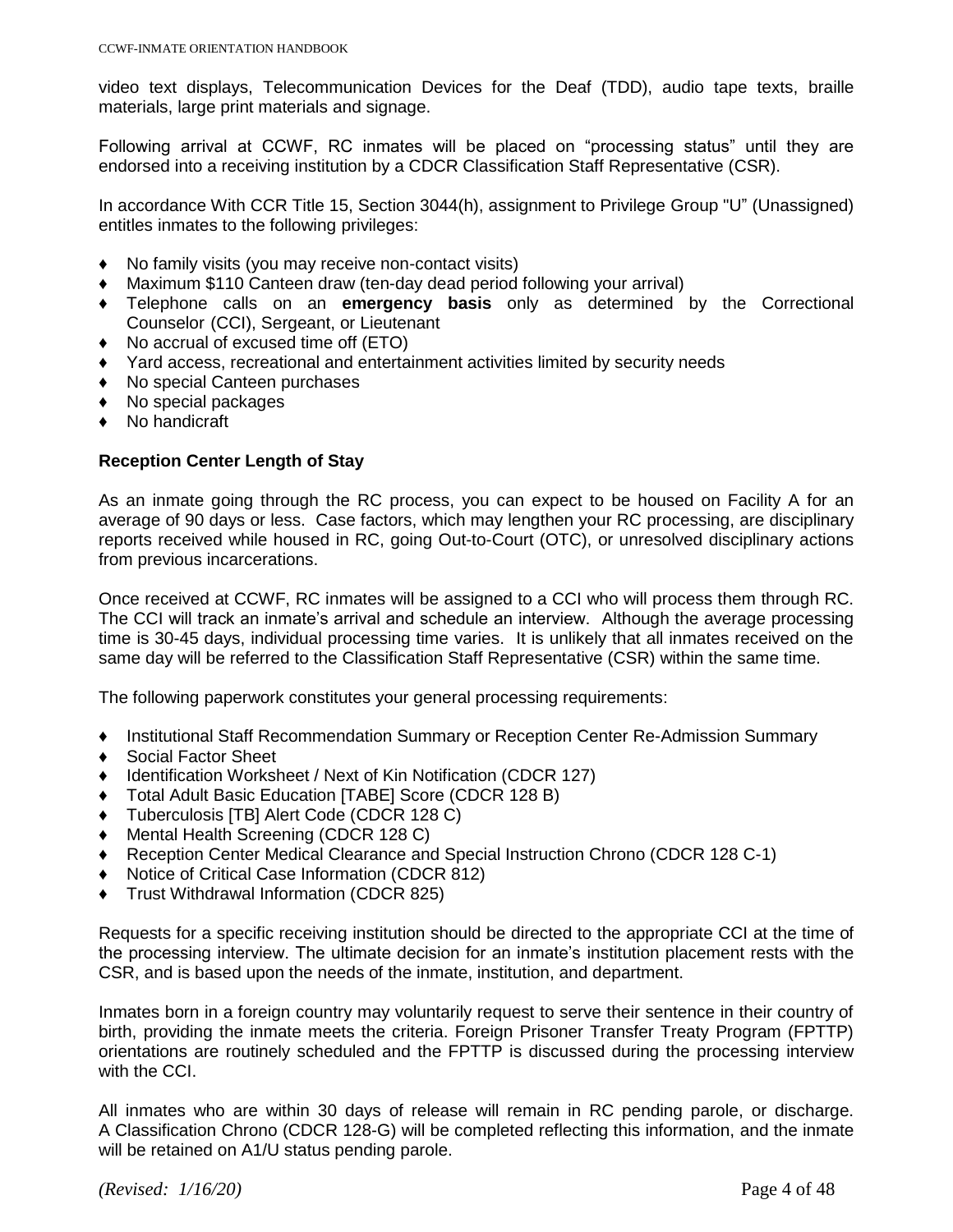The RC will not be required to initiate or follow-up on Holds, Warrants, Detainers (PC1381) or Demand for Trial, except for those inmates who will parole from RC or those inmates pending imminent release per DOM, Section 72040.5.2.1 (see Attachment A). Pursue any concerns at your receiving institution. Upon receipt at the receiving institution, inmates will be scheduled for Initial Classification within 14 calendar days. If eligible, half-time credit earning status will begin the day of assignment to a work, vocation, or education program.

Within six to eight weeks after programming in an assignment, Records staff will forward an updated Legal Status Summary Facesheet with your estimated release date. Inmates who are pregnant or have one or more children under the age of six years may be eligible to participate in the Community Prisoner Mother Program (CPMP) (see Attachment B). If you have any questions regarding this program, contact your CCI. In addition, there is information regarding the CPMP available in the Law Library.

CCWF has one Substance Abuse Program. For eligibility requirements and program content, see Attachment C.

Inmates currently engaged in a court action who may lose custody of their minor children have a responsibility to work with their county caseworker, the courts, or their attorney to resolve this issue. The CCI cannot and will not provide legal advice or documents in this area; however, there is information available in the Law Library. Inmates are encouraged to maintain written communication should an issue of this nature arise.

Inmates within seven months of parole will be required to meet with their CCI for preparation of a Release Program Study (RPS). The RPS will contain parole plans (planned residence and employment) and later parole reporting instructions.

Inmates are encouraged to communicate with family, people of positive influence, and organizations such as Friends Outside (see Attachment F).

# **RESTITUTION FINE COLLECTION SYSTEM**

Assembly Bill 876 provides that the Director of CDCR shall collect court ordered restitution fines owed by inmates from both inmate wages and trust account deposits. PVWNTs shall have their fines collected on their new term. Fines shall continue to be collected on inmates with restitution fines whose parole was revoked without them ever having left the physical custody of CDCR. In accordance with PC Section 2085.5, CDCR shall deduct 50 percent or the balance owing, whichever is less, of an inmate's wages and trust account deposits, with the exemptions of Joint Venture Program (JVP) deposits, Family Visit funds, and Temporary Community Leave (TCL) funds.

Deductions shall be transferred to the State Board of Control (BOC) to be deposited in the Crime Victims' Restitution Fund in the State Treasury. In addition, CDCR shall deduct and retain from the wages and trust account deposits of an inmate, an administrative fee that totals 5 percent of the deduction, for a total maximum deduction of 55 percent. The Law Library has information on the restitution program, should you request further details.

#### **GENERAL CONDUCT**

Inmates will be required to follow instructions given by staff members. Staff members are required to treat inmates with respect, and it is required that inmates treat staff and other inmates in a respectful manner. Inmates will avoid behavior that is designed to encourage illegal, disruptive, or inappropriate behavior. Sexual activity is prohibited. (Family visiting is excluded.)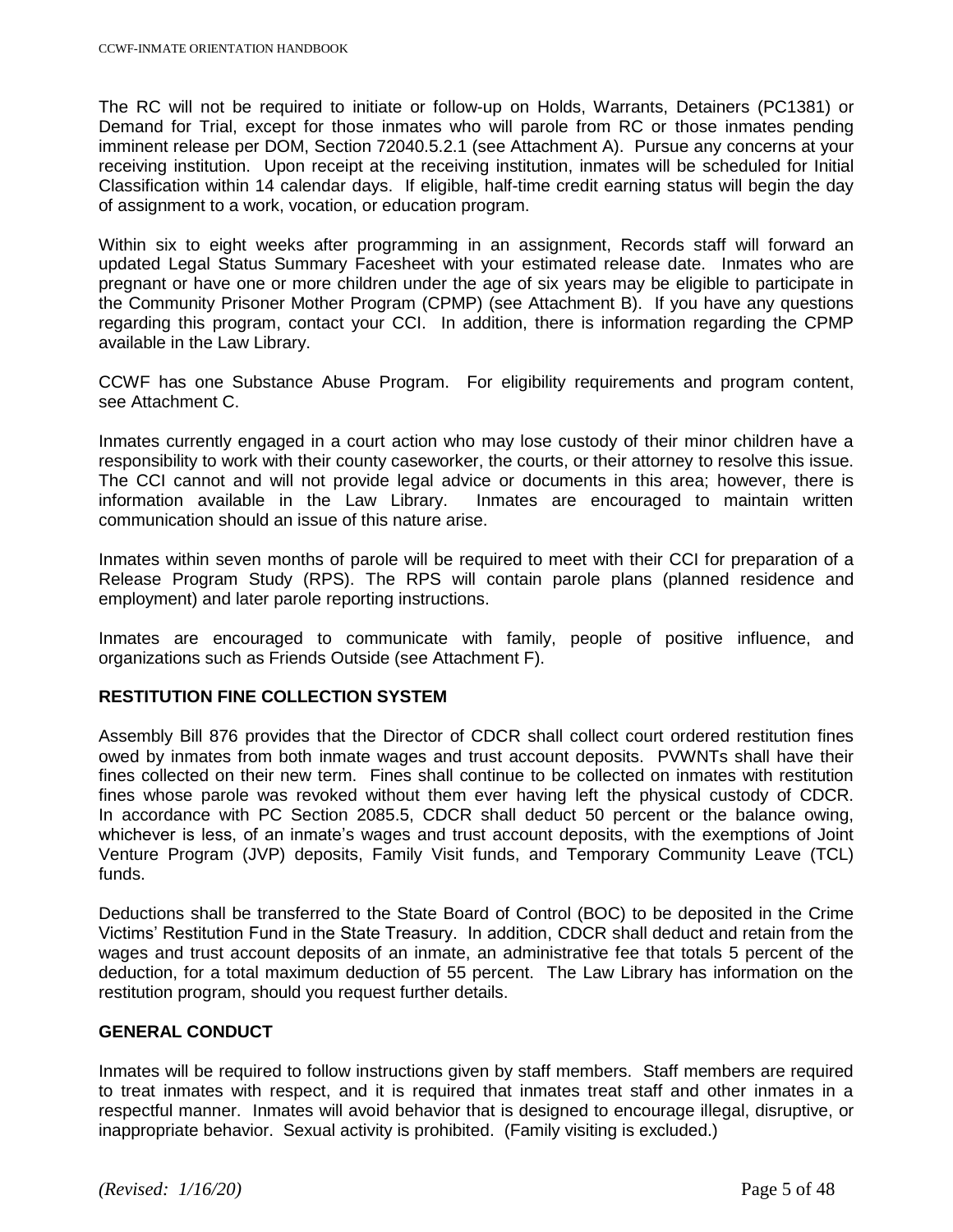# **PROBLEM SOLVING**

If you are having a problem, you should first speak with your housing unit staff. It is recommended that you address problems with your housing unit staff before bringing them to a Sergeant or Lieutenant. A pass is required to enter the Program Office. You may also use the forms Request for Interview (GA-0022) or an Inmate/Parolee Request for Interview, Item or Service (CDCR 22), to communicate with staff via the institutional mail.

#### **LIVING QUARTERS**

It is the responsibility of each inmate to maintain her cell or dorm area in a clean and orderly manner. This will involve, but is not limited to, making beds neatly prior to the breakfast meal release, cleanliness of floors, walls, toilets, sinks, and proper storage of property in lockers. Inspection of cells and dorms will be conducted daily. A list of specific housekeeping responsibilities are as follows:

- ♦ Each inmate is responsible for the content and condition of her cell or dorm area. This means you may receive a disciplinary report or referral to the District Attorney if the contents are felonious.
- ♦ Upon assignment to a cell or dorm area, report any damage or missing fixtures to the housing unit officers immediately, or you will be held responsible.
- ♦ Between the hours of 8:00 A.M. and 4:30 P.M., and during times when inmates are absent from their cells, beds shall be made neatly and outer blankets will not be wrinkled. Blankets are not to be used as rugs and are not to be removed from the cell or dorm.
- ♦ Toilets and sinks must be kept clean.
- ♦ Obscene material is not permitted and will be confiscated per CCR, Title 15, Section 3006(c), Contraband.
- ♦ Cell or door windows will not be covered and will be kept clean.
- ♦ Light lenses will not be covered. Lights will be turned off when the cell dorm is not occupied and by 11:00 P.M. each evening.
- ♦ Visiting in cells or dorms where you are not assigned is not permitted. Inmates found to be out of bounds will be subject to disciplinary actions.
- ♦ All items of personal property must be stored in the inmate's assigned locker.
- No pictures or decorations will be affixed to any area outside of the locker.
- Smoking or possession of paraphernalia related to smoking is prohibited.

# **PERSONAL HYGIENE**

Inmates must keep themselves clean and practice good health habits essential to the maintenance of physical and mental well-being. Showers will be taken daily. If an inmate is indigent and cannot purchase supplies such as soap, toothpaste and toothbrushes, the housing unit officer will issue them. Though the outward appearance of communicable diseases is not always present, some inmates have Hepatitis, HIV, AIDS, as well as sexually transmitted diseases. Engaging in unprotected sex, tattooing or intravenous drug use may spread the diseases. Inmate Peer Health Counselors are available to assist you in understanding these diseases.

#### **PERSONAL GROOMING AND STATIONERY SUPPLIES FOR INDIGENT INMATES**

#### **Indigent Criteria**

An inmate will be identified as "indigent" if they have had a trust account balance of one dollar or less for the past 30-day period. If an inmate has a trust account balance of more than one dollar during the past 30 days, or has deposited or withdrawn an amount in excess of one dollar, they will not be considered indigent. The Accounting Department will determine who qualifies for indigent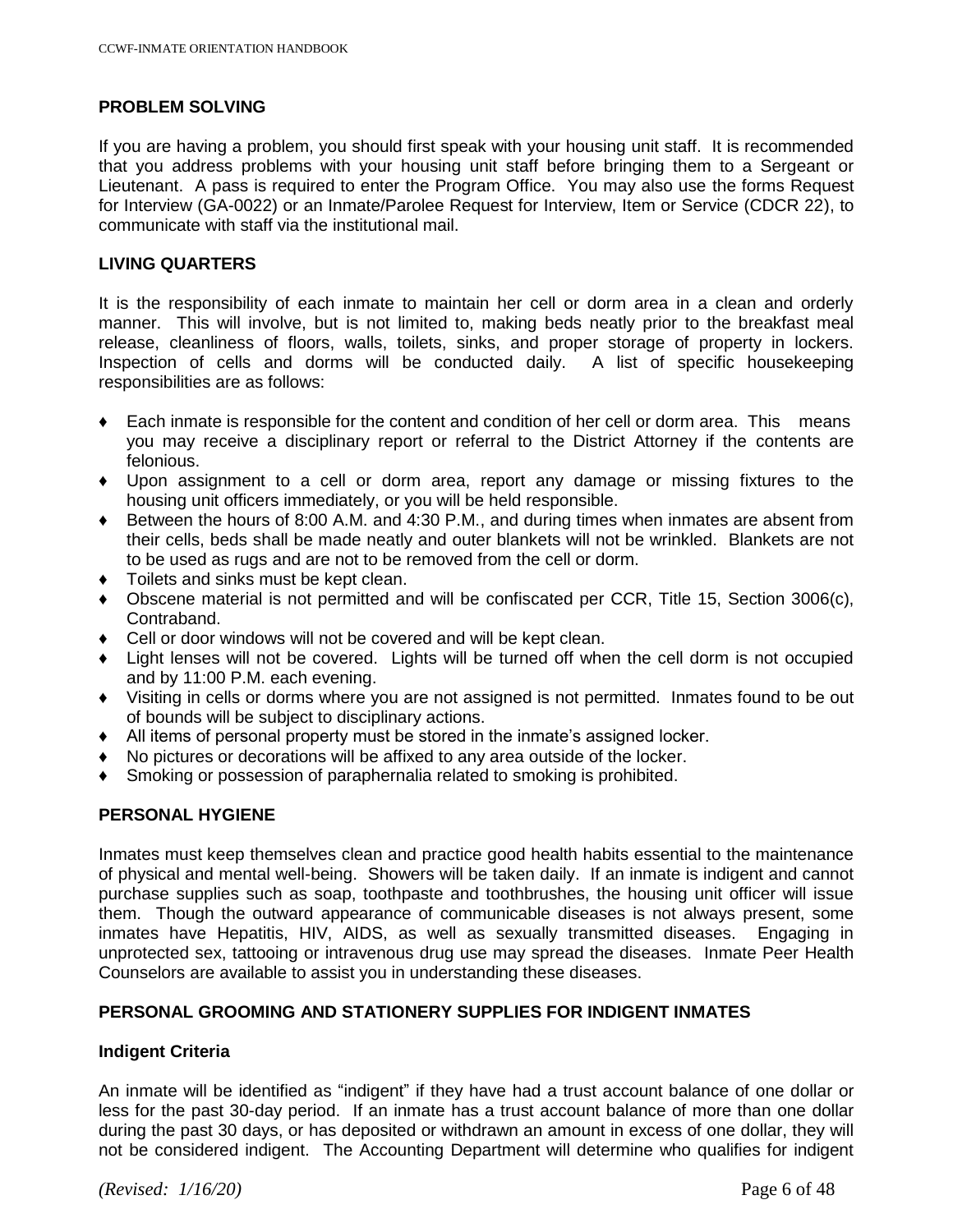each month, and automatically sends an Indigent Kit for each eligible inmate. Housing staff on the 10th of each month will issue indigent supplies.

Items issued monthly:

- ♦ Shampoo
- ♦ Toothpaste
- ♦ Disposable Safety Razors (4) (N/A in RC)
- ♦ Deodorant
- ♦ Dental Flossers♦ Golf Pencils (2)♦ Vaseline Tube
- ♦ Hair Oil/Grease
- ♦ Stamped envelopes (20)
- ♦ Writing paper (20 sheets)

Items issued annually in October:

- **Hair Brush**
- Comb
- ♦ Shower Shoes

Third Watch housing unit staff will conduct distribution of supplies to indigent inmates.

#### **COUNTS**

All inmates will report to their assigned areas for count. All movement will cease during count time. Being out of place for count or attempting to delay or disrupt count will result in disciplinary action. Institutional counts are conducted at the following times:

- $\bullet$  12:30 A.M.
- $\bullet$  2:30 A.M.
- 4:30 A.M.
- $-4:30$  P.M.
- 9:15 P.M.

Close A custody count is at 12:00 P.M., and Close A and B custody count is at 8:00 P.M. These counts are for close custody inmates only and do not require the recall of non-close custody inmates.

NOTE: It is the responsibility of the officer conducting the count to see a portion of the inmate's body or skin for the proper accountability. The officer must be able to tell that you are alive. **All inmates in double cells must stand for the 4:30 P.M. count.** Inmates in dormitory cells will sit up on their assigned bunks at the 4:30 P.M. count.

Inmates who have a verified disability that prevents them from standing during count shall be reasonably accommodated. All standing counts in housing units in which inmates with mobility, vision and hearing impairments will be announced on the Public Address (PA) system as outlined in Notices, Announcements and Alarms. If there is a verified condition as reflected on the CDC 1845 or Comprehensive Accommodations Chrono that prevents an inmate from complying with the institutional count procedures, the inmate shall be permitted to sit up on their assigned bed or in their wheel chair next to her bed.

Emergency counts can occur at any time. **Emergency counts are standing counts.** Whenever you are informed of an emergency count, you are to report for count **immediately** as directed.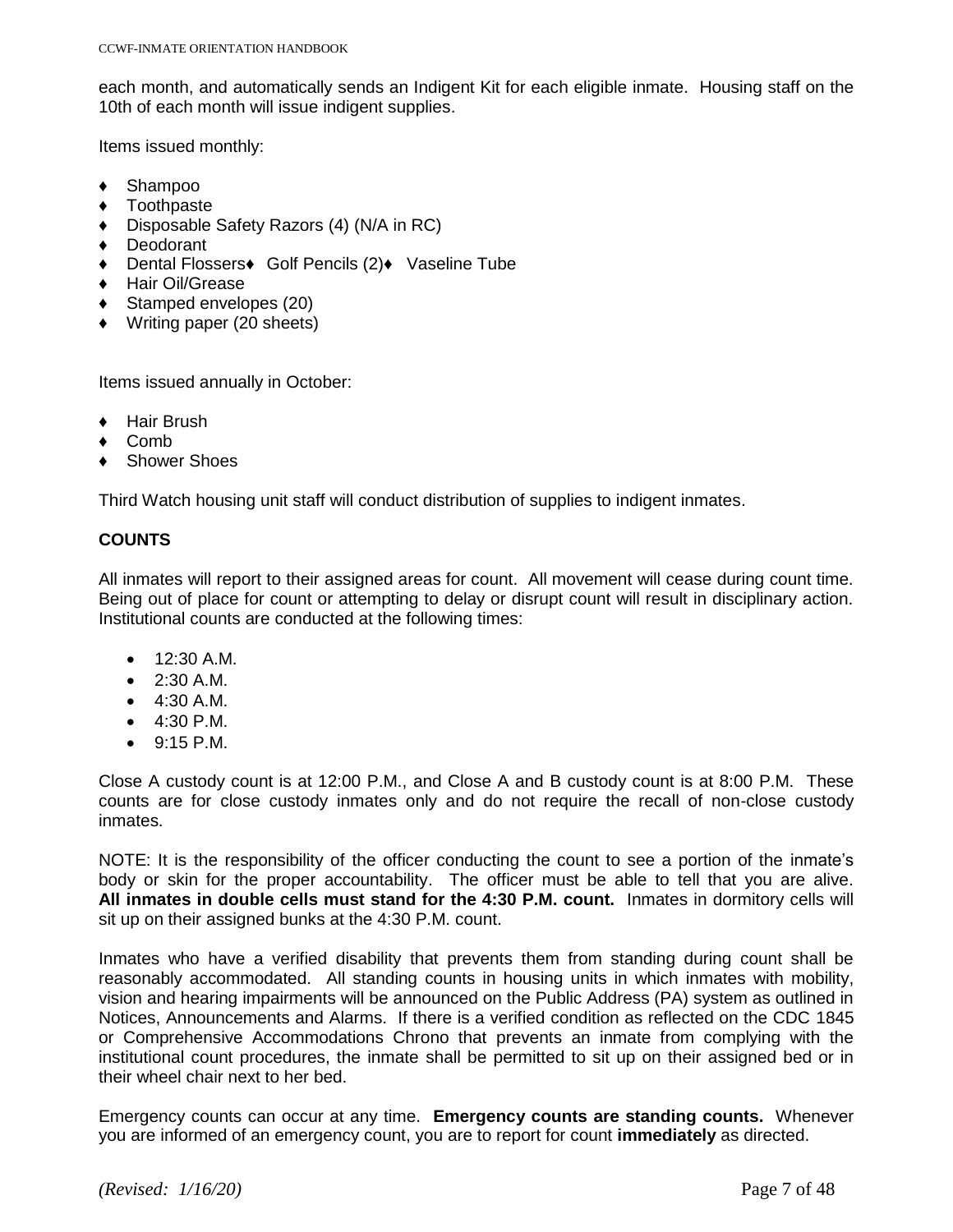### **INMATE VOLUNTEER WORKERS**

RC Inmates living in Buildings 501, 502, and 503 can be assigned as Inmate Assistance Disability Program (IDAP) workers, porters or yard crew workers. To be a porter in your Housing Unit, you must request approval from your regular housing staff. To be considered for yard crew, of Program Office porter or IDAP worker, you must submit a Request for Interview form to the Facility 'A' Sergeant and include your name, CDCR number, housing. You must be disciplinary free.

#### **INMATE CALLS, PASSES, AND DUCATS**

An inmate pass or ducat that is properly completed and delivered authorizes an inmate to report to a specific place or person at a specific time. Inmates must respond promptly to notices given in writing, announced over the PA system or by any other authorized means. Failure to do so will result in disciplinary action and may delay your RC to General Population (GP) processing.

#### **ANNOUNCEMENTS**

The flashing of the overhead lights is to be used to notify hearing-impaired inmates that an announcement, affecting them, has been made. Examples: Unlocks, yard releases, building evacuations, etc. Contact unit staff immediately if you need assistance for a disability.

All verbal announcements in the housing units where inmates with vision and hearing impairments impacting placement are housed will be done on the PA system and by turning the unit interior lights off and on several times to alert inmates that an announcement is imminent (i.e., count, meal release, work release, yard release). The flashing of the light is to be done before the announcement is made. Messages communicated over the PA system regarding inmate services or programs (i.e., class closures, religious activities, etc.) will also be posted via bulletin boards in housing units where inmates with vision and hearing impairments are housed. Inmates with hearing impairments will be provided personal notification of visits, ducats, etc.

#### **IDENTIFICATION CARD**

Replacement of lost or damaged State ID cards will cost \$7.00. This fee will be deducted from the inmate's trust account. Inmates may also be charged for a replacement card if they willfully changes their physical appearance. You are responsible for having your ID card in your possession at all times when outside of your assigned dorm or cell.

# **SPECIAL NEEDS IDENTIFICATION**

Housing unit staff in each housing unit, to which a hearing or vision impaired inmate is assigned shall maintain a copy of the inmate's picture with the unit roster in order to alert unit staff to provide for the special needs of the inmate during count, emergency evacuation, verbal announcements, etc. Special needs may include personal notification for hearing impaired inmates and assistance provided to visually impaired inmates in responding to ducats and escorts for emergency evacuations. Inmates with impairments (i.e., hearing, visual, mobility, etc.) may be issued a vest, which must be worn as their outermost garment upon exiting their cells.

#### **MEAL RELEASE AND DINING ROOM RULES**

The minimum daily caloric intake for provided meals averages approximately 2200 calories.

Outpatient Therapeutic Diets are also provided. Failure to attend each meal may result in your being removed from the special diet program. Sharing of medically approved meals is prohibited and may result in future disapproval of these meals. Inmates with Renal Diets will be issued a laminated pink ID card.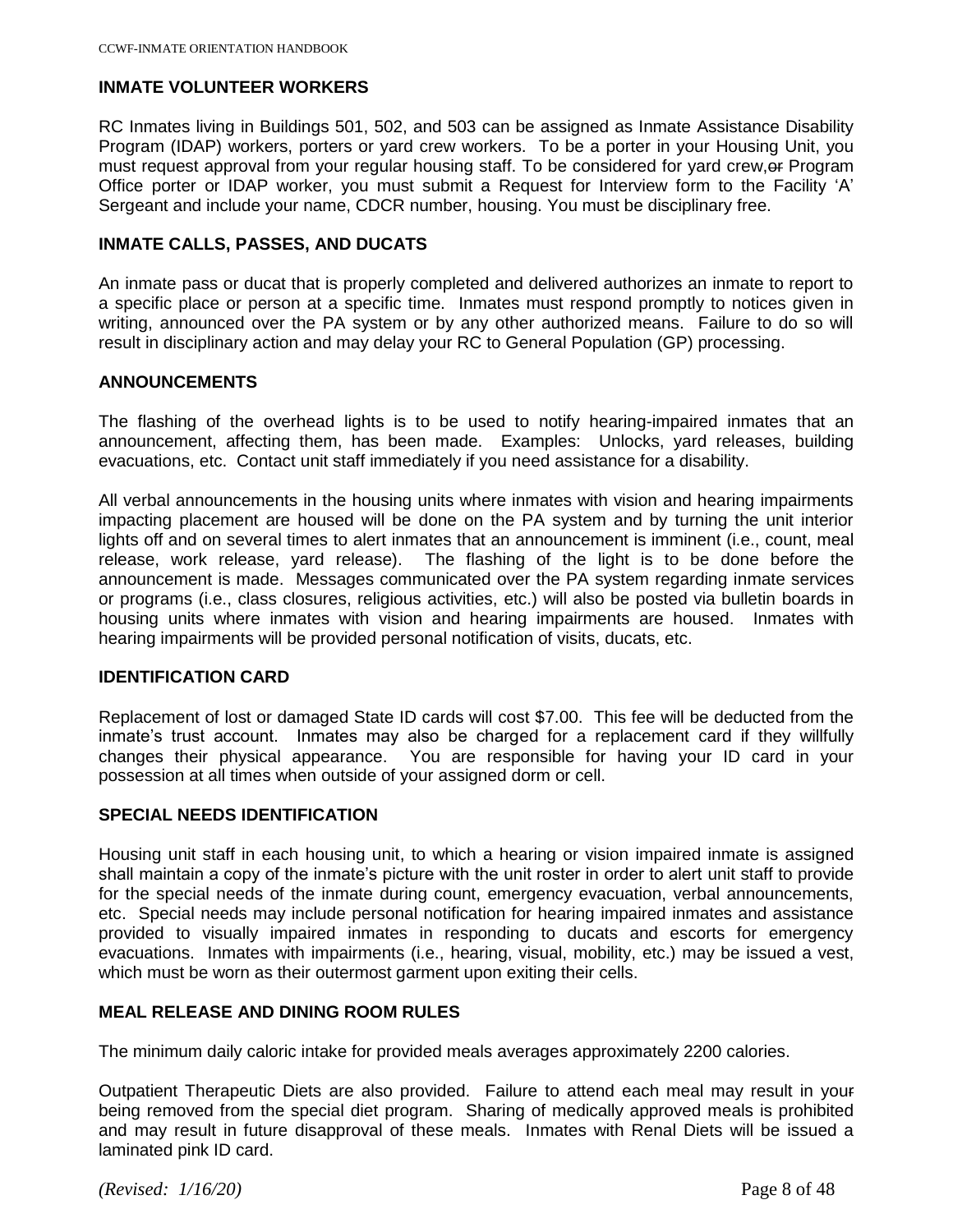Meal release times (approximately) are as follows:

**Breakfast:** 6:10 A.M. (Pick up box lunch every day) **Dinner:** 5:00 P.M.

Inmates shall proceed directly to the dining facility when released from their housing units for meals. Do not stop, slow down or wait for other inmates.

The following rules will be observed in the dining areas:

- ♦ Carry your ID card on your person. You will be asked to display it.
- ♦ Discrepancies in your serving must be brought to the attention of the staff before you leave the serving line.
- ♦ No exchange of food in the serving lines.
- ♦ Only one tray and cup per person.
- No cutting in line.
- ♦ Shoes must be worn at all times. When an inmate has not yet been issued shoes, socks must be worn with open-toe, backless and thong shoes.
- ♦ One piece of whole fresh fruit is the only thing allowed to be brought out of the dining hall.
- No sleeveless tops or exposed midriffs.
- No sunglasses, except as required by medical prescription.
- No personal cups or tumblers.
- ♦ No hats or headgear may be worn in the dining area.
- ♦ Inmates are not permitted to bring personal items such as soft drinks, Kool Aid, letters or miscellaneous papers or property to the dining hall.
- Seating and release is designated from the dining hall, by officer's instruction.
- You will be sent back to your housing unit during meals if you are not in the proper attire.
- Do not communicate with or pass items to the General Population (GP) kitchen workers.

# **PERSONAL PROPERTY ALLOWED IN RECEPTION CENTER – FACILITY A**

The following is a list of personal property allowed on Facility A:

- ♦ (Set) Wedding Rings (not to exceed the value allowed by CCWF)
- ♦ (1) Neck Chain (18" max) with religious medallion
- ♦ Address Book
- ♦ Legal paperwork
- ♦ (20) Embossed envelopes
- ♦ (15) Photos (no Polaroid)

#### **Jewelry, Rings, Contraband, Makeup, Body Piercings**

- ♦ Makeup is not allowed on Facility A. If you are found wearing makeup or are in possession of it, it is contraband; the makeup will be confiscated and you may receive a RVR.
- ♦ **NO** body piercing. Any studs or jewelry, real or manufactured out of combs, plastic forks, etc., are not to be worn anywhere on your face or body. Jewelry will be confiscated and, if determined to be contraband, you may receive a RVR.

# **NEW ARRIVALS: CLOTHING, LINEN, AND FISH KIT ISSUE**

New arrivals will receive their initial State clothing from R&R upon arrival, which consists of the following:

- ♦ 1 Nightgown
- $\bullet$  1 Bra

*(Revised: 1/16/20)* Page 9 of 48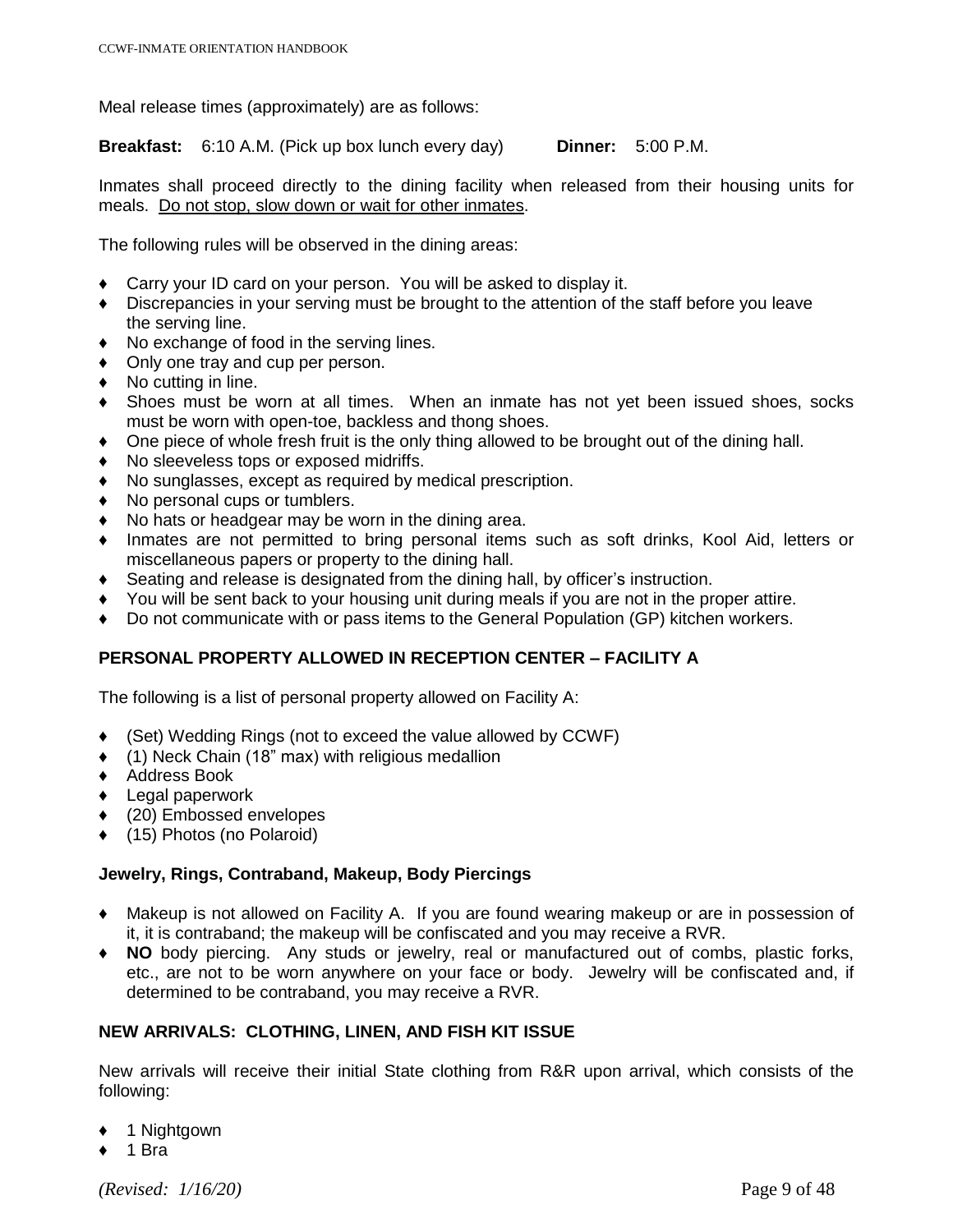- ♦ 3 Panty/Boxer or Mix of both
- ◆ 1 Shower Shoes (pair)
- ♦ 1 Socks (pair)
- ♦ 1 Blue Nylon Jacket
- ♦ 1 Set of Orange 2 piece clothing

New arrivals will receive a Fish Kit that contains the following:

- ♦ 1 Shampoo/Body Wash
- ♦ 1 Toothpaste
- ♦ 1 Toothbrush
- ♦ 1 Petroleum Jelly
- ♦ 1 Comb
- ♦ 1 Brush
- ♦ 1 Hair Food/Grease
- ♦ 1 Deodorant
- ♦ 5 Stamped Envelopes
- ♦ 5 Sheets of Writing Paper
- ♦ 1 Pencil
- ♦ Tuberculosis (TB) Pamphlet
- ♦ Human Immunodeficiency Virus/Acquired Immune Deficiency Syndrome (HIV/AIDS) Pamphlet
- ♦ California Code of Regulations Title 15 / Rules and Regulations Book
- ♦ Inmate Orientation Handbook
- ♦ Medical Orientation Handbook
- ♦ Institutional Programs Packet

Receiving and Release (R&R) Officers will issue the following linens:

- ♦ 2 Blankets 2 Acrylic
- ♦ 1 Pillowcase
- ◆ 2 Sheets
- ♦ 3 Towels
- ♦ 1 Lock
- ◆ 1 State Cup
- ♦ 1 Spoon/Fork

Distribution of the remainder of clothing will be conducted by Facility A Clothing room by the next working day. The clothing issue shall be limited to the following:

- ♦ 3 Two-Piece Orange Uniforms
- ♦ 2 Nightgowns
- ♦ 1 Pair of Tennis Shoes
- ♦ 1 Sweatshirt
- $\div$  2 Bras
- ♦ 6 Pairs of Socks
- ♦ 5 Panties New (Once issued, underwear is not an exchange item. You are responsible for its cleanliness.)

# **CLOTHING REGULATIONS**

- ♦ You must be in proper attire at all times.
- ♦ You must wear undergarments at all times (i.e., underwear, bra).
- ♦ When wearing your sweatshirt, your orange top displaying CDCR PRISONER must be worn **over** the sweatshirt at all times.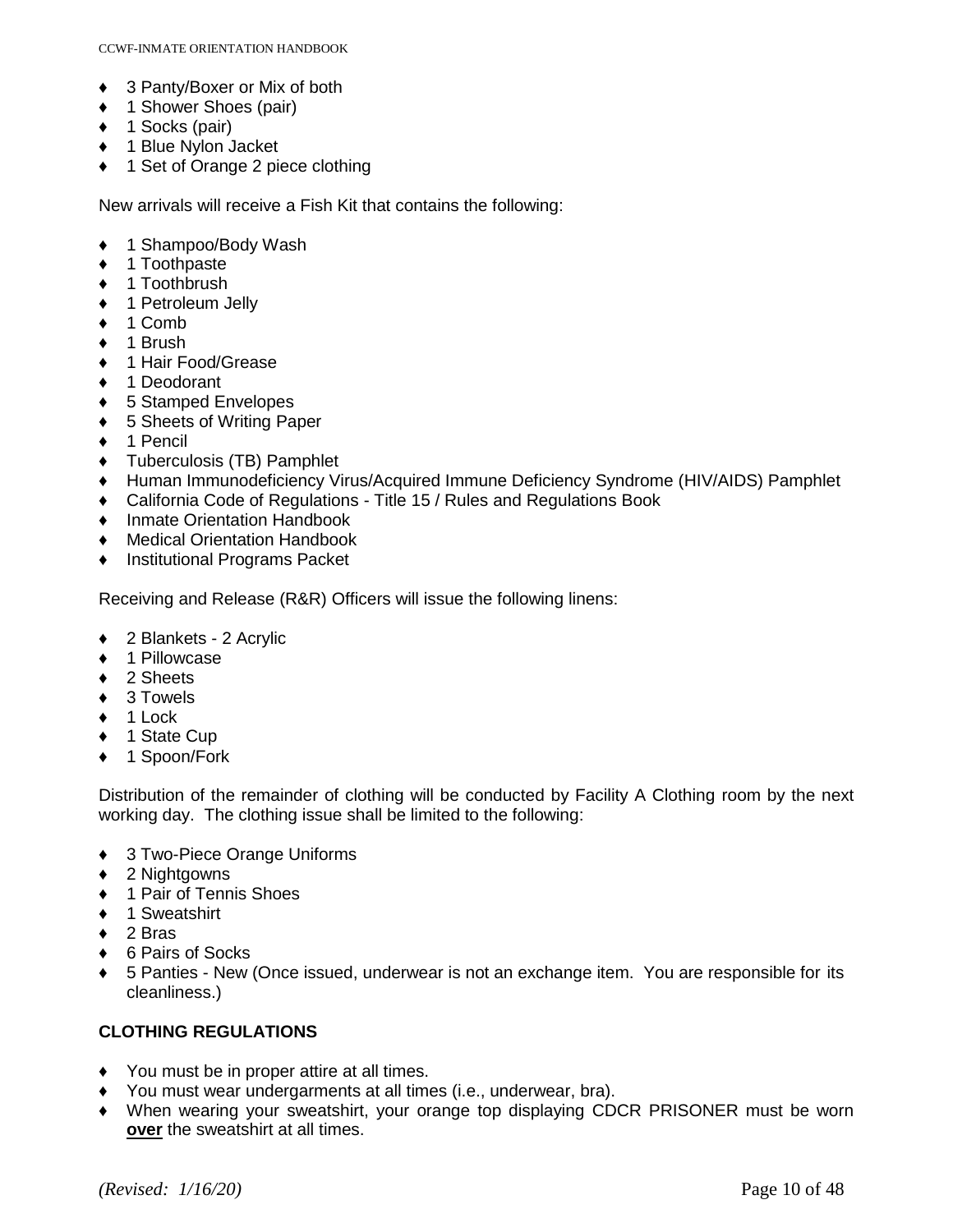♦ No cuffs are to be worn in pants at any time. If you are seen with cuffs, you will be stopped and required to adjust your clothing.

# **Altering State Clothing**

Alterations of any kind to state clothing will not be tolerated. You will be issued a RVR and charged for the article of clothing you have damaged or altered; and, even after paying for it, it will be confiscated.

#### **LAUNDRY EXCHANGE: CLOTHING AND LINEN**

Only State clothing and linen will be washed by this institution. Each Facility A housing unit will conduct laundry exchange on a weekly basis on the following days:

| 501 EOP/A Yard GP | Thursday | 8:15 A.M. to 1:00 P.M. |
|-------------------|----------|------------------------|
| Building 501 R/C  | Tuesday  | 8:15 A.M. to 1:00 P.M. |
| Building 502 R/C  | Monday   | 8:15 A.M. to 1:00 P.M. |
| Building 503      | Thursday | 8:15 A.M. to 1:00 P.M. |
| 504 Ad-Seg/       | Tuesday  | 8:15 A.M. to 1:00 P.M. |

Inmates will exchange on a garment-for-garment basis, not to exceed the following:

- ♦ 1 Washcloth
- ♦ 3 Pairs of Socks
- ♦ 2 Bed Sheets
- ♦ 1 Pillowcase
- ♦ 2 Orange Uniforms
- ♦ 2 Towels
- ◆ 1 Sweatshirt
- ♦ 2 Nightgowns

Inmates are to retain these linens and take them to their new housing assignment, if housed in GP at CCWF. Linens are considered part of their clothing issue.

In order for inmates to participate in laundry exchange, they must properly complete a clothing exchange slip for all items that they wish to exchange. This exchange slip is available from your housing unit officer.

The clothing will be collected in the housing units and delivered to the Facility-A Clothing Room for laundry exchange. Once completed, the laundry will be returned to the housing unit.

The inmates will line up with their dirty laundry and completed laundry slips. The clothing room staff will take the inmates laundry slip and ID card and verify its accuracy against laundry items submitted. Any discrepancies between the quantity on the slip and items actually turned-in will be noted on the slip. Once confirmed, laundry workers will place turned-in items in to their appropriate bins. The clothing room staff will highlight the name taken from the ID card and laundry slip on the building roster. This will be used to verify the inmates utilizing the exchange service.

Laundry workers will exchange items turned in and will issue clean laundry directly to the appropriate inmate along with their ID card. Clothing staff will verify that all returned clothing will match what is noted on the laundry slip. Any discrepancies between what was turned in and what was issued will be resolved by the clothing room supervisor with the assistance of the officer before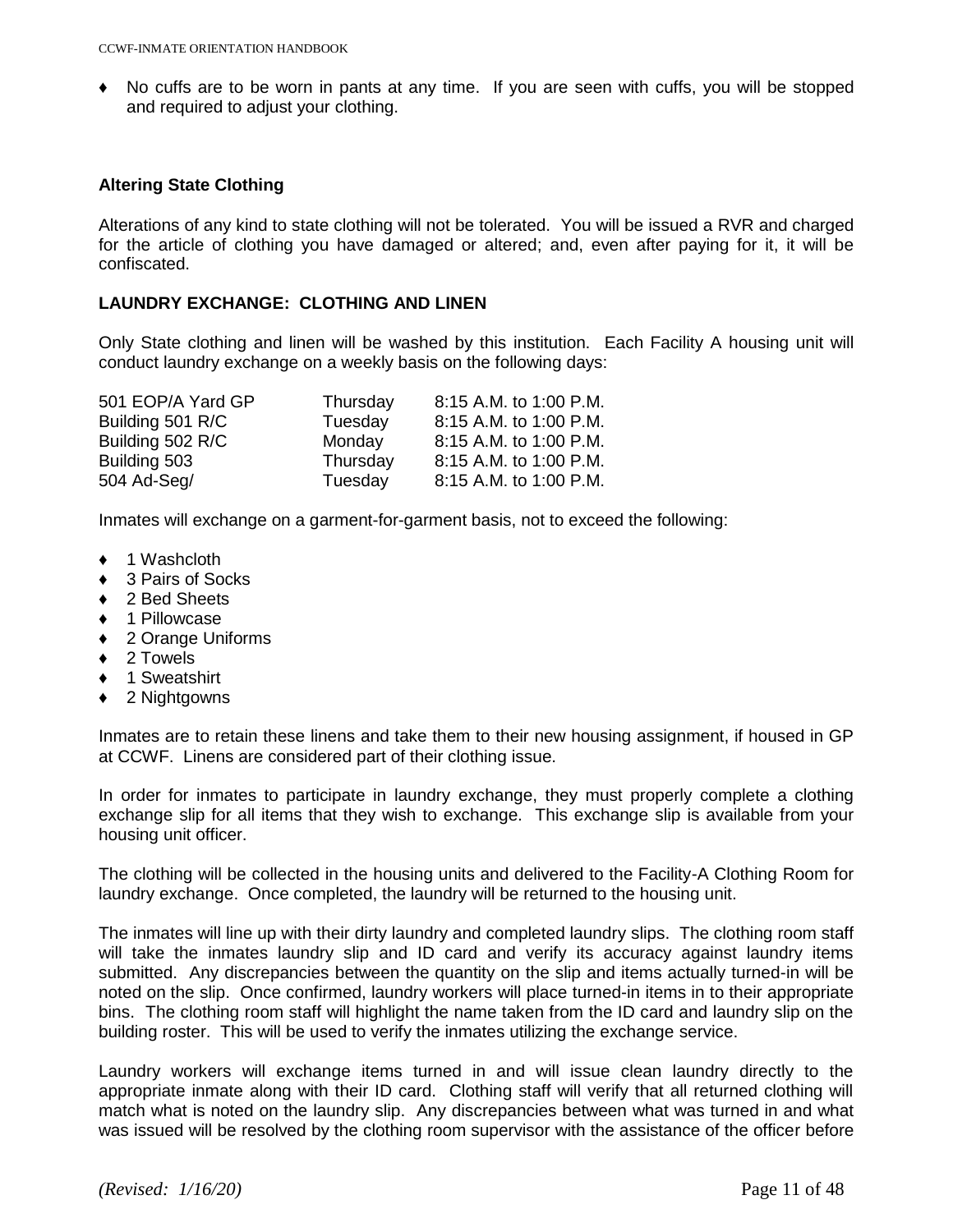the inmates leave the laundry exchange line. The clothing supervisor will retrieve the laundry slip, verify what was turned in versus what was issued, and resolve the dispute.

The clothing room supervisor will be responsible for verifying items that cannot be immediately exchanged. In these cases, the supervisor will issue a "short slip" to the affected inmate (these shortages will be rectified during program time.) When each group of inmates has completed their laundry exchange, the officer will ensure they return to their housing unit and the next group of inmates will be released. This process will be repeated until 2:00 P.M. At this time, laundry exchange will cease and new arrival inmates will be served.

#### **MAIL SYSTEM**

CDCR rules regarding correspondence will apply to all inmates and employees. Correct address or return address is as follows:

Inmate's First and Last Name, Inmate's CDCR Number CCWF, Housing Unit-Cell-Bed P.O. Box 1508 Chowchilla, CA 93610-1508

Improperly addressed incoming mail will be returned to the sender unprocessed. It is your responsibility to notify your correspondents of any change to your address.

Mail with postage due will be returned to sender.

Inmates without funds will be provided with sufficient writing materials and 20 postage paid envelopes per month. This is in addition to an indigent inmate's legal mail.

All outgoing mail will be deposited in mailboxes provided in each housing unit except between the hours of 9:00 P.M. and 12:00 A.M. when mail may be slid under dorm or cell doors for pick up by First Watch staff. All regular, non-confidential inmate mail is subject to being read entirely or in part by designated employees of the correctional facility before it is mailed for an inmate or is delivered to an inmate, per CCR Title 15, Section 3138(a). The Third Watch housing officer will deliver incoming non-confidential mail to the inmate.

To determine the possible presence of contraband, all incoming confidential mail will be inspected prior to delivery to an inmate. Confidential mail will be opened and inspected for contraband in the presence of the inmate addressee. Inspecting correctional officials will not read any of the contents of the confidential mail. Outgoing confidential mail may be inspected, with or without opening the mail, for causes only as provided on CCR Title 15, Section 3144.

Incoming legal mail will be delivered to the inmate by the facility Sergeant or designee. You must sign a log acknowledging the receipt of confidential mail. Each correspondent is personally responsible for the contents of each item of mail sent into or out of the institution. Violation of law, CCR or local institutional policies, will be referred to the appropriate authorities and may result in temporary suspension or denial of correspondence between the parties involved.

Funds received in the mailroom are removed and are forwarded to the Trust Office. Inmates will receive a stamped receipt on the original envelope, indicating the amount of the funds received. Money orders, postal money orders, and personal checks must be made payable to the inmate and contain their prison number. No money orders and checks will be credited to the inmate's account for 30 days, pending bank clearance. Inmates may receive money via the Internet at: [www.jpay.com](http://www.jpay.com/) or [www.inmatedeposit.com](http://www.inmatedeposit.com/) which will be transferred into their account within 24 to 72 hours and a receipt will be sent to the inmate via institutional mail. No cash will be accepted.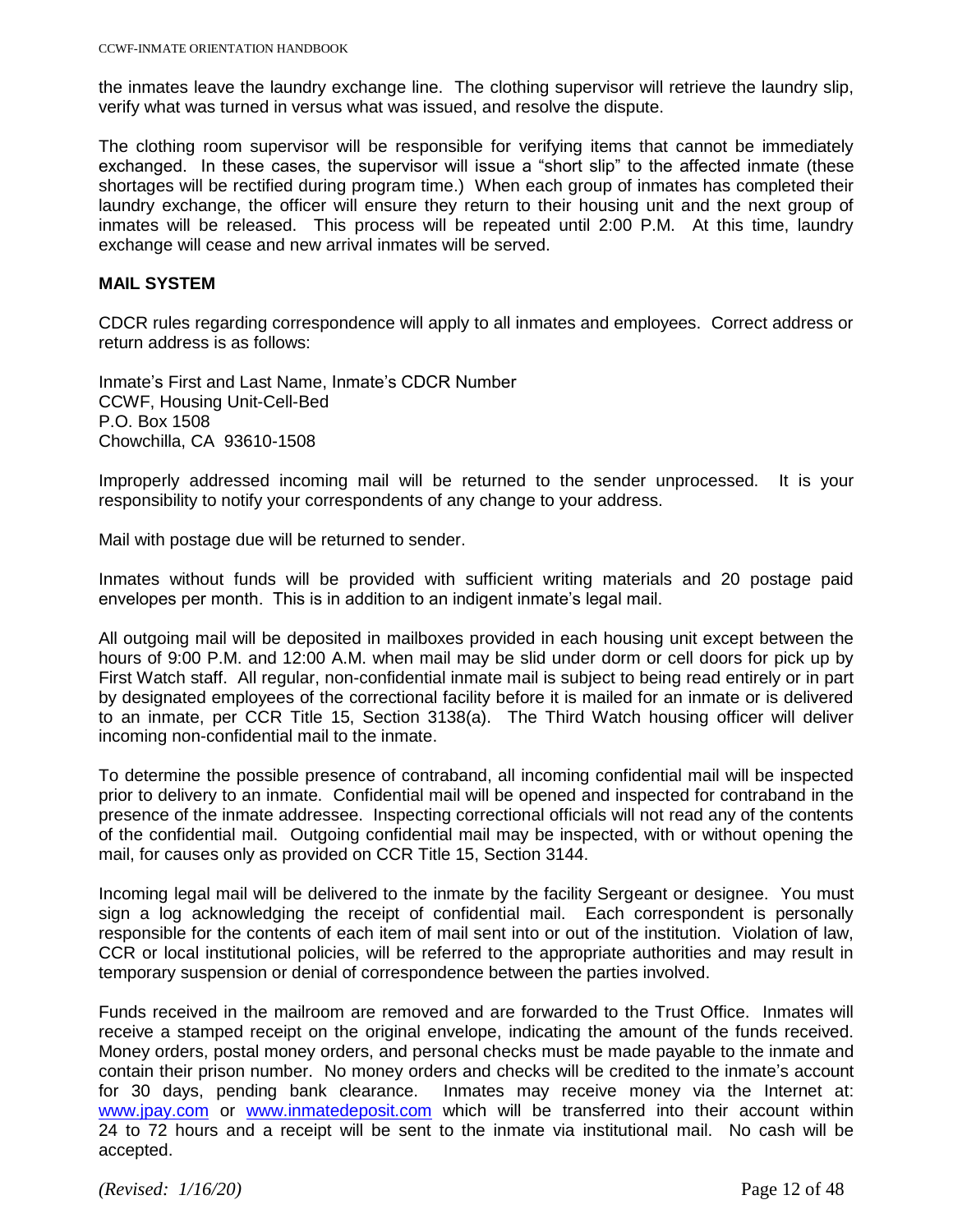Inmates may receive, through mail, up to 10 photographs per mailed envelope. Polaroid photographs (with attached backings), negatives and slides may **not** be received.

Inmates may receive letters, internet downloads, newspaper clippings, photocopies of text, pamphlets and leaflets in non-padded envelopes up to 10"x13". Additionally, each envelope may hold up to 500 loose sheets stationery (plain/colors/prints), 1 lined writing tablet (white or yellow), 20 postcards, 10 blank greeting cards with white envelopes, 1 calendar (9" x 12" max), 40 postage stamps, 40 white envelopes (standard  $3\frac{5}{8}$ " x  $6\frac{1}{2}$ " and business  $4\frac{1}{8}$ " x  $9\frac{1}{2}$ " sizes only), and 40 embossed envelopes (these count as stamps *and* envelopes).

#### **INMATE CORRESPONDENCE**

Pursuant to CCR Title 15, Section 3139, Correspondence between Inmates, inmates may not correspond with inmates of another correctional facility unless approval of the Warden has been obtained. Because inmates are assigned to the RC for only a short period, it is recommended that correspondence requests be initiated at the receiving institution, which would allow sufficient time for processing. RC inmates may obtain correspondence request forms from their unit staff. The forms must be completed by the inmate with the assistance of their counselor.

#### **QUARTERLY PACKAGES**

RC-A Yard inmates are not eligible to receive quarterly packages.

### **RECEPTION CENTER MEDICAL CLEARANCE**

A complete medical history shall be taken from each new commitment upon arrival. This is designed to prevent newly arrived inmates who pose a health or safety threat to themselves or others from being admitted to the facility's GP and to rapidly transport newly admitted inmates to the appropriate health care center as needed. Shortly thereafter, inmates will be scheduled for laboratory and radiographic tests, dental screening, physical examination and mental health screenings.

For inmates with a disability-impacting placement (mobility, vision, hearing, or speech) an Inmate Disability Verification Form (IDVF) will be completed. If the identified IDVF inmate does not have any additional significant health care problem, the inmate will be endorsed and placed in an appropriate DPP institution. Mental health screenings will not be given to inmates designated as SACTU (30-day dry out) unless conditions exist which would warrant such an evaluation. N numbers (CRC commitments), or Z cases (90-day) unless conditions exist which would warrant such an evaluation.

# **SICK CALL POLICIES AND PROCEDURES**

Medical or psychiatric emergencies will be treated as they occur. An emergency is defined as anyone experiencing or suffering any of the following symptoms:

- ♦ Not breathing
- ♦ Having a seizure
- ♦ Unresponsive
- ♦ Unconscious
- ♦ Difficulty breathing
- ♦ Bleeding profusely
- ♦ A complete or partial amputation
- ♦ Bizarre behavior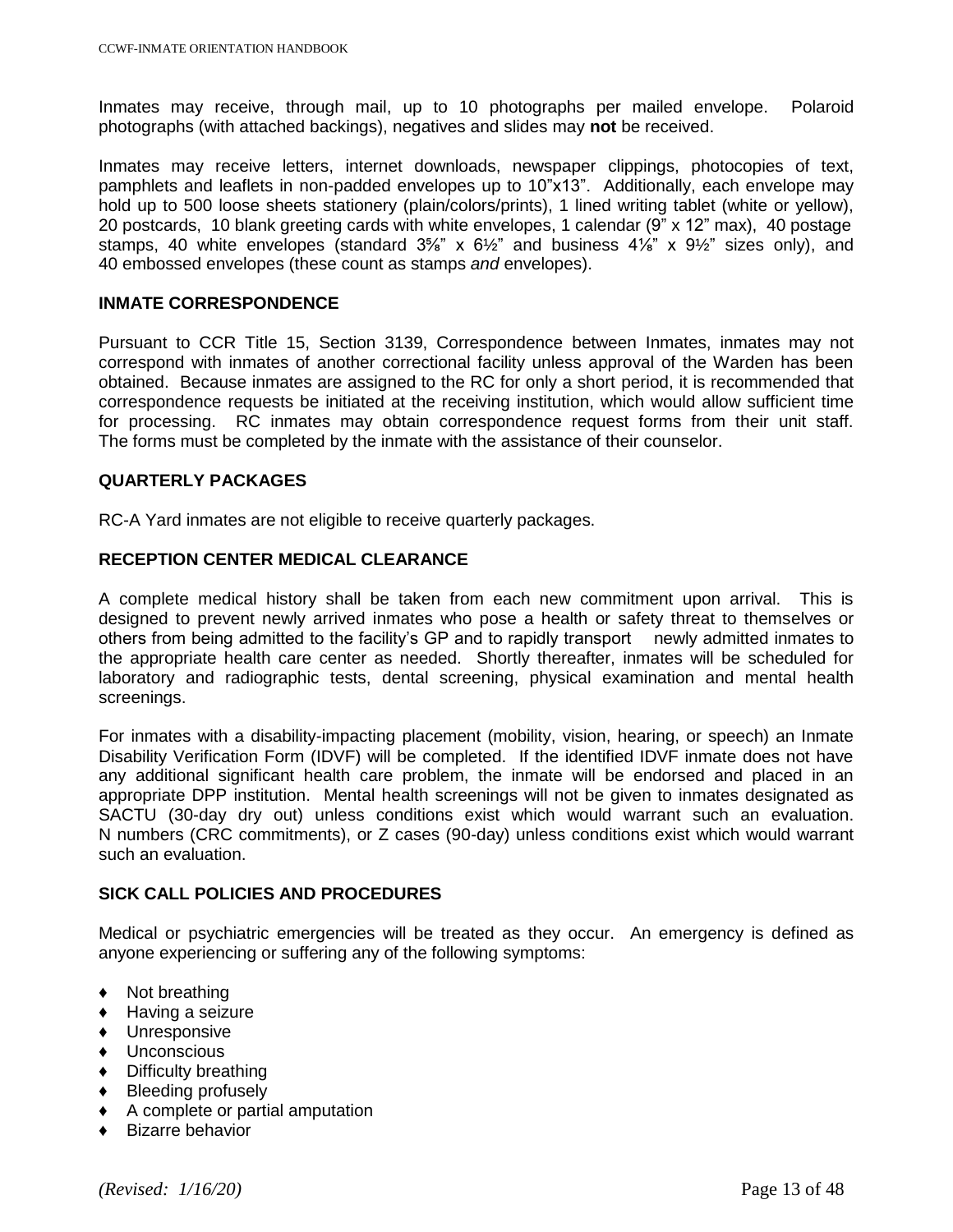All unforeseen illnesses will require a phone call from the housing unit officer or Facility Sergeant prior to being seen in the clinic.

It is extremely important that inmates report promptly for all scheduled medical appointments as instructed or ducated while housed in RC. Inmates cannot be endorsed to be transferred from the RC until they have been medically cleared.

Upon an inmates' arrival to CCWF RC, Medical staff will give a TB test in R&R. The Medical staff will provide a health history questionnaire and a ducat with the time and date to report back to Medical staff to have the TB test read. The inmate will receive several routine laboratory tests prior to the actual physical examination to include: serum pregnancy test, urinalysis and blood draw. A PAP smear will be taken during the physical exam.

Failure or refusal to report to TB screening, laboratory work, dental screening or physical examination while housed in the RC will result in disciplinary action or placement in the Administrative Segregation Unit Housing.

#### The Sick Call Procedure requires the following:

To access sick call, an inmate must request medical care by fully completing a Health Care Services Request Form (CDCR 7362), or "co-pay," and placing the form in the medical care locked box located in each housing unit. An inmate may also hand a completed co-pay form directly to health care staff if the inmate is housed in a segregated housing unit, does not have direct access to a locked box, or otherwise chooses to deliver her request to health care staff. All co-pays will be screened and prioritized within 24 hours of receipt.

- ♦ Please note: Emergency medical care shall be provided any time an inmate makes her needs known to correctional staff. Emergency care does not require the completion of a CDCR 7362 (co-pay) by the inmate.
- ♦ Until ducated, all inmates completing the co-pay form, must report to their current scheduled place of work, school, etc.
- ♦ Health Care Services Request forms must be maintained confidential and will be removed from lock boxes only by health care staff. Each request will be screened and prioritized by a Registered Nurse (RN) and the required health care provided in a timely manner. Inmates requiring urgent care may be seen immediately, in or out of sequence. Sick call will be provided on a priority basis, Monday through Friday, in all facility clinics.
- ♦ At the time of the scheduled appointment, an RN shall prepare the inmate's health record and measure and record symptoms of illness or injury.
- ♦ An RN shall follow up with an assessment of the inmate's medical condition, documenting his or her observations and findings.
- ♦ A physician shall complete the inmate's evaluation documenting their findings and orders for are (???) and treatment. When indicated, the doctor will order and sign a Medical Lay-In Form CCWF 816.
- ♦ Inmates will be charged a co-payment for the health care, except when the co-payment is excluded by departmental policy.

The inmates will line up in an orderly manner behind the "Out Of Bounds" line and will be called one at a time by the RN for evaluation. The RN will determine if the inmate needs to be seen immediately or scheduled for an appointment with the physician on the Doctors Line. It is very important that you respond to Doctors Line when ducated. Failure to report to a ducat may result in appropriate disciplinary documentation.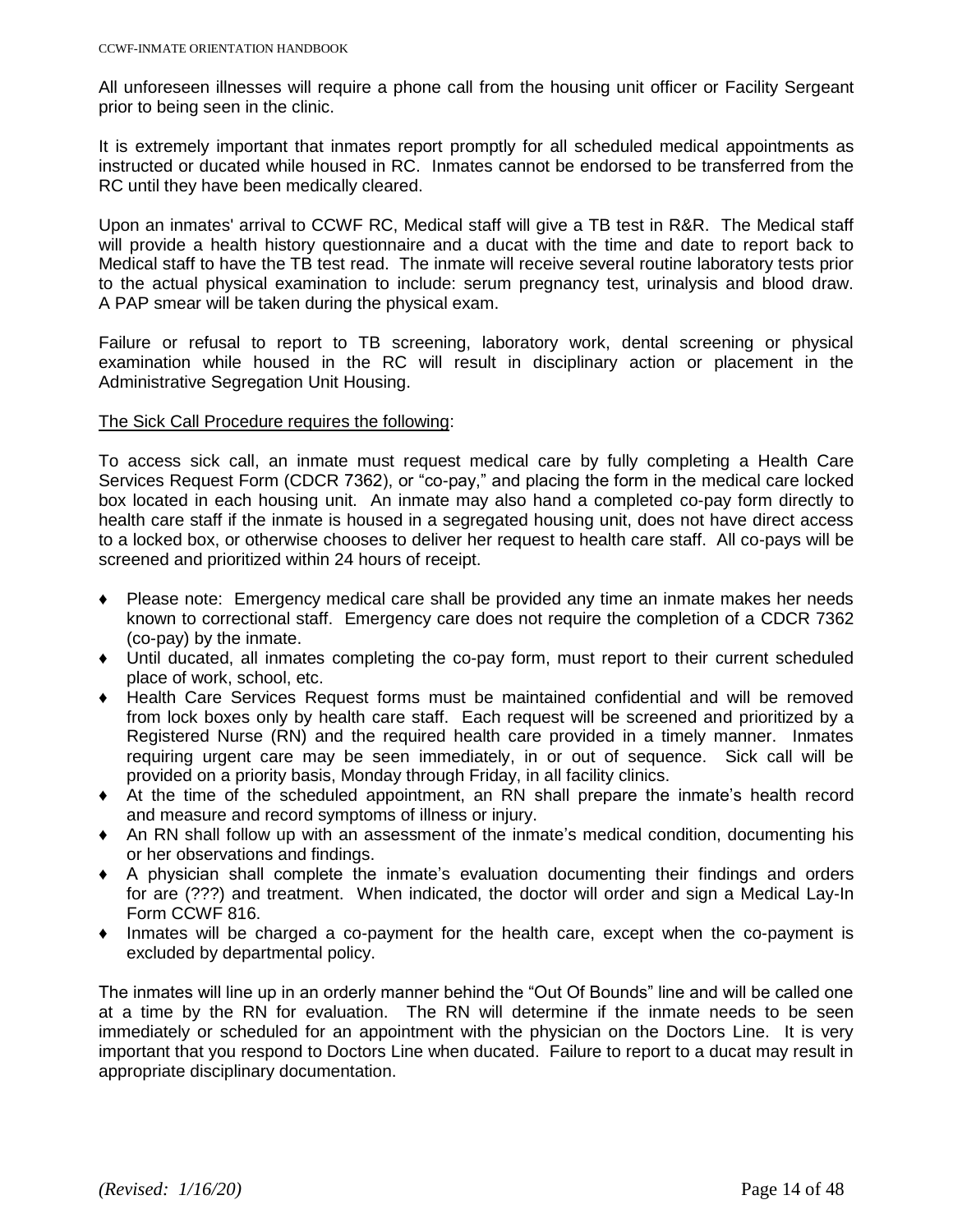### **DENTAL SICK CALL**

Facility A Dental Sick Call is for true emergencies only (e.g., massive swelling, bleeding, and severe pain). All routine treatment must wait until inmates are assigned to their permanent facilities. Housing unit staff will arrange with dental staff for emergency dental treatment. Inmates may also request emergency care by placing a CDC 7362, co-pay form in the white box outside the Facility-A Medical Clinic Window. Dental staff screen all requests.

#### **MEDICAL REQUEST/CO-PAYMENT**

Located in front of Building 703 is a red metal box labeled "Medical Requests." The box is there so you can request sick call appointments or other medical or counseling services confidentially in writing. Medical request forms (Co-Pays) are available from the housing unit officer. The box will be emptied once a day and you will be contacted for an appropriate follow-up.

#### **PILL LINE**

After being seen by the physician, prescriptions may be written for medications the physician feels are necessary for the inmate. The physician will explain each new prescription at the time it is prescribed or renewed. Prescriptions may be filled by the pharmacy within one or two days and delivered for the Licensed Vocational Nurse (LVN) to issue to the inmate at the evening pill line. Inmates are to notify the LVN five days prior to expiration of their prescription in order to receive a timely refill. Refills will be given only if previously approved by a physician. Please let staff know if you do not receive your medication. You must sign a refusal form if you do not want to take your prescribed medication.

#### **The schedule for pill lines are as follows:**

| A.M.                         | <b>NOON</b>            | <b>P.M.</b>                |
|------------------------------|------------------------|----------------------------|
| Monday - Friday              | Monday - Sunday        | Monday - Sunday & Holidays |
| 6:15 A.M. - 9:30 A.M.        | 12:00 P.M. - 1:30 P.M. | $5:00$ P.M. - 7:00 P.M.    |
| Saturday - Sunday & Holidays |                        |                            |
| 6:15 A.M. - 10:00 A.M.       |                        |                            |

#### **CONTRABAND MEDICATIONS**

Plain and simple: "Don't do it." If you get caught "cheeking" or hiding meds; are caught with a non-prescribed or a prescribed hot med; have non-prescribed cold meds in your possession; or have expired meds that were prescribed to you but you held onto them after their prescription expiration date. The possible consequences are as follows:

- ♦ 120-150 day forfeiture of credits. These are days which, once lost, you cannot get them back.
- ♦ You will be placed on "No visiting status," followed by non-contact visits.
- ♦ You will be placed on mandatory monthly random drug testing for one year.
- You may lose your yard privileges.
- You may lose your privilege to receive vendor packages/special purchases.
- Bottom line: if you are receiving hot meds, take them at the pill line window. Only take your own meds. Taking someone else's meds can be deadly.
- ♦ Do not cheek or try to hide the meds to take later; if found in your possession you will receive a RVR, and the prescription will be reviewed to determine if it needs to be continued or stopped.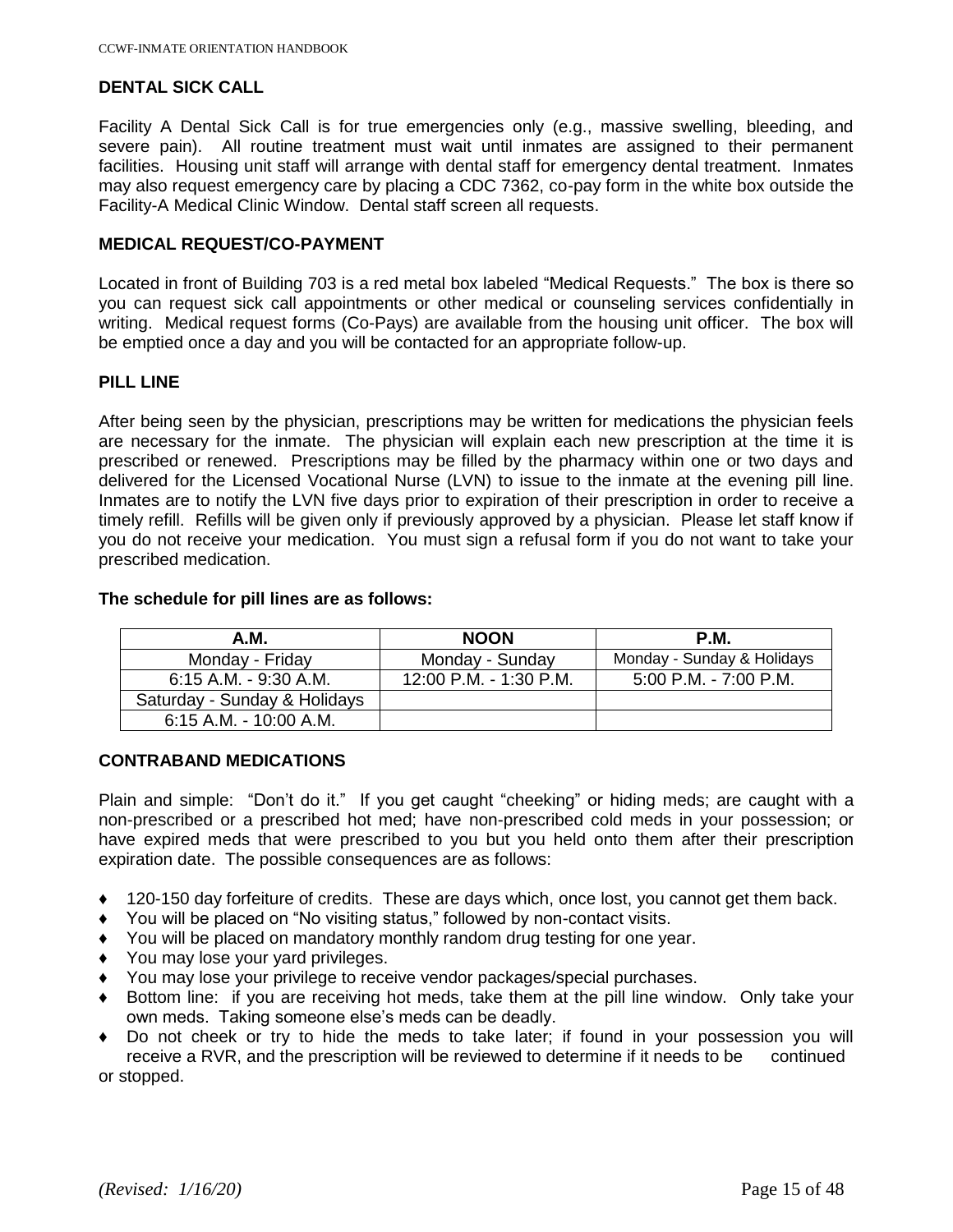# **MEDICATIONS STOCKED BY CANTEEN**

CDCR institutions and camps shall make available a limited selection of over-the-counter medications to inmates for self-administration as follows:

- ♦ Ibuprofen
- ♦ Antacids
- ♦ Antifungal Cream
- ♦ Antihistamine Tablets
- ♦ Benzoyl Gel
- ♦ Lotion
- ◆ Eye Drops
- SunblockRC inmates with trust account balances are encouraged to purchase the designated over-the-counter medications through the institution's Canteen.

# **SICK CALL, PILL LINE AND DIABETIC PROCEDURE DURING FOG CONDITIONS**

An Officer will perform all escorts to the medication line during acute fog conditions. When fog is lifted, the Program Sergeant will notify the Medical department and medical appointments, sick call, and pill line will resume normal program. The medication line is required to resume for one and a half hours after the time that the fog has lifted. There will be no unescorted movement during acute fog. Staff will escort diabetic inmates to receive their medication and outpatient therapeutic diets.

### **HIV/AIDS**

**There is no evidence that being in prison increases the risk of contracting HIV or developing AIDS.** Nearly all of the prison inmates who have HIV had a previous history of high-risk behavior including IV drug use or promiscuous sexual activities; their risk for contracting HIV was therefore related to drug use or sexual behavior and not to imprisonment. The disease has an incubation period of one to several years before symptoms begin to appear. Inmates who do not or have not engaged in unprotected sexual activity, IV drug use, tattooing and piercing, or sexual activity with multiple partners have no greater risk of contracting HIV than any other person in the community population.

If you would like to be tested for HIV, this service is available to you free of charge. However, prior to your request you will be required to discuss your request with an HIV (staff) or Peer Counselors. Peer Counselors are specifically trained inmates who are certified to provide HIV counseling. They do not have access to your test results, this information is confidential to everyone except staff who will give you the results, but are a good source of support throughout the process. Peer counseling is available on a weekly basis on A yard.

If you feel you may have symptoms of HIV/AIDS, you should see the Medical staff immediately. You can be assured that you will receive the best treatment possible and that your condition will be treated confidentially.

The risk of contracting HIV from casual contact with people is extremely minimal. However, there are precautions to reduce that risk even further. Do not engage in sexual behavior, share items or involve yourself in misbehavior that can draw/transfer blood. This includes razors, fingernail kits, tattooing needles, earrings or anything else that can puncture the skin. HIV positive inmates are housed in both the RC and GP at CCWF.

# **HEALTH SERVICES FOR INMATES**

All inmates will be advised of the types of health services, including Disability Program Placement, which are available to them during their initial orientation into the RC. CCR Title 15, Section 3350,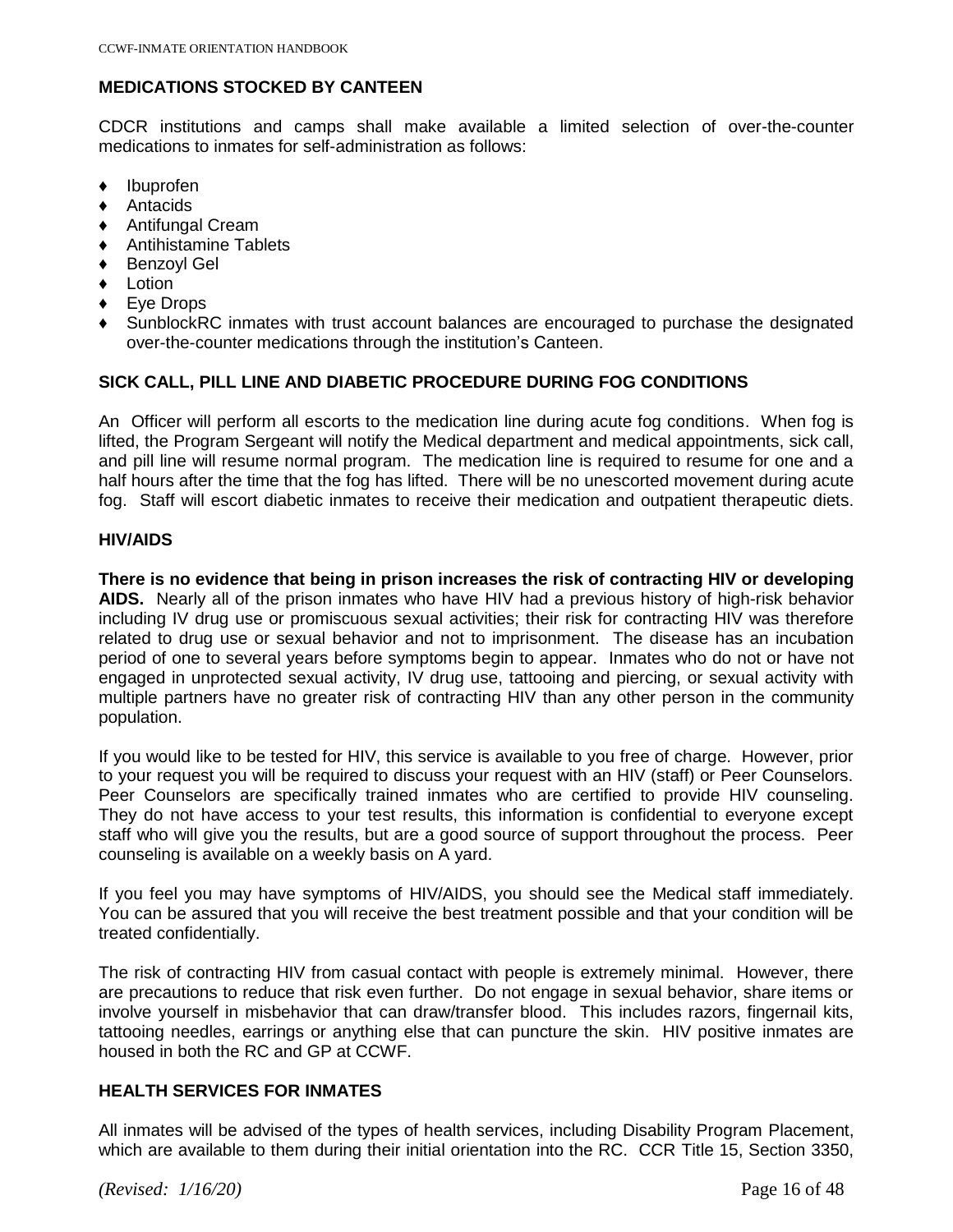will provide inmates with a reference for what services are available. Additionally, the following is an overview of Mental Health services at CCWF:

#### **RC Mental Health Services**

The Department provides mental health services to all inmates including and initial screening and evaluation with appropriate follow-up services and on going monitoring. If you are experiencing mental health concerns, please advise staff so assistance can be provided to you.

This program screens all new inmates for possible mental health needs as they enter the system. Inmates identified in the screening process receive full clinical evaluations to determine current diagnoses and needs for treatment.

#### **Self-Referral for Mental Health**

Inmates may self-refer for mental health services. If non-emergent, this is done by submitting an Inmate Request for Interview form to the Mental Health Department. This form is available from your unit officer. If it is an emergency, notify custody or medical staff.

#### **Mental Health Crisis Beds (MHCB)**

This provides 24-hour, short term in-patient care for inmates in Mental Health Crisis.

#### **Enhanced Outpatient Program (EOP)**

This program provides special housing and intensified out-patient care for inmates who are unable to adjust to GP placement based on their mental health, but do not require in-patient care.

#### **Correctional Clinical Case Management System (CCCMS or "Triple CMS")**

This is a level of mental health treatment that allows inmates with treatment needs to maintain general population and in some instances, Security Housing Unit placements and programming while receiving an outpatient level of care from individually assigned clinical caseworkers.

#### **INMATE APPEALS**

#### **Utilization of the Inmate Request for Interview System, CDCR Form 22**

The Inmate/Parolee Request, Item or Service (CDCR 22) (most commonly referred to as an "Inmate Request") is used to facilitate all routine requests for interviews, items, and services. The Form 22 is a four-page, carbon-style form. Be sure to accurately fill out each box in Section A, clearly state your request in neat writing, sign and date it. After you complete the Form 22 and give it to staff to sign, they will tear off the last page (goldenrod) and give it to you as your receipt. If the Form 22 is addressed to a person other than the staff you hand it to, they will deliver it to them, either in person or through the institutional mail system.

Staff is to respond to Form 22 requests within three (3) working days. If you are not satisfied with the staff response, you may request a review by their supervisor. In Section C, provide the reason why you disagree with the staff response, and sign and date it. Tear off the second page (canary) as your second receipt, and mail or deliver the original/cover page (white) to the appropriate supervisor. The supervisor has seven (7) working days to respond.

**Do not** attempt to give a Form 22 to staff while they are performing duties from which they cannot be distracted. Give your Form 22 to staff while they are performing routine functions which allow them time to sign the form and give you your receipt (i.e., at the Officer's Station.) The Form 22 is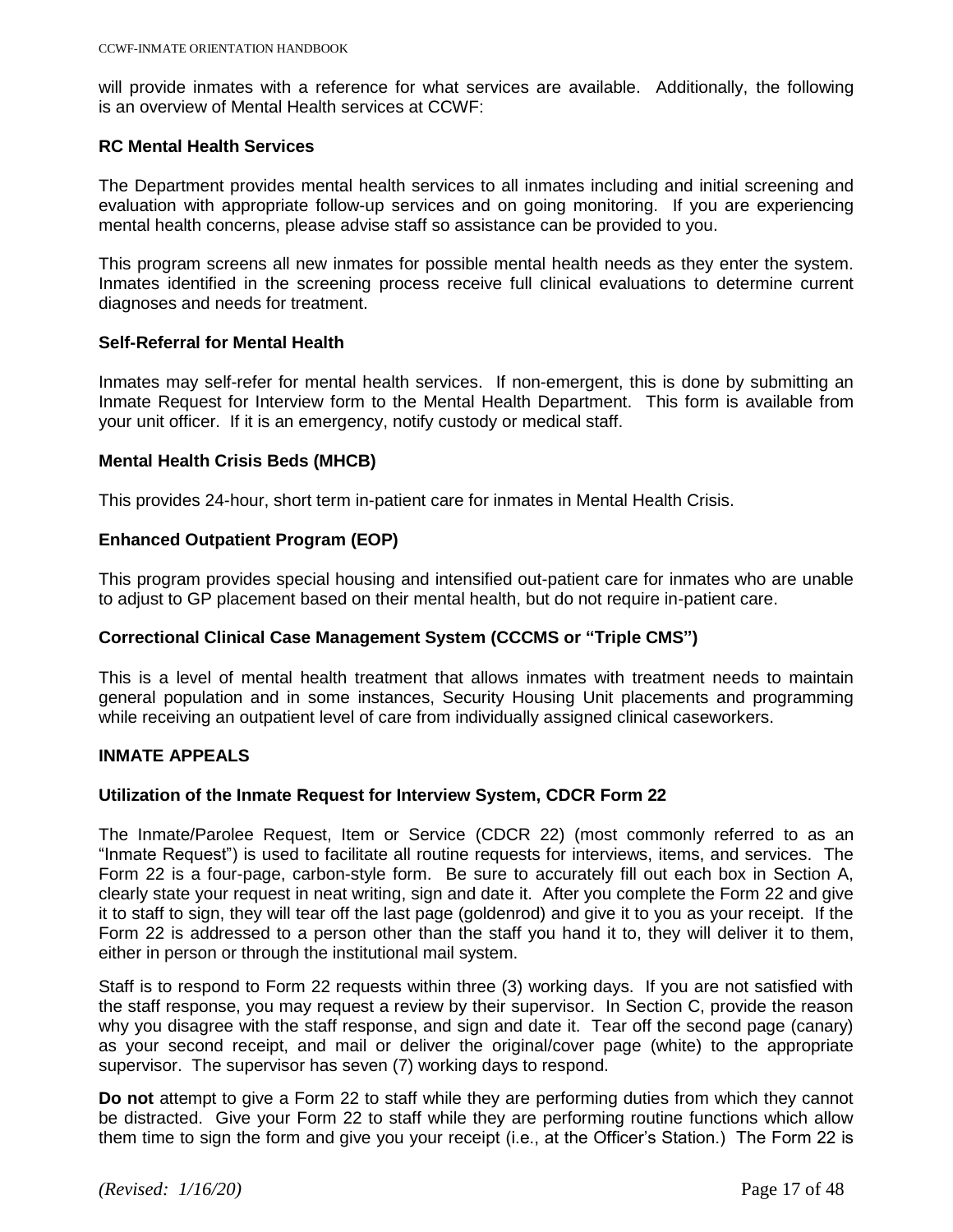not intended to substitute for verbal communication and requests that you can handle informally. The Form 22 is designed to document matters you are appealing or think you may appeal later.

#### **CDCR Form 22 in Conjunction with the Inmate Appeals Process, CDCR Form 602**

If you want to appeal an action or decision by staff, the form Inmate/Parolee Request for Interview, Item or Service (CDCR 602) must be filed within 30 calendar days of the event, action, or decision that you are appealing. At that time, you will also need to present evidence of steps taken to resolve your issue, as well as the staff's final decision. The Form 22 provides proof of final actions or determinations by staff when no other process or proof is available.

The Form 22 is not a substitute for an appeal on a pre-existing issue. Since an appeal must be submitted within 30 days of an event, action, or decision, you should not wait for the response(s) to your Form 22 before filing the appeal if the time limit is approaching. Submit the appeal, and note that the Form 22 has been submitted and you are awaiting response.

When there is no pre-existing issue and the decision received on the Form 22 is what is being appealed, the appeal time constraints start on the day you receive the Form 22 final response (Section D).

The Form 22 is not necessary for disciplinary appeals, classification appeals, or any other issue which uses a separate process and documents a final decision. Any issues pertaining to staff complaints must be appealed directly on a Form 602.

#### **Utilization of the Inmate Appeals System, CDCR Form 602**

The appeal process provides inmates and parolees a way to address issues and grievances. It also provides managers a window on day-to-day operations in prisons and parole regions. Appeals that are clear and to the point make it easier for staff to address issues and for managers to identify what concerns are most important to the offender population. Abusing or misusing the appeal process by filing excessive, confusing, fraudulent, or duplicate appeals results in critical resources being directed away from responding to substantive matters.

You may appeal any departmental decision, action, condition, or policy which you can reasonably demonstrate as having an adverse effect upon your welfare (CCR Section 3084, Right to Appeal.) No reprisals shall be taken for the good faith of use of, or responsible participation in the appeal process. An appeal must be filed on a CDCR 602 form. Appeal forms (most commonly referred to as a "602") may be obtained from staff in the housing units.

Should you have problems with writing or articulating your appeal issues, staff are available and can provide assistance, both by explaining the appeal process and by ensuring you are able to communicate effectively.

Any appeal filed in reference to action taken by the Board of Parole Hearings (BPH) must be submitted on a BPH Appeal form (BPH 1040.) These forms are available at the Law Library.

If you believe you are being sexually harassed or discriminated against by a staff member, you have a right to seek relief through the appeal process. However, it is strongly suggested that you bring this matter to the attention of a non-involved staff member as soon as possible for immediate resolution. Knowingly making false statements may result in a disciplinary charge under CCR Title 15, Section 3021, Falsification of Records and Documents.

Inmates filing appeals containing gross derogatory, slanderous, or obscene statements may result in disciplinary charges under CCR Title 15, Section 3004, Rights and Respect of Others.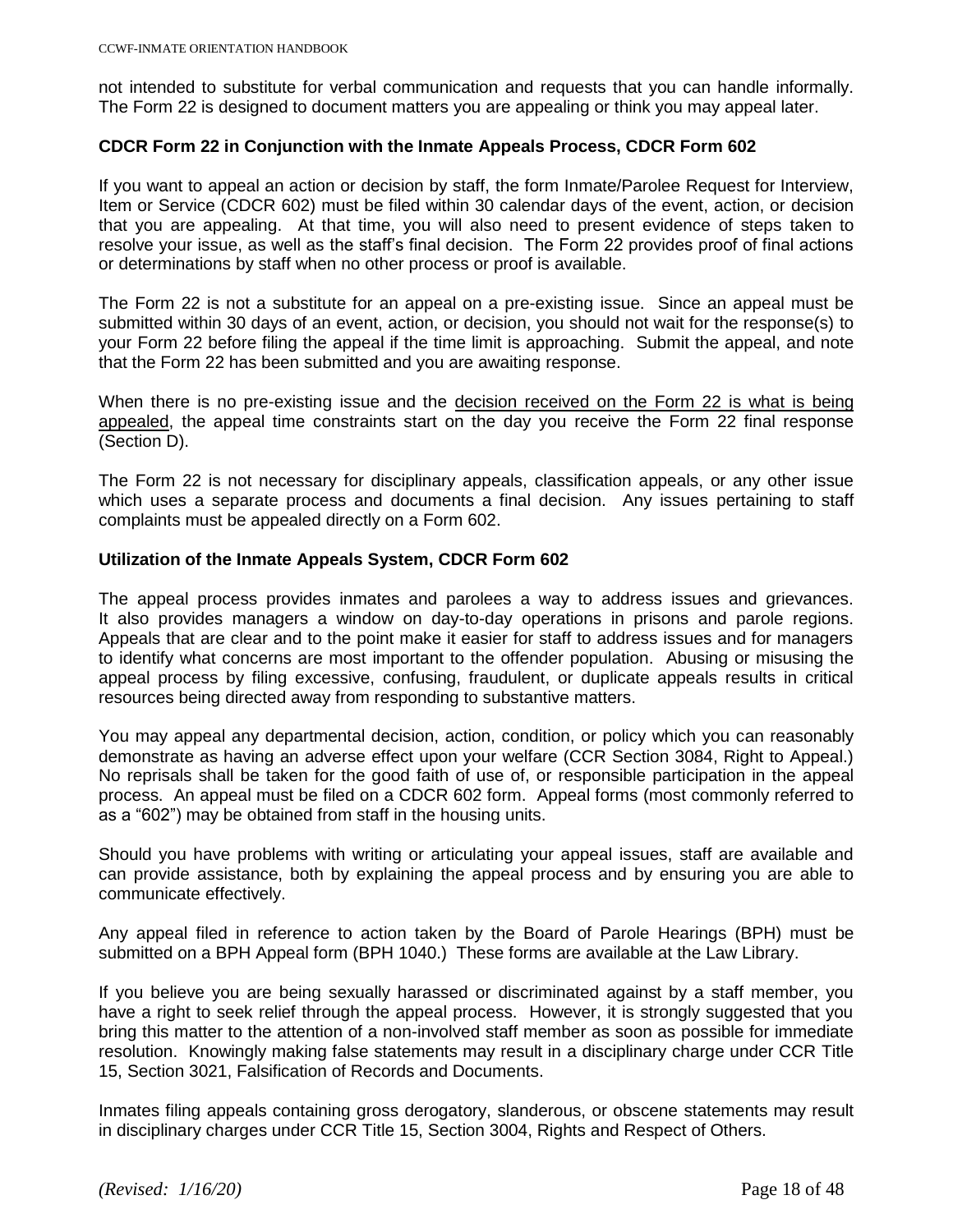# **Utilization Of The Reasonable Accommodation Request (CDCR 1824)**

Utilization of Reasonable Accommodation Request (CDCR 1824), which are available in the Law Library and housing units, can be used by any inmate to allege a disability and request an accommodation to access a program, service, or activity. An inmate who believes, he/she has been discriminated against, based upon a disability may also use the CDCR 1824. Any inmate who has, who believes he/she has, or who is regarded by staff as having, a physical or mental impairment, may submit a CDCR 1824. The inmate shall either place the CDCR 1824 in the appeals collection box or mail the request to the Institution Appeals Office. If an inmate elects to hand their CDCR 1824 to staff for collection, the staff member will not read the substance of the CDCR 1824 When an inmate is unable to access the collection box (e.g., during periods of restricted inmate movement), staff shall place completed CDCR 1824 requests into the collection box for the inmate. Responses to an inmate's CDCR 1824 must be completed within thirty (30) calendar days of receipt. A Form 22 does not need to be submitted prior to submitting a CDCR 1824.

### **Patient/Inmate Health Care Appeal, CDCR Form 602-HC**

To submit an appeal concerning medical, dental, or mental health issues, you need to complete a CDCR 602-HC (most commonly referred to as a "Medical 602".) This form is blue in color and can be obtained from the housing unit staff. Refer to CCR Title 15 Section 3084.2 for specific requirements regarding preparation and submittal of the health care appeal. Once you have completed the CDCR 602-HC, you may send it to the Health Care Appeals Office for processing via the institutional mail system.

#### **How to File an Appeal**

Except where cited in CCR Title 15, Section 3085 (3) (a-h), inmates should first seek relief through informal discussion with the appropriate staff member. If dissatisfied with the result, submit an Inmate Request for Interview Form 22 as a formal request and for documentation. If you are dissatisfied with the final decision on the Form 22, you may submit an Inmate Appeal Form 602 to the Appeals Coordinator within 30 days of your receipt of the Section D response. You will need to include a copy of the completed Form 22 with your appeal as proof of a final staff determination on an issue for an appeal to be accepted and processed.

Include your name, CDCR number, and housing on your appeal, complete sections A, B, and "Supporting Documents," and sign and date it. Briefly and clearly state your issue and action requested and use a Form 602-A if you need a continuation page. Only one row of text per provided line is allowable. Include all supporting documents (photocopies, which you may obtain at the Law Library, are acceptable.) Appeal forms should be placed in the institutional mail system for routing to the Appeals Coordinator.

You must submit the appeal within 30 calendar days of the event that led to the filing. If the required supporting documents are not available within 30 days, you should still submit the appeal, noting that you do not yet have the supporting documents. The appeal will be screened back to you giving you another 30 days to obtain the documents. You may submit no more than one appeal per 14-day period.

- ♦ Supporting Documents must be directly relevant to your appeal. Do not attach other appeals or legal cases; simply cite them by log or case number.
- ♦ Do not combine unrelated issues on a single appeal form; any such appeal will be rejected.
- ♦ Group appellants must additionally use the Form 602-G, which provides for the primary and secondary appellants to be identified.

Within thirty (30) working days from the date the Appeals Coordinator receives your appeal, they will send back the appeal with a letter of response. In Part C a checked box and notations will inform you of the disposition of your appeal. If your appeal was accepted for first level review, the action taken (granted, granted in part, denied, or other) will be explained in additional detail in an attached letter.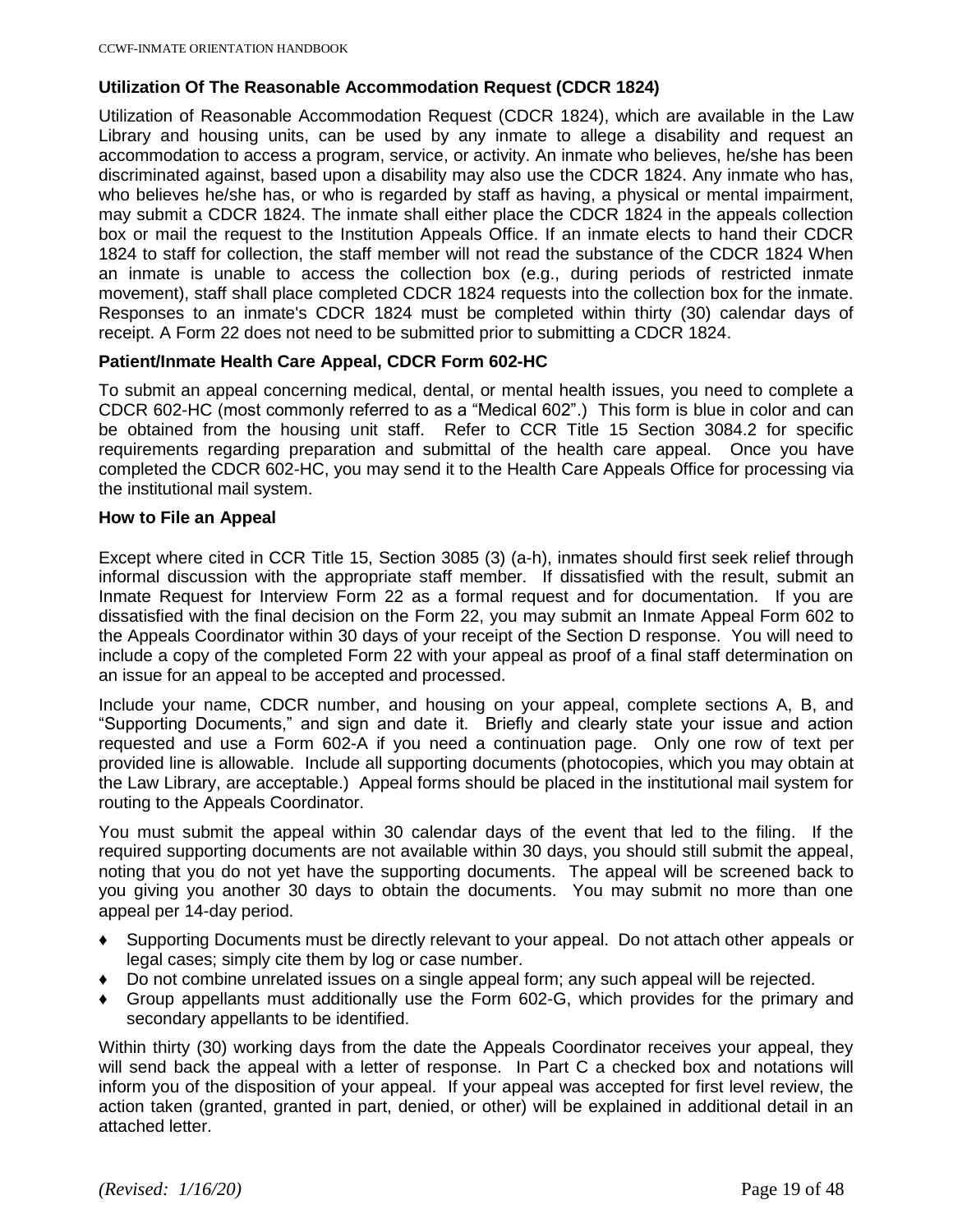If you are dissatisfied with the First Level response, you may further the appeal by completing Section D. You may not add new issues in your Sections D and F explanations that were not previously addressed in your appeal or the responses. You must submit the appeal to the Appeals Coordinator within 30 calendar days of your receipt of the response.

If you are dissatisfied with the Second Level response, you may further the appeal by completing Section F. You must submit the appeal within 30 calendar days of your receipt of the response via mail to:

> Chief, Inmate Appeals Branch Department of Corrections and Rehabilitation P.O. Box 942883 Sacramento, CA 94283-0001

# **USE OF FORCE**

The CDCR recognizes the sanctity of human life. Therefore, deadly force, defined as any force that is likely to result in death, will only be used when it is reasonable force needed to:

- ♦ Defend the employee or other persons from an immediate threat of death or great bodily injury (GBI). GBI is an injury, which creates a substantial risk of death.
- ♦ Prevent an escape from custody.
- ♦ Stop such acts as riots or arson that constitute an immediate jeopardy to institutional security and, because of their magnitude, are likely to result in escapes or the death of other persons.
- ♦ Dispose of seriously injured or dangerous animals when no other disposition is practical.

It is the policy of CDCR to accomplish the custodial and correctional functions with minimal reliance on the use of force. Employees may use reasonable force as required in the performance of their duties, but unnecessary or excessive force shall not be used.

Firearms may be discharged as a warning only in an institutional or facility setting and only when deadly force is permitted as outlined above.

# **EMERGENCIES AND "GET DOWN" INSTRUCTIONS**

During an institutional emergency, a red flashing light and audible alarm is activated. This alarm may also be addressed on the PA, by staff yelling, or whistle blowing. In this event, inmates will immediately stop all activity and sit on the ground on their buttocks (**not** kneeling or squatting.) Inmates who are fulltime wheelchair users , on crutches or wear a mobility impaired vest are exempt – these inmates are to remain in their wheelchairs or stand still where they are. Inmates who are indoors and already seated in chairs or on benches, such as in the dining room, or classroom, may remain seated. Inmates who are outside will sit on the ground, **not** on the benches. All inmates may be instructed to move to a different location and resume sitting. There will be no movement until the red lights and the alarms are turned off, and staff announces that inmate movement may be resumed. This is for the inmate's protection as well as to assist staff in dealing with the emergency and identifying participants. COMPLIANCE IS MANDATORY. Failure to comply can result in disciplinary action.

# **EVACUATION PROCEDURES**

All inmates with disabilities will be provided evacuation and emergency procedures in an accessible format during orientation.

Housing staff shall ensure that all disabled inmates are provided assistance to promptly evacuate from the unit during an emergency. Housing staff shall ensure that every inmate has been evacuated prior to leaving the unit.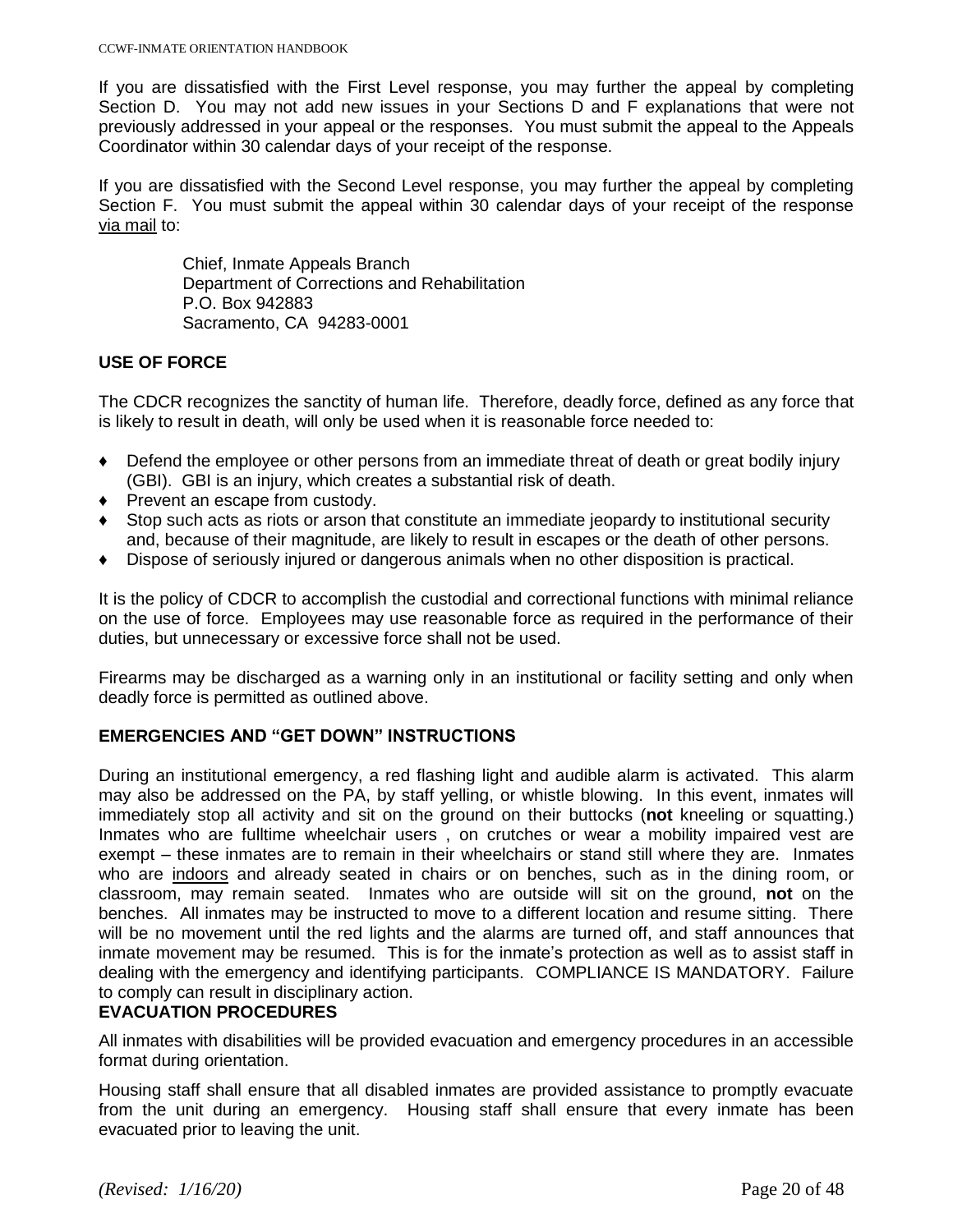# **SEARCHES AND RESTRAINTS**

#### **Searches**

Inmates who have a disability that prevents the employment of standard search methods shall be afforded reasonable accommodation under direction of the supervisor in charge. Such searches shall be thorough and professional, with safety and security being the paramount concern.

Inmates in wheelchairs who have severe mobility impairments and who are unable to perform standard unclothed search maneuvers shall be afforded reasonable accommodation to ensure thorough searches, including body cavities. If the search includes the removal or disassembly of medical appliances, it shall be conducted in a clean setting. If a search requires removal of the appliance, a compliant inmate shall be allowed to remove the appliance and give it to staff. If forcible removal of an appliance from a non-compliant inmate is necessary, it shall only be removed by qualified medical personnel.

No inmate shall be required to lie or sit an extremely hot or cold surface to perform unclothed body search maneuvers.

Durable Medical Equipment (DME) attached to the inmate's body will be removed for inspection only during an unclothed body search.

Complex devices shall be dissembled for inspection only when there is reasonable cause to believe the inmate has concealed contraband inside the device. Inspection of such devices shall require approval from a Captain or above after consultation with appropriate Medical staff. Only a competent professional shall disassemble such appliances.

#### **Restraints**

Inmates who have a disability that prevents application of restraint equipment in the normal manner shall be afforded reasonable accommodation, under the direction of the supervisor in charge. Mechanical restraints shall be applied to assure effective application while reasonably accommodating the inmate's disability.

#### **ESCAPE AND EMERGENCY RECALL WARNING SYSTEM ALERT**

The Escape and Emergency Recall Warning System Alert Siren is a critical part of CCWF Escape, Emergency and Staff Accountability procedure.

Upon determination that a possible escape has occurred, the Watch Commander will direct the Central Control Sergeant to Activate the Escape and Emergency Warning System Alert Siren to ensure all work areas are alerted that an emergency recall and count is in progress. The siren will remain activated for 60 seconds.

Once the siren emergency count clears, the Central Control Sergeant will advise staff by activating the siren for two 30-second periods, pausing between each tone.

#### **ESCORT**

When an inmate is under escort, inmates must clear the area of the escort, stop their movement and assume the sitting position. Do not communicate, interfere or attempt to pass items with the escorted inmate(s).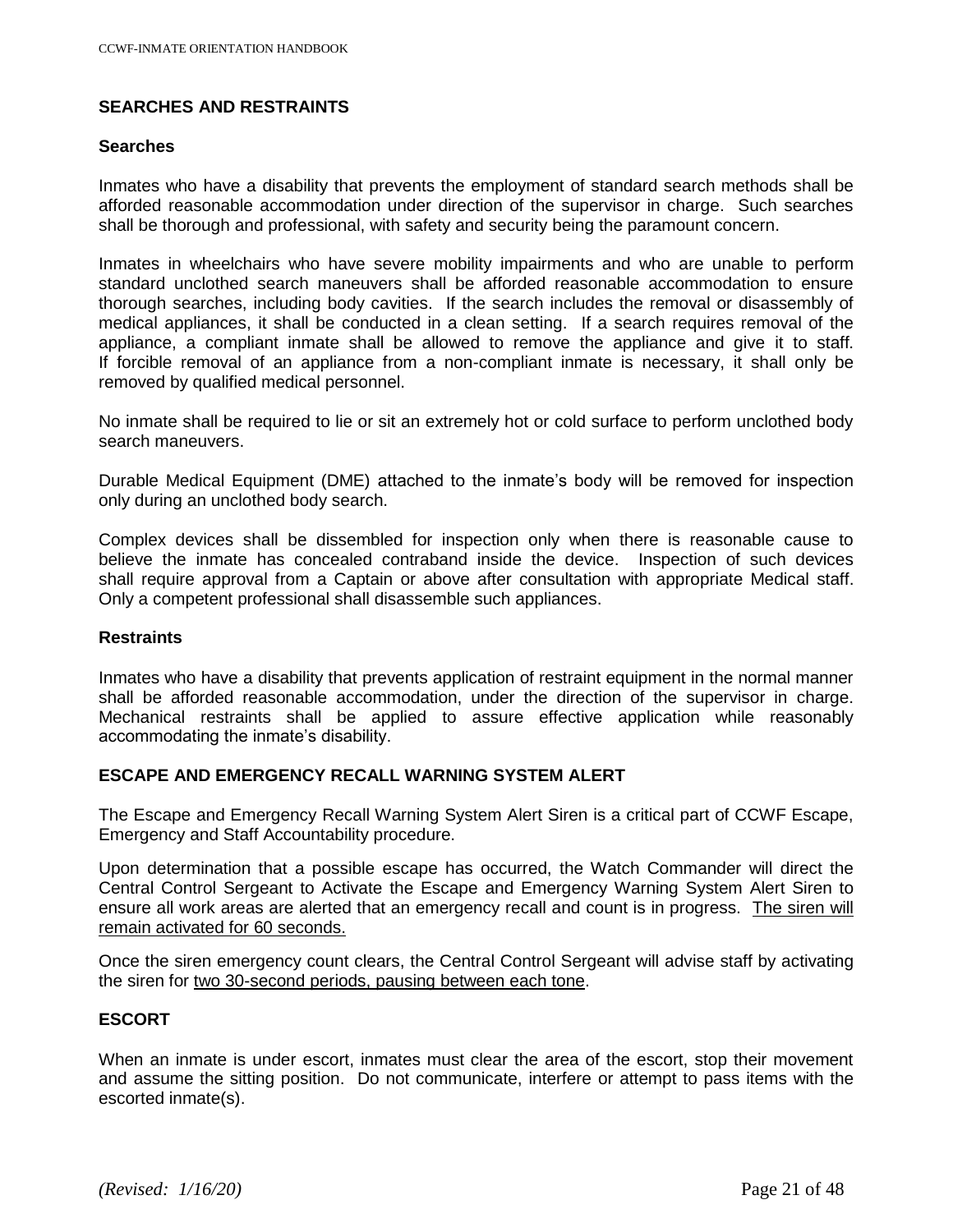#### **CLASSIFICATION**

RC inmates will not be scheduled for Initial Classification until endorsement through a CSR action and transfer to a receiving institution.

Some inmates will remain in Unit 503, and will not move to 501 or 502. Any inmate who is considered Long Term (15 years or more), and any inmate in DDP program who is designated as DD1 or DD2 will stay in 503 pending completion of the RC Process or transfer to another institution. Any inmate with a prior prison escape or attempted escape will remain in 503.

#### **INMATE CANTEEN**

Newly arrived inmates may, within 30 days of arrival, be permitted to make purchases at the Canteen during any scheduled draw regardless of their last two digits of the inmate's CDCR number. Such exceptions shall not be made for the inmate's subsequent draws.

CCWF RC inmates will be allowed to shop Canteen no more than once per shopping cycle. RC inmates Canteen draw will be limited to \$110.00 per shopping cycle for your privilege group. The Canteen system will not show the total amount of money in the inmate trust account on the Canteen screen. Do not accept monies from other inmates and/or purchase canteen during your draw for them nor should you give them monies or allow them to shop for you. Doing so can lead to disciplinary action and inmate initiated violence.

#### **Canteen Draw Schedule**

Each inmate shall be entitled to not less than one draw each shopping cycle prior to the system refresh. The money must be in the Trust Restitution and Accounting System (TRACS) account at the time that each shopping week begins. Trust Statements should be issued prior to the shopping week. A list of approved shoppers will be supplied to each housing unit officer station by Canteen staff.

The Canteen Draw Schedule determines the shopping dates by the last two digits of the inmate's CDCR number. See below:

| <b>First Week Draw</b>    | Second Week Draw           | Third Week Draw           |
|---------------------------|----------------------------|---------------------------|
| CDCR Numbers 00-33        | CDCR Numbers 34-66         | CDCR Numbers 67-99        |
| First Monday of the month | Second Monday of the month | Third Monday of the month |

The Canteen price list will be updated monthly. The Canteen price list will be handed out by unit designee and shall be neatly and correctly completed reflecting the quantity of each item wanted. The list shall be filled out prior to shopping and returned to canteen staff at the canteen window. The hours of the Canteen operation will be posted on the Canteen price list monthly.

The normal schedule for each week is:

| Facility | <b>Monday</b>  | Tuesday        | Wednesday      | <b>Thursday</b> |
|----------|----------------|----------------|----------------|-----------------|
| Facility | 0900-1500 hrs. | 0900-1500 hrs. | 0900-1500 hrs. | 0900-1500 hrs.  |

Canteen will be closed on all State approved Holidays and one week each month for inventory during months with five (5) full weeks, the Canteen may be closed for two (2) weeks for inventory. During inclement weather or other emergency conditions, the Canteen schedule may change. At any time Canteen staff may be redirected form their normal work assignment during which the Canteen will be closed. Every effort will be made to ensure all inmates have an opportunity to go the Canteen.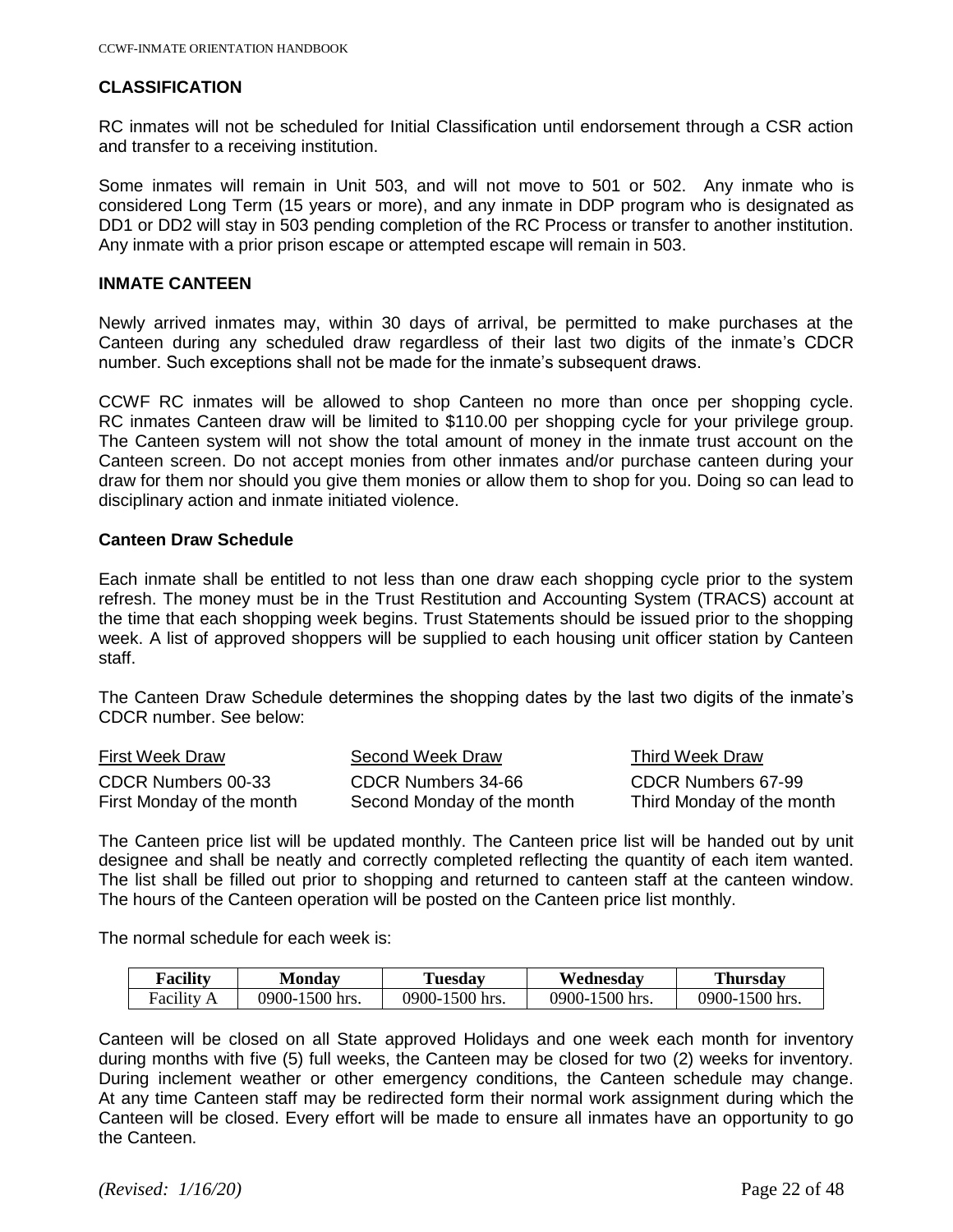# **GENERAL VISITING INFORMATION AND RULES**

RC inmates may visit with approved visitors. To become an approved visitor, the inmate must first send the visitor a Visitor's Application form (available in the housing unit). The visitor should then return the completed form to Visiting. When the visitor has been approved or denied, Visiting will notify the inmate, who, in turn, will notify the visitor.

### ♦ **All RC visits will be non-contact visits.**

- ♦ All visitors must be cleared through a metal detector.
- Visitors are not permitted to wait or loiter on prison grounds.
- ♦ It is required that visitors do not arrive on the institution grounds more than half an hour prior to scheduled visiting hours.
- ♦ Parking for visitors must be in the **visitor's area only**.
- ♦ Anyone under the age of 18 years, except the inmate's legal spouse, must be accompanied by a parent or legal guardian.
- ♦ The parent, guardian, or person with legal custody of a minor child shall present a certified copy of the birth certificate or county-embossed abstract of birth.
- ♦ Any persons previously convicted of a felony and confined in a state prison **MUST** have prior approval from the Warden and, if currently on parole, a written authorization from their Parole Agent or Probation Officer before entering the institutional grounds. Failure to do so constitutes a felony under California Penal Code.

### **Rules for Children**

### **Search**

Children are subject to the same searches as an adult. A child too young to walk through a metal detector alone may be carried through the metal detector by the adult visitor escorting the child in. Although a minor must clear the metal detector, children fewer than 36 inches are not subject to the restrictions related to colors of clothing or types of material.

#### **Supervision**

Some visiting rooms have an area set aside for small children. The area is usually relatively small (about the size of a typical bedroom) and has toys, games, and books for the children. The adult who has accompanied them to the prison, including whenever the children are in the play area, must supervise children at all times while on prison grounds. Failure to adequately supervise children can result in the termination of the visit, but it can also result in a lack of safety for the children, so visitors should be diligent about supervision and not allow other adults (prisoners or other visitors) to supervise their children. No adults (neither prisoners nor visitors) are allowed in the play area except when supervising their children.

# **Visiting Hours**

Reception Yard and Administrative Segregation Unit visiting will be held only on Sundays from 10:00 A.M. to 12:00 P.M. General Population visiting hours are Saturdays, Sundays, and State Holidays, from 0900 to 1500 hours. The cut-off time for the processing in of visitors shall be one hour prior to the scheduled termination of visiting for that day; **no one** will be processed if they arrive after this time. Visiting staff shall ensure that the CCWF automated telephone visiting information system recordings are updated to accurately reflect the institution's visiting days and times as soon as practical.

Except for immediate family members, as defined in CCR Title 15, Section 3173(k), visiting with more than one inmate at one time requires the approval of the Warden.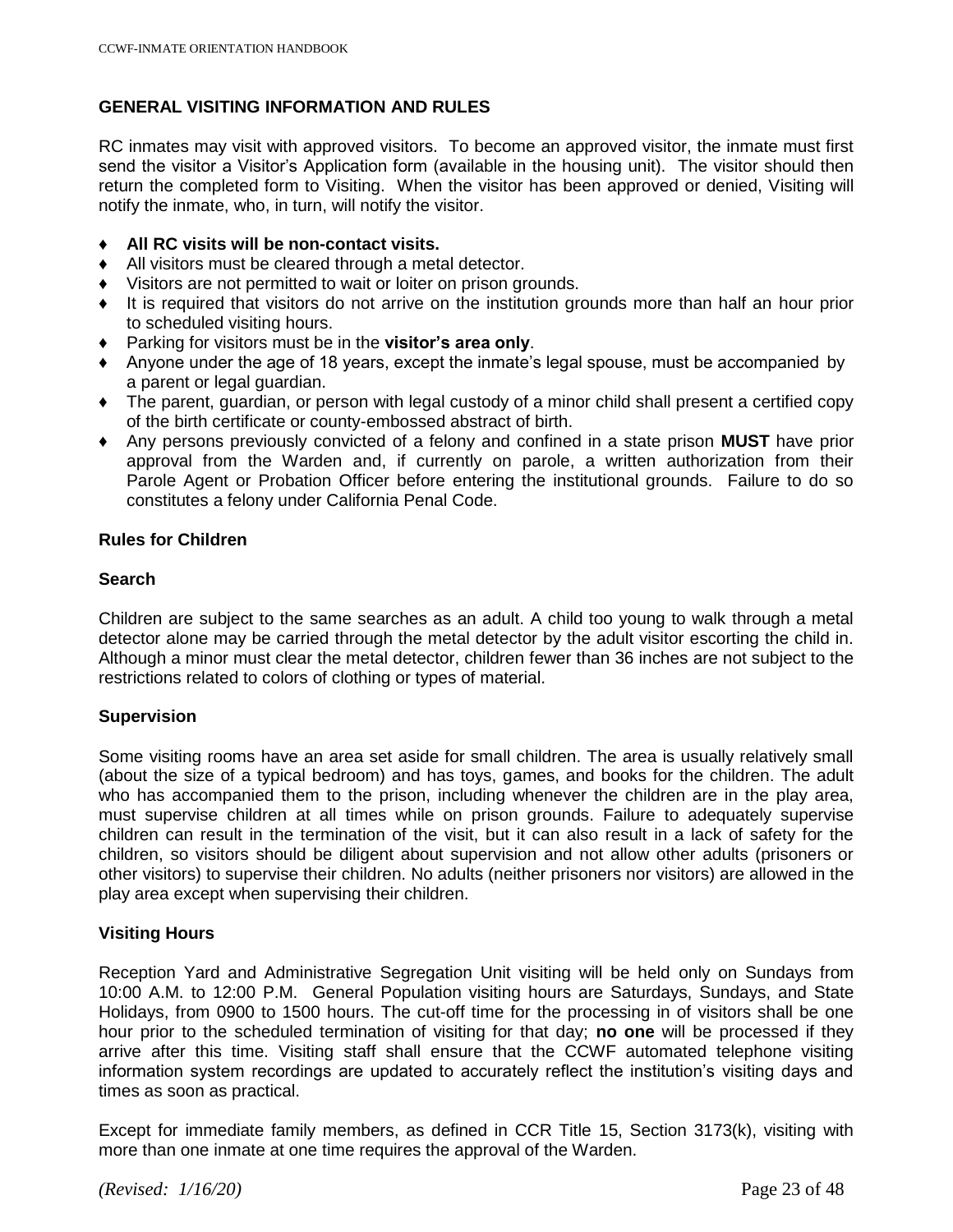# **GENERAL VISITING INFORMATION AND RULES (continued)**

# **Non-Contact Visiting Rules**

RC inmates entering the Visiting room are only allowed to wear the following:

- ◆ State issue orange top and bottom
- ♦ State issue socks and shoes
- ♦ State issue or personal white-only undergarments

Inmates are allowed to take only the following items into the Visiting room:

- $\triangleleft$  Wedding rings
- ♦ Religious medal on a neck chain
- $\triangle$  Comb

Failure to follow rules and regulations may result in termination of the visit and removal of any unauthorized items.

### **Attorney Visits**

Attorney visits shall be arranged through the Litigation Coordinator's office and held during regular designated visiting hours. Inmates shall instruct their attorney(s) of this process. Attorney visiting rooms are available.

### **Visitor Information:**

#### **Facility Location**

CCWF is located at 23370 Road 22 in Chowchilla, California. Visitors may call (800) 374-8474 for updated visiting information.

#### **General Directions**

*From Sacramento:*

Take Highway 99 South to the Avenue 24 exit and turn left on Avenue 24; proceed 4 miles and turn right on Road 22 to the first prison on your right.

*From Fresno:*

Take Highway 99 North, 3 miles past Madera to the 20 ½ exit; proceed east for 3 miles and turn left into the prison.

# **Clothing**

Visitors must be fully clothed with no suggestive or see-through garments. Visitors **MUST NOT**  wear clothing that in any way resembles state issued clothing (e.g., blue denim, dark blue pants, light blue tops, baseball shirts, orange tops and pants, red tops) or Correctional Officers' uniforms (e.g., khaki pants, combined beige top and pants.)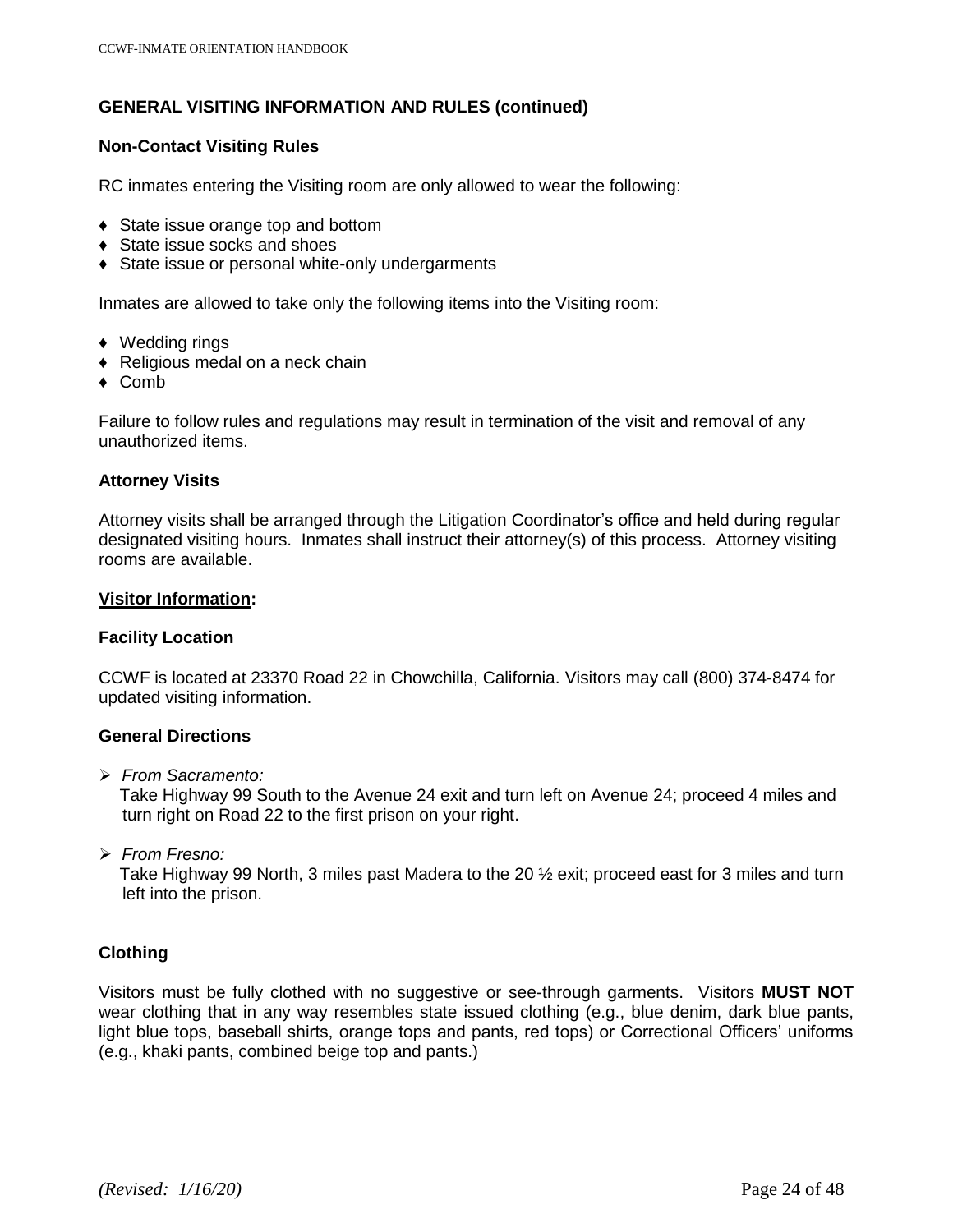# **Identification**

Visitors must present valid positive photo identification upon their arrival, such as:

- 
- ♦ Driver's License ♦ Alien Green Card
- 
- 
- ♦ California ID Card ♦ United States Passport
- ♦ Military ID Card ♦ Matricula Consular de Alta Seguridad (MCAS)

# **Items Allowed Into the Institution**

- ♦ Valid photo identification.
- ♦ Prescribed medication; only the amount needed during the visit. **All** medication **must** be left at the Entrance building. Exceptions are nitroglycerin and asthma inhalers; visitors will be allowed to keep these items in their possession during the visit.
- ♦ 2 Keys (on a key ring with no attachments).
- ♦ One small sealed package of tissues.
- ♦ Each adult visitor may bring 10 photographs, non-Polaroid, which are not to be given to the inmate (they will be counted when the visitor arrives and leaves).
- ♦ Each adult visitor may carry the allowable items inside a clear zip-lock style bag.
- ♦ Baby items: Three factory-sealed jars of baby food (no glass).

# **Items Strictly Prohibited Into the Institution**

- ♦ Large purses (clear clutch purses 4"x6" are permitted)
- ♦ Weapons
- ♦ Alcohol
- ♦ Drugs
- ♦ Cigarettes/tobacco
- ♦ Food items
- $\triangleleft$  Gum
- ♦ Candy
- ♦ Breath mints
- ♦ Cameras
- Non-prescription medication
- Electronic devices (e.g., cell phones, pagers)

# **INMATE TELEPHONES**

There are four inmate telephones located in each housing unit. Inmate telephones with volume controls are available in each housing unit. All telephone calls will be collect and are subject to monitoring without notice. All phone calls are automatically disconnected after 15 minutes; several early warnings are provided during the phone call. Nicknames or acronyms are not acceptable when signing up for phone calls. You must state your full name to the operator/recording at the onset of the phone call. Inmates may not share time slots or phone conversations, switch time slots, or make calls for other inmates.

Inmates in the RC get one phone call in the first 7 days and one phone call every 30 days thereafter. Additional requests for telephone calls by inmates in the RC are considered on a caseby-case basis for situations deemed emergencies. Emergency telephone calls are allowed. The emergency telephone call must be verified and approved by a Correctional Counselor, Facility Sergeant, or Facility Lieutenant.

#### **Telephones and Telecommunication Device (TDD) for Deaf and Hearing Impaired Inmates**

Use of a TDD and telephones for inmates with disabilities shall be consistent with CCR 3282(h). Verification of an inmate's need for the TDD may be confirmed with CCWF medical staff, the inmate's assigned CCI or by reviewing the CDC-1845. An inmate who has been approved by the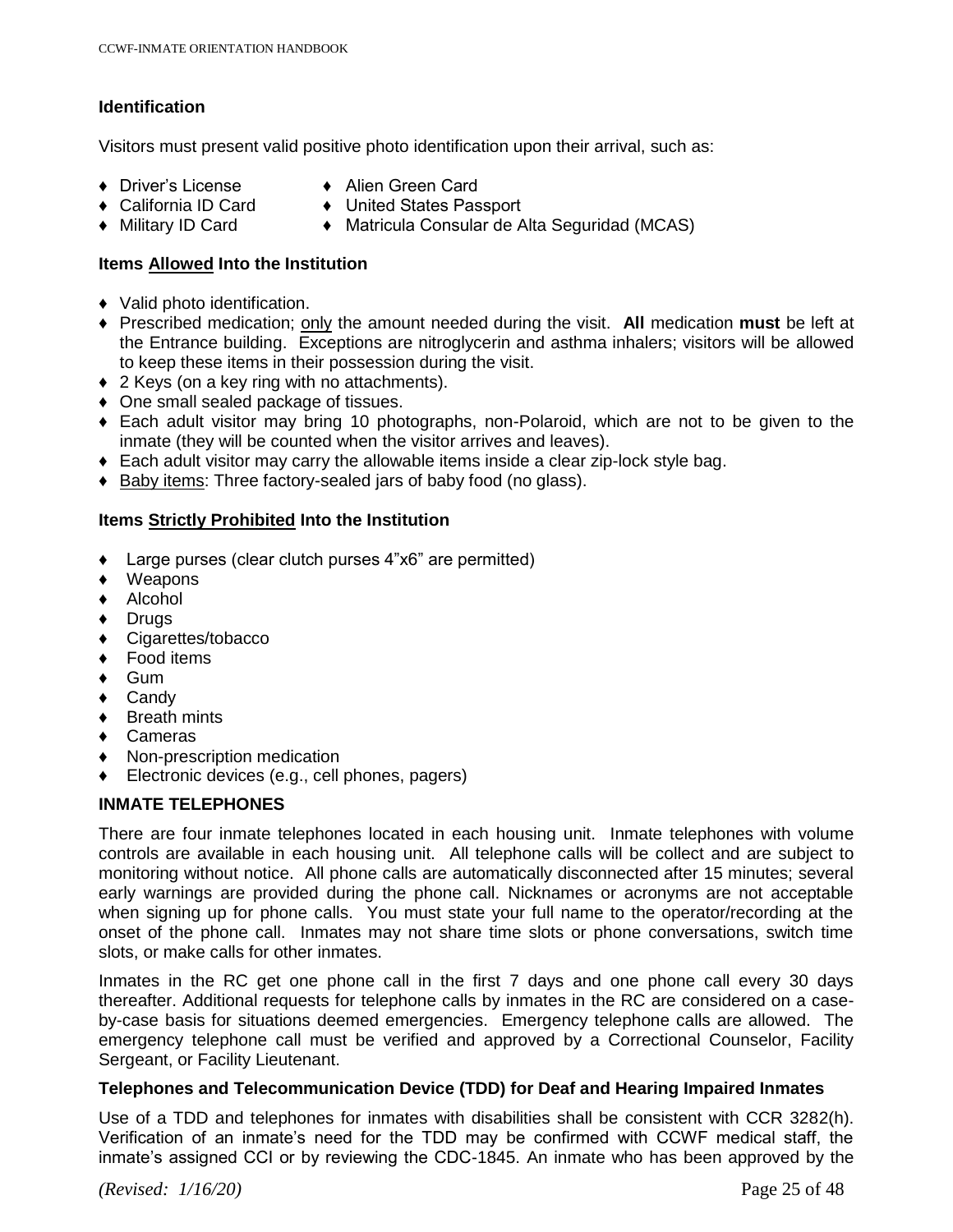institution to use the TDD and who wishes to call a party who does not have use of a TDD shall be permitted to use the California Relay Service. Once is an inmate has been approved to utilize the TDD, the inmate shall contact their family members or friends and have them purchase a telephone calling cards and send the calling card/pin number to the inmate to be utilized. The telephone calling card can then be used to place the TDD/TTY calls. In instances where an indigent hearing/speech impaired inmate needs to make an emergency phone call, the institution may provide authorization to place a TDD/TTY call using a phone with outside line capabilities. TDD machines are located in the Housing Unit Officer's Station in 503, 504, 505, 510 and 513, and in the Skilled Nursing Facility and in the Facility A Lieutenant's Office.

If the inmate does not have a severe hearing or speech impediment but desires to call an outside party who requires the use of TDD, the outside party shall forward a physician's statement of TDD verification to the inmate's CCI. The CCI shall place a copy of the documentation in the miscellaneous section of the inmate's Central File. Upon meeting all verification requirements, the inmate may sign up for telephone calls according to their privilege group designation. The TDD sign-up sheets (Exhibit B, CCWF-C013A) covering seven (7) days, shall be maintained and logged weekly. TDD sign-up sheets shall be divided into 40-minute increments. The TDD calls shall have extended time increments due to the amount of time delay associated with the TDD relay process. The directions for use of the TDDs are located within each TDD.

Requests for the use of a TDD in RC will be submitted to the Facility A Lieutenant. The request may be in writing or verbally through housing unit staff. The Lieutenant receiving the request shall review the request and determine if the request will be granted. If granted, the collect call will be placed from the Facility A Lieutenant's Office. The duration of the TDD call shall be 40-minutes in duration. The Facility A Lieutenant shall be responsible for ensuring the call is properly monitored. Additionally, the Facility A Lieutenant shall maintain a TDD access logbook indicating the inmate's name and number, the date and time if the call and the duration of the call.

If the call is determined to be a confidential call between the inmate and their attorney, pursuant to CCR, Title 15, Section 3282 (g) (1) and (h), the transcript with the relayed messages will be given to the inmate when the call is completed. Should the inmate not wish to retain the transcript, staff shall dispose of the unread text by placing the transcript in a shredder and shredding the document.

# **Video Relay System (VRS) for American Sign Language Inmates**

The VRS system will enable hearing and speech impaired inmates who use ASL to communicate with family, friends, and legal counsel/attorney. VRS units are currently located in Buildings 503,504, 505, 510, 513 and 805 Skilled Nursing Facility.

Inmates must request access to and be approved to use the VRS/SL-VCS system. An Inmate/Parolee Request for Interview, Item or Service, CDCR Form 22, shall be submitted to the ADA Coordinator requesting a Video Relay Service - Telephone Call Sheet. Approved inmates will be given the ability to access a VRS link to an ASL interpreter via an ASL-VCS relay service (outbound calls only). Approved inmates will also be given the ability to access a VRS direct link to an outside caller when the caller has a registered hearing impaired line and the outside caller is on an approved list, as determined by CDCR staff. d/Deaf inmates who have the ability to speak, will be given access to the Voice Carry-Over (VCO) feature on the VRS. The VCO feature will activate the hand held phone attached to the VRS so d/Deaf inmates, who are able to speak, can use their voice to communicate directly with the person they are calling, in addition to using sign language. Inmates shall be allowed to sign up for 40 minute increments (10 minutes to establish a connection and 30 minutes for the video call) utilizing the Sign-Up Logs. Sign-ups will be accepted during program hours on Second and Third Watch only. Inmates shall be allowed to sign up at established times in accordance with DOM Supplement 52060.6.

# **GENERAL LIBRARY SERVICES AND POLICIES**

# **Law Library**

Law Library access shall be provided on Fridays from 0900 to 1500 hours. Inmates shall be under escort in route to and from, and while inside, the Main Yard Library.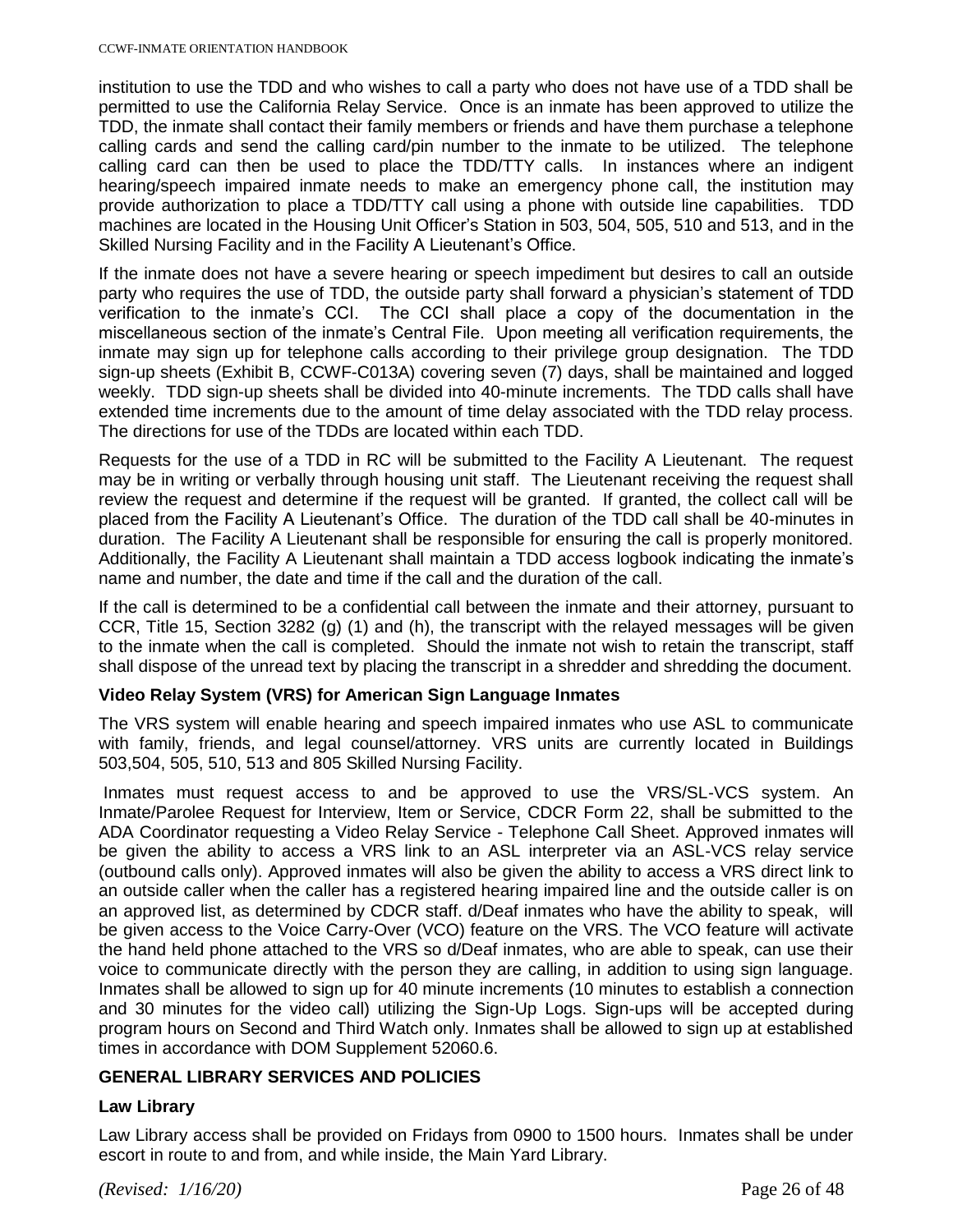#### **Recreational Library**

Recreational reading materials will be available to RC inmates in the A Yard Library on Tuesdays, Wednesdays, Thursdays and Fridays from 1200 to 1500 hours.

The A Yard Library will provide basic legal forms and Law Library referrals to the Main Yard Library as outlined in RC Law Library access above. The A Yard Library shall provide basic reference service consistent with services provided to the general housing population.

Materials will be loaned to inmates in possession of a State-issued photo ID card. A Trust Account Withdrawal (CDC 193) form, must be on file to establish borrowing privileges, as per DOM, Section 53060, "Library or Law Library." Overdue materials shall be charged to the inmate's trust account when the book is 30 days overdue. In the event the inmate has insufficient funds for payment, borrowing privileges shall be suspended. A maximum of two (2) books may be borrowed. The borrowing period shall be two weeks.

### **Photocopies**

Photocopies will be made with the approval of the Senior Librarian. There is a 10¢ per page charge against the inmate's trust account for approved work. Material to be copied shall consist of legal materials to be submitted to the courts or documents that, in the judgment of the Senior Librarian, are necessary. An inmate who is indigent and is without attorney representation for the court action shall receive legal duplication services without charge.

Photocopies of Library materials will be made for inmates when, in the judgment of the Senior Librarian, it is necessary for the preservation of the Library's collection.

### **Library Behavior Policy**

The following are **NOT** allowed in the Library:

- ♦ Loud or excessive talking which, in the judgment of the Senior Librarian, is disruptive to the decorum of the Library
- ♦ Eating or drinking
- ♦ Sitting on tables or furniture other than a chair
- ♦ Displays of affection
- ♦ Destruction of Library materials (e.g., tearing out pages, writing on pages, etc.; shall be subject to a RVR and CDC 193 charges for materials destroyed)
- ♦ Loitering of any type

Lost or destroyed materials shall be charged to the inmate to whom the material was loaned. The following shall be used to determine the amount to be charged:

- ◆ Paperback replacement cost → Law book replacement cost
	-
- ♦ Hardback replacement cost ♦ Legal periodicals replacement cost
- ◆ Reference book replacement cost

Theft and attempted theft of Library materials or equipment shall be grounds for the issuance of a RVR.

# **NOTARY SERVICES**

Inmates may arrange for notary services by contacting the Litigation Coordinator only, via the institutional mail system.

Notary fees will be at the inmate's expense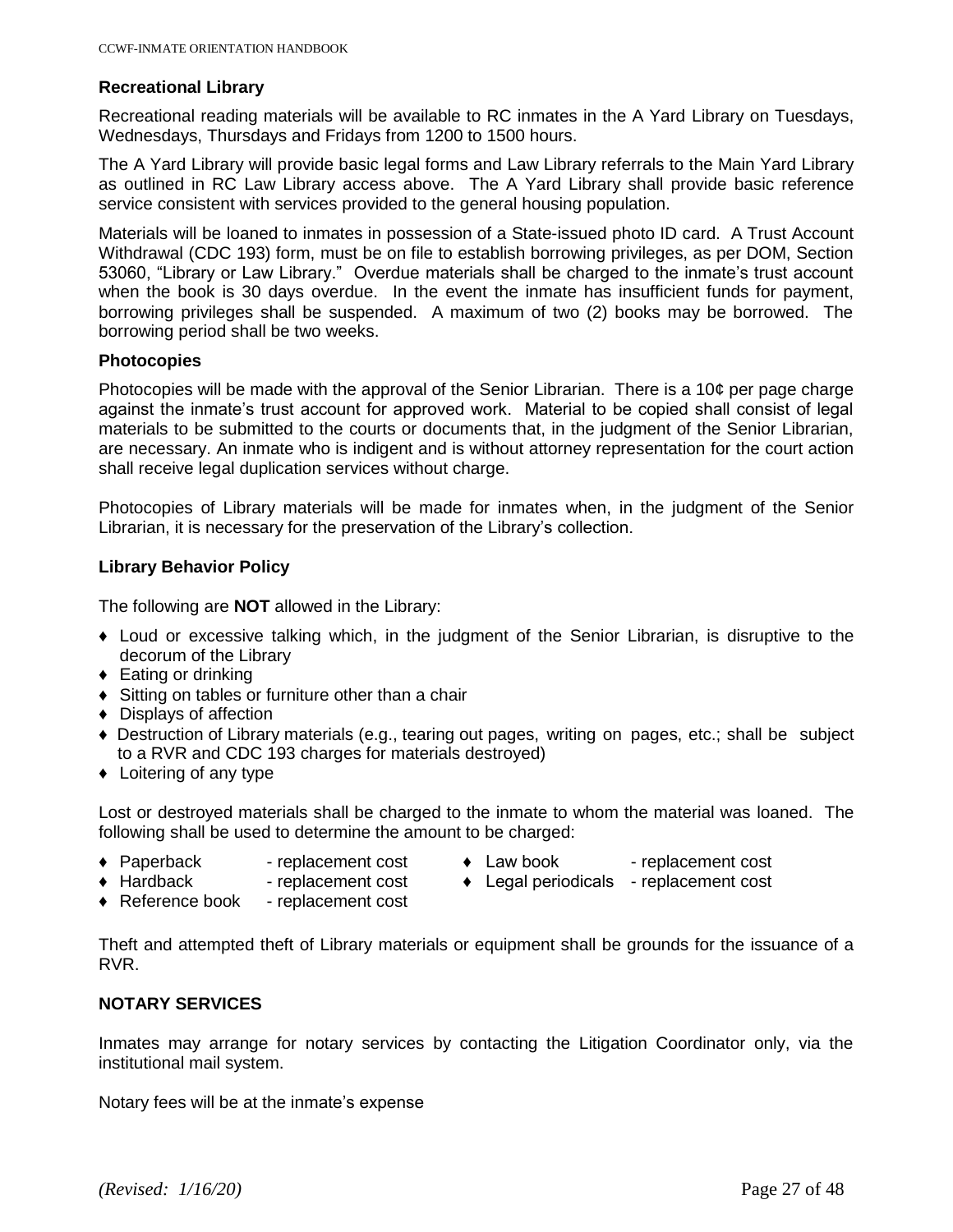# **YARD PROGRAM**

There is a fifteen minute unlock every hour from five minutes to the hour until ten minutes after the hour, during programming times. The unlock time is marked in red on the staff clocks.

During the scheduled yard access period, inmates may elect to use the housing unit dayroom area.

Inmates will be allowed access to the Facility A outside yard or their respective building dayroom for approximately three hours each day (weather permitting). The hours of yard access will vary, depending on where inmates are housed. In buildings 501 and 502, "A" and "B" wings will share yard privileges with inmates housed on the first tier of building 503. "C" and "D" wings of buildings 501 and 502 will share yard privileges with inmates housed on the second tier of building 503.

The yard schedule is divided into two time frames: "morning yard" and "afternoon yard." Morning and afternoon yard privileges will be rotated to ensure that all RC inmates have equal access to the yard. A yard schedule will be posted in the housing unit for inmates' review.

| Yard | <b>Monday</b> | Tuesday     | Wednesdav  | Thursday     | Friday     | <b>Saturday</b> | Sunday       |
|------|---------------|-------------|------------|--------------|------------|-----------------|--------------|
|      | $A-B-1$       | $C-D-2$     | $A-B-1$    | $C-D-2$      | $A-B-1$    | $C-D-2$         | $A-B-1$      |
| A.M. | 10:45 A.M.    | 10:45 A.M.  | 10:45 A.M. | 10:45 A.M.   | 10:45 A.M. | 10:45 A.M.      | 10:45 A.M.   |
| YARD | To            | To          | To         | Тο           | To         | Т٥              | To           |
|      | 11:45 A.M.    | 11:45 A.M.  | 11:45 A.M. | $11:45$ A.M. | 11:45 A.M. | $11:45$ A.M.    | $11:45$ A.M. |
|      |               |             |            |              |            |                 |              |
|      | $C-D-2$       | $A-B-1$     | $C-D-2$    | $A-B-1$      | $C-D-2$    | $A-B-1$         | $C-D-2$      |
| P.M. | 12:45 P.M.    | 12:45 P.M.  | 12:45 P.M. | 12:45 P.M.   | 12:45 P.M. | 12:45 P.M.      | 12:45 P.M.   |
| YARD | To            | To          | To         | To           | To         | Т٥              | To           |
|      | $1:45$ P.M.   | $1:45$ P.M. | $1:45$ P.M | $1:45$ P.M   | $1:45$ P.M | $1:45$ P.M.     | $1:45$ P.M.  |
|      |               |             |            |              |            |                 |              |

An example of the yard schedule is as follows:

The following steps will be adhered to in order to complete this unlock methodically for Building 503:

- 1. At five minutes to the hourly unlock, the Control Booth Officer will announce "Unit Unlock." The Control Booth Officer will then allow inmate traffic to enter the building. Inmates entering and within the housing unit, will be allowed the opportunity to report to their assigned cell to wait for the unlock. Housing unit staff will monitor the inmate traffic.
- 2. Housing unit staff will start the unlock process by reporting to cells 101 or 201, depending on which tier's turn it is to program.
- 3. The Unlock Officer will coordinate with the Control Booth Officer and signal which cells are to be unlocked by stating loudly the affected numbers or pointing to the cell numbers. The Unlock Officer will allow inmates to enter or exit their assigned cell and then they will secure the door. This process will continue until the entire tier has had the opportunity for an unlock.
- 4. The Unlock Officer will then conduct a security check of the non-programming tier and return to the cell where the unlock began. The Unlock Officer and Control Booth Officer will then repeat step number three.
- 5. After the cell unlocks are complete, the Control Booth Officer will conduct a yard release, allowing inmates to exit or enter the building. Housing unit staff will monitor the inmate traffic. The unlock is then terminated.

Inmates are expected to plan their program time around these unlocks. Staff is to provide these unlocks on a consistent basis.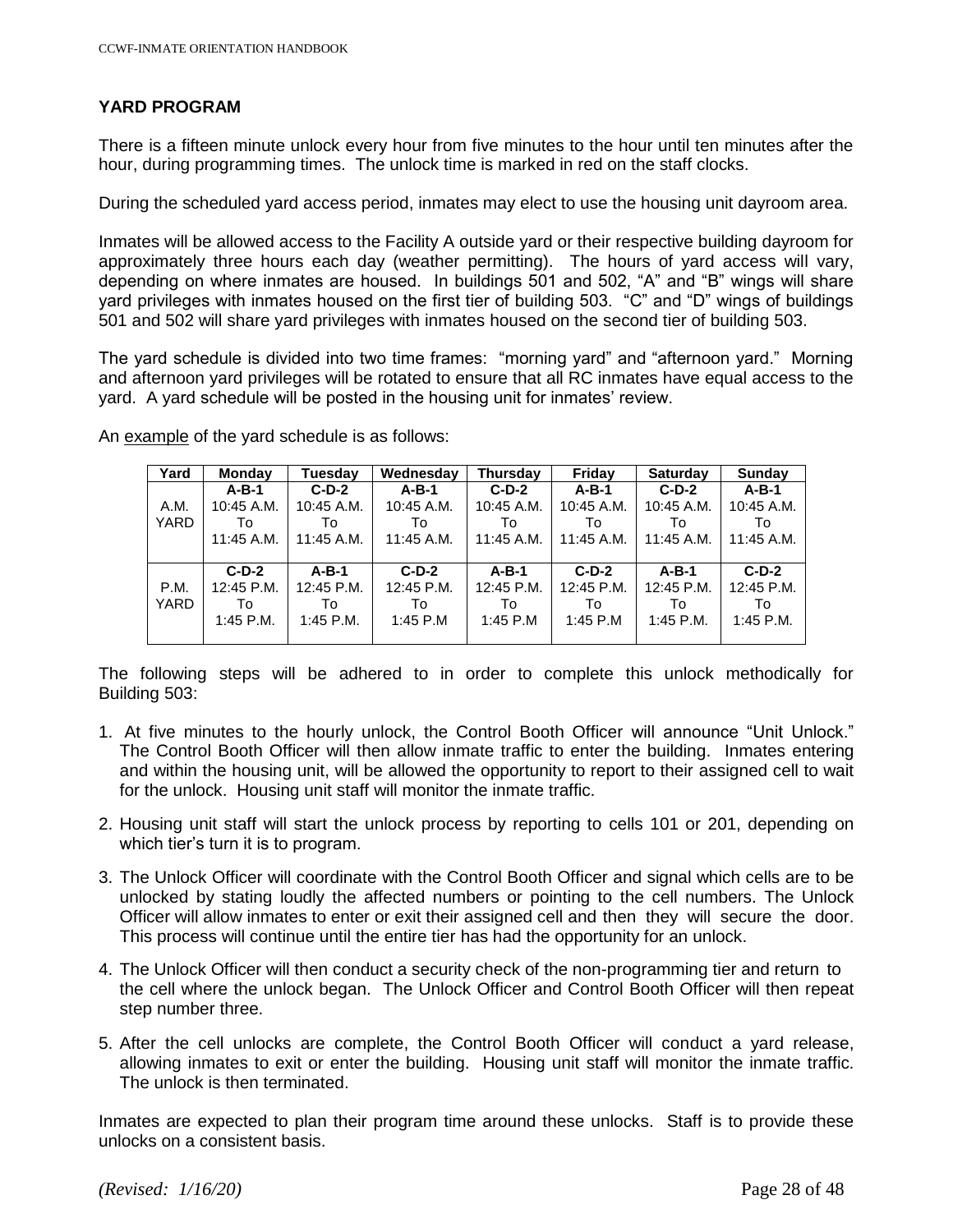Housing unit staff is expected to utilize step three in conducting all unit recalls and when inmates return from the dining hall meals.

The 503 Control Booth Officer will control movement in and out of the building by opening one door of the Sallyport at a time. Staff and inmates are not to utilize the Sallyport at the same time unless a controlled escort of an inmate is being conducted.

While utilizing the RC yard, you are subject to the following rules:

- ♦ No communication of any type is permitted with the Ad-Seg or Condemned Row inmates from Building 504, including on the exercise yard.
- Inappropriate physical contact is prohibited (e.g., handholding, long embraces, kissing and laying on one another.)
- Inmates must carry their State ID card with them at all times.
- No loitering will be allowed in front of any doorway, housing unit, gate, or Building 702 (facility support building). Inmates are to note and comply with painted and otherwise identified "out-of-bounds" areas.
- While on the yard, inmates must dress appropriately. All clothing will be worn as designed.
- When "yard recall" is announced inmates are to report promptly to their assigned housing units.
- Inmates will not be allowed access to the yard until their cell or dormitory room has passed the daily unit inspection.
- Shouting to inmates in general population or passing contraband over the wall or fences is prohibited and will result in the issuance of a RVR.
- Hiding Canteen items of any kind with the purpose of taking them to the yard to give, pass or sell to another inmate is prohibited, and these items will be confiscated.
- The only items permitted on the yard is the state-issued ID card. No photos, letters, envelopes (used or unused) at all.
- If you are involved in a Mutual Combat (fight) and responding staff yell, "OC Pepper Spray," blow a whistle, or otherwise sound an alarm, that is your warning to stop fighting immediately or you may be sprayed with Oleoresin Capsicum (OC) Pepper Spray and staff will use the necessary force to stop your actions.

# **Yard Identification**

Each inmate identified as having a hearing or vision impairment to a degree which influences placement or is pending verification as DPH or DPV status shall be issued an identifying yellow vest by R&R medical staff. The vest shall indicate the type(s) of impairment the inmate has. The inmate is to wear their issued vest whenever outside their bed or cell. The vest shall be worn over the inmate's outer clothing. All hearing or visually impaired inmates who are able to function in a non-designated facility due to a prescribed durable medical equipment (e.g., hearing aids or eye glasses) shall be temporarily issued an identifying vest when their prescribed durable medical equipment is not available or is not working properly. These inmates shall wear their issued vest whenever they are outside their cell. The vest is not required to be worn when the inmate is in possession of their properly working prescribed durable medical equipment.

# **DAYROOM PROGRAM**

Inmates will be allowed access to the dayroom for approximately two hours every other night. Wings "A" and "B" in buildings 501 and 502 will have evening dayroom privileges at the same time. On the following day, Wings "C" and "D" of buildings 501 and 502 will have evening privileges. The first tier in building 503 will have access to the dayroom one evening, and the second tier will have access to the dayroom the following evening. The hours of the evening dayroom program will rotate to ensure that RC inmates have equal access to the dayroom. The dayroom schedule will also be posted in the housing units.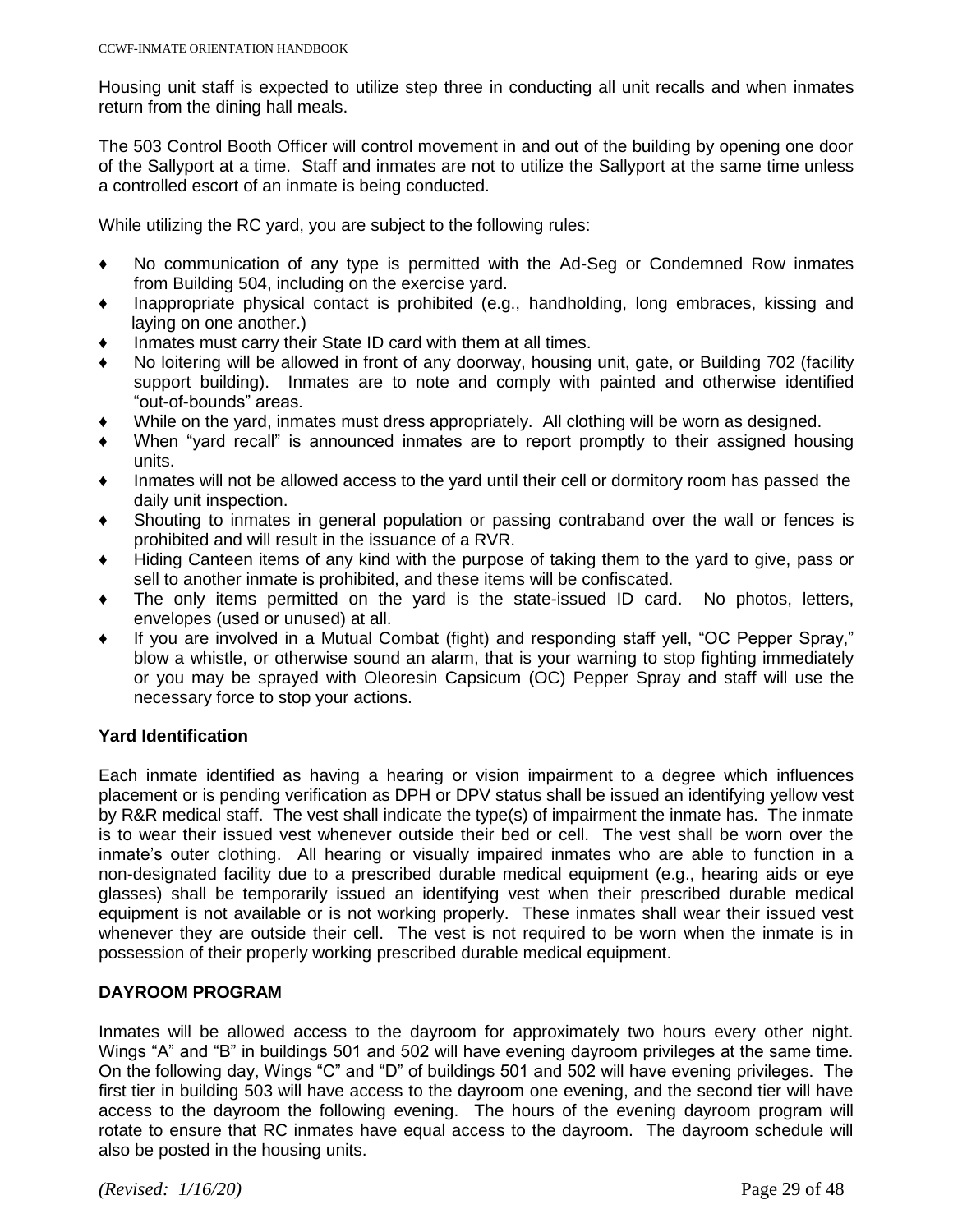| <b>Monday</b>                     | <b>Tuesday</b>                 | Wednesday                        | <b>Thursday</b>                | <b>Friday</b>                    | <b>Saturday</b>                  | Sunday                           |
|-----------------------------------|--------------------------------|----------------------------------|--------------------------------|----------------------------------|----------------------------------|----------------------------------|
| $A-B-1$                           | $C-D-2$                        | $A-B-1$                          | $C-D-2$                        | $A-B-1$                          | $C-D-2$                          | $A-B-1$                          |
| $7:00$ P.M.<br>To:<br>$9:00$ P.M. | 7:00 P.M.<br>To<br>$9:00$ P.M. | $7:00$ P.M.<br>To<br>$9:00$ P.M. | 7:00 P.M.<br>Т٥<br>$9:00$ P.M. | $7:00$ P.M.<br>Т٥<br>$9:00$ P.M. | $7:00$ P.M.<br>Т٥<br>$9:00$ P.M. | $7:00$ P.M.<br>To<br>$9:00$ P.M. |

An example of the evening dayroom schedule is as follows:

When utilizing the housing unit dayroom, inmates are subject to the following rules:

- ♦ An acceptable noise level will be maintained at all times.
- ♦ Do not touch or change channels on the dayroom televisions without permission from the housing Officer.
- Inmates must be appropriately dressed while in the dayroom (orange uniform).
- When "unit recall" is announced, inmates will return to their assigned cells immediately.
- At least one television on each housing unit will remain on closed captioning to allow inmates with hearing impairments the opportunity to participate in the dayroom program.
- Inmates are expected to exhibit good behavior, be tolerant of each other, and not engage in any behavior contrary to the CCR Title 15, Departmental or Institutional Policy and Procedures.

# **RC INMATE VOLUNTEER WORKERS' PROGRAM PRIVILEGES**

All RC inmate volunteer workers performing regular duties as Housing Unit and Building 703 porters or yard crew workers will be allowed access to their dayroom and Facility 'A' yard during all scheduled program periods when the volunteer worker is not at her work assignment.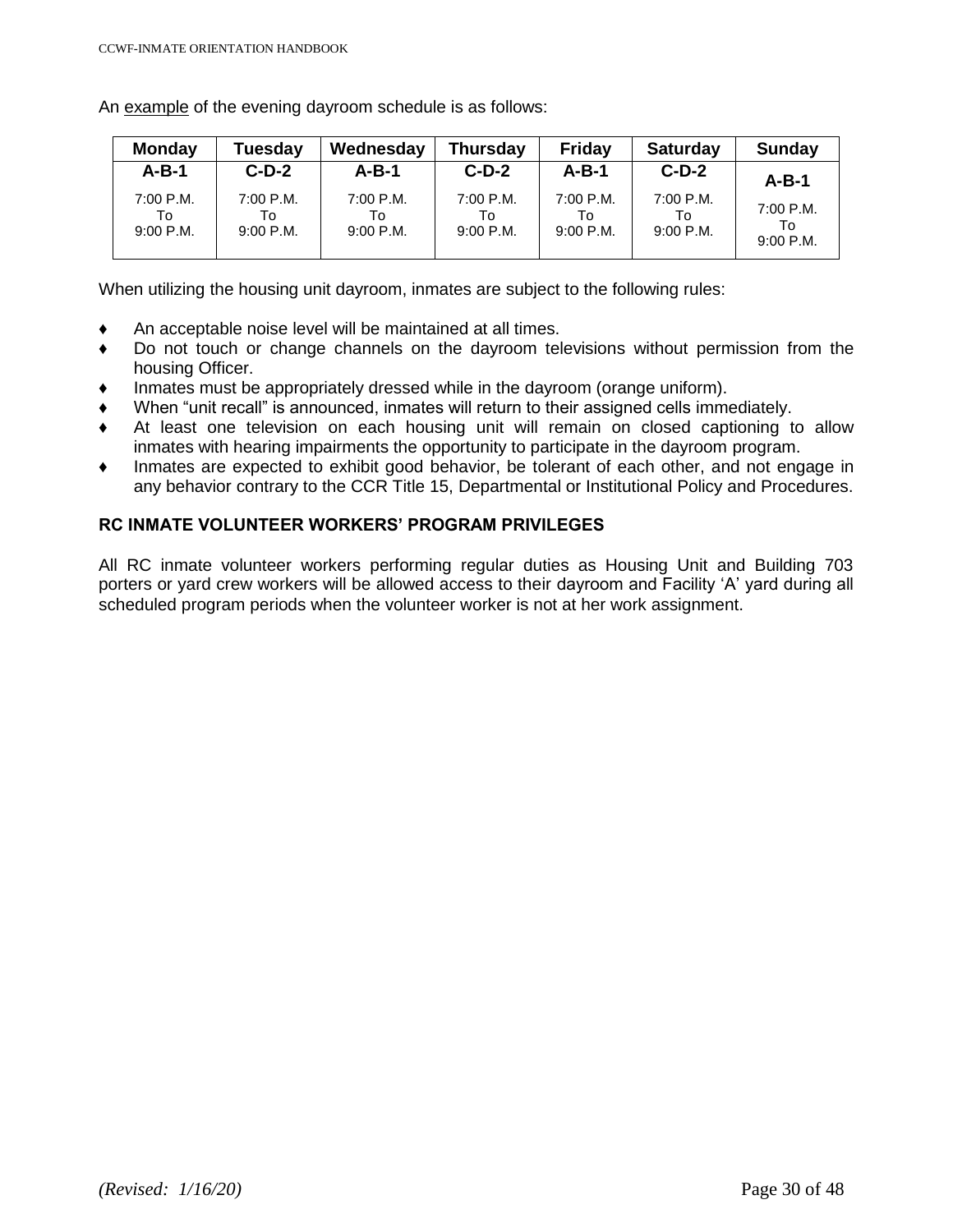# **CASE RECORDS INFORMATION**

#### **INMATES PERMANENTLY ASSIGNED TO RECEPTION CENTER (DOM § 72040.5.2.1)**

Reception Centers shall not be required to initiate or follow-up on potential Holds, Warrants, and Detainer (HWD) requests except for those inmates who are permanently housed at the Reception Center or pending imminent release. It shall be the responsibility of the receiving facility to review the inmate's Central File for any California Department of Corrections and Rehabilitation (CDCR) 850 forms initiated at the Reception Center and to complete the initial inquiry and any required follow-up as previously specified.

- ♦ If parole or Temporary Community Leave (TCL) is approved, the HWD Coordinator shall query the Strategic Offender Management System (SOMS) HWD file within 24 hours of the actual move. If there are no holds, the approval to the move shall not be affected. If a "hold" is received on the same day or subsequent to the approval of a move, the HWD Coordinator shall immediately notify the Classification and Parole Representative (C&PR) for review of the move, approval and action in accordance with the procedures for processing detainers.
- ♦ California Law Enforcement Telecommunications System (CLETS) inquiries shall be made on all inmates prior to parole or discharge to determine if the inmate is wanted.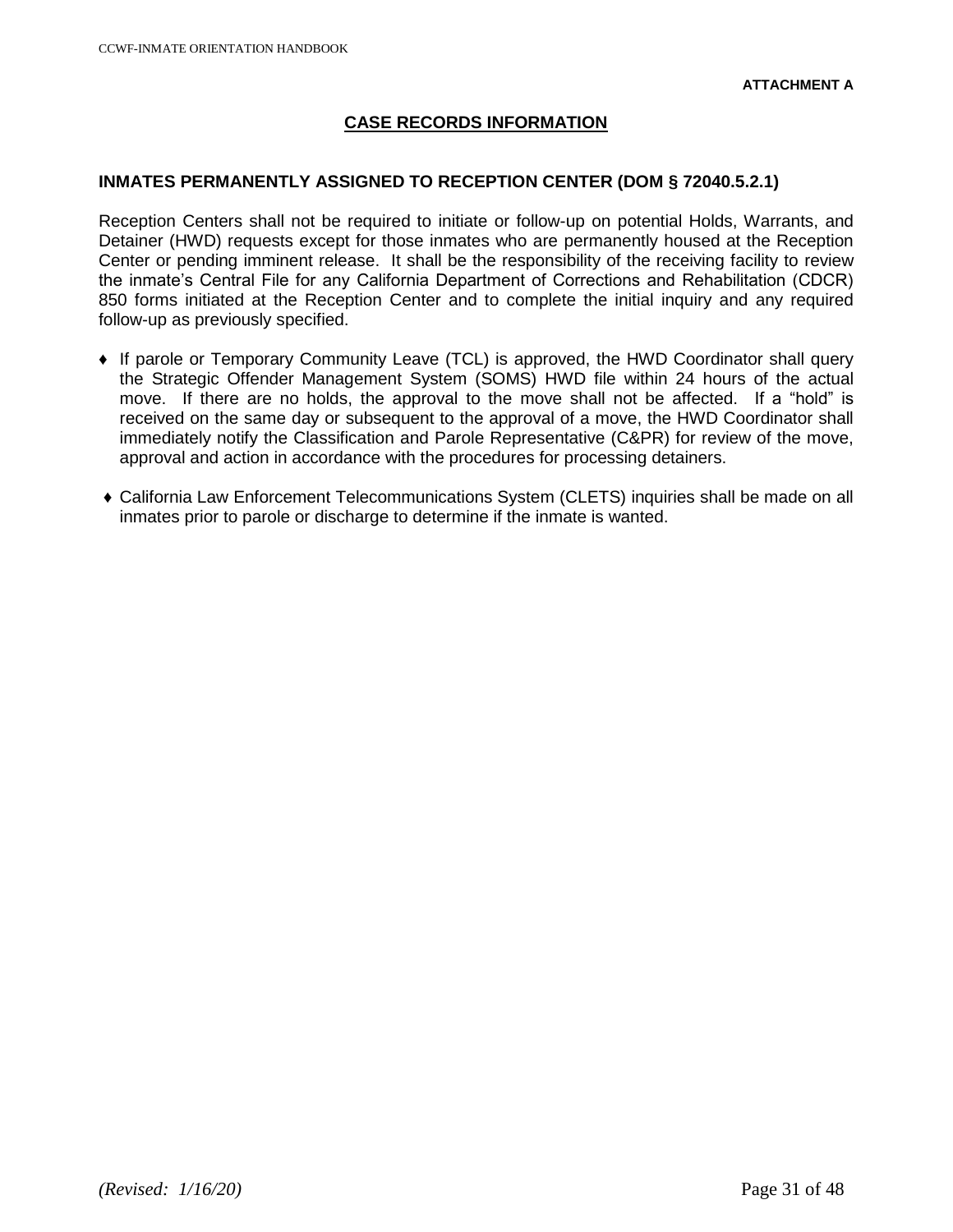# **COMMUNITY PRISONER MOTHER PROGRAM (CPMP)**

#### **ELIGIBILITY**

Statutory requirements for eligibility are found in Penal Code (PC), Sections 3411 and 3417. Generally, eligibility is for female inmates:

- ♦ With a child(ren) **under** six years of age
- $\bullet$  Who gave birth to the child(ren) after the date of sentencing
- ♦ Who gave birth after their receipt by the California Department of Corrections and Rehabilitation (CDCR)

After meeting the above-mentioned criteria, applicants must meet the following requirements:

- ♦ The mother has a probable release or parole date with a maximum time to be served of 6 years, calculated after the deduction of any possible good-time credits, and a minimum of 60 days to serve
- $\bullet$  The mother was the primary caretaker of the child(ren) prior to incarceration
- ♦ The mother has not been found to be an unfit parent in any court proceedings

Inmates may obtain a CPMP application from their assigned CCI in the Reception Center; however, they must submit the application to their CCI at the receiving institution.

# **EXCLUSION OF INMATES FROM THE PROGRAM**

Inmate mothers meeting the above provisions, will be excluded from placement consideration if any one of the following factors exists:

- ♦ Current Offense is PC 262(2) or 262(3); PC 264.1; PC 288(b); PC 289; PC 286; or PC 288(a). Persons currently committed for any one of these offenses are statutorily excluded under PC 2691
- ♦ Current term is enhanced pursuant to PC 667.5 (violent offender status)
- ♦ Currently serving a term for:
	- 1. or within the past ten years has had two or more convictions for arson; PC 451(a), PC 451(b) or 451(c)
	- 2. or within the past five years has had a conviction(s) for escape; PC 4530, PC 4532, PC 4533, PC 4534, or PC 4535
	- 3. or within the past ten years has had two or more convictions for the manufacture, sale, or possession of weapons (PC 12020), if large-scale for profit
	- 4. or within the past ten years has had two or more convictions of unlawful sale, possession for sale, manufacture, or transportation of controlled substances (H&S 11352, H&S 11353, H&S 11379.5, H&S 11380, H&S 11380.5), if large-scale for profit
	- 5. robbery, kidnapping, or assault if the offender personally discharged a firearm or personally caused serious injury to the victim, whether or not the term is enhanced
	- 6. any sex offense which requires registration pursuant to PC 290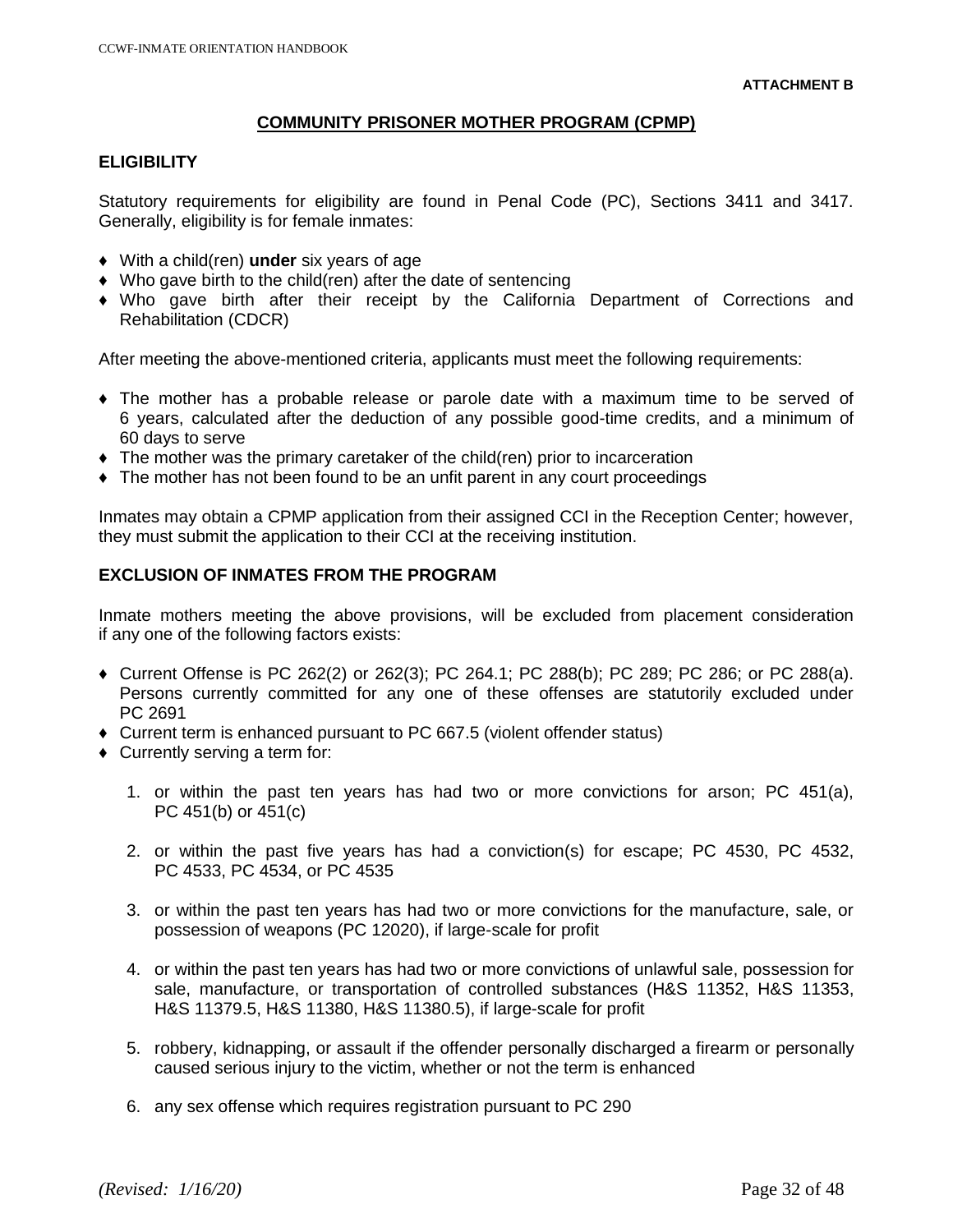#### **EXCLUSION OF INMATES FROM THE PROGRAM (continued)**

Current status reveals that the inmate:

- ♦ Has an active civil addict commitment pursuant to W&IC 3000, et seq.
- ♦ Has an active California hold or detainer
- ♦ Has an out-of-state or federal hold or detainer, including deportation order
- ♦ Is currently in Administrative Segregation Unit (Ad-Seg) or Security Housing Unit (SHU)
- ♦ Has RVR from which charges are pending or have been filed
- ♦ Is documented as an active prison gang member

If, in the CPMP Coordinator Review, none of the factors specified above are found to be present, the CPMP Coordinator shall further review and **may exclude** the inmate if the case file clearly documents behavior in any one, or a combination of, the following factors:

- ♦ Predatory sexual behavior, including annoying of children
- ♦ Three or more separately occurring felonious acts of violence or use of weapons within the last ten years, whether or not during incarceration
- ♦ Gang affiliation or enemies that would preclude placement at available re-entry facilities
- ♦ Recent escape attempts
- ♦ Current serious medical or psychiatric condition that could preclude placement at available re-entry facilities
- ♦ Recent and major disciplinary problems while incarcerated
- ♦ Extreme public notoriety
- ♦ Death to victim (case-by-case basis)

If you have been denied placement in the CPMP, you may appeal the denial by filing a CDCR 602 at the informal level with your assigned CCI.

Inmate appeals should be based on:

- ♦ Apparent evidence that an error was made and without which approval for re-entry might have resulted
- ♦ The inmate has presented new information or factors that have been verified by the caseworker and which might have resulted in approval for re-entry if they had been known at the time of screening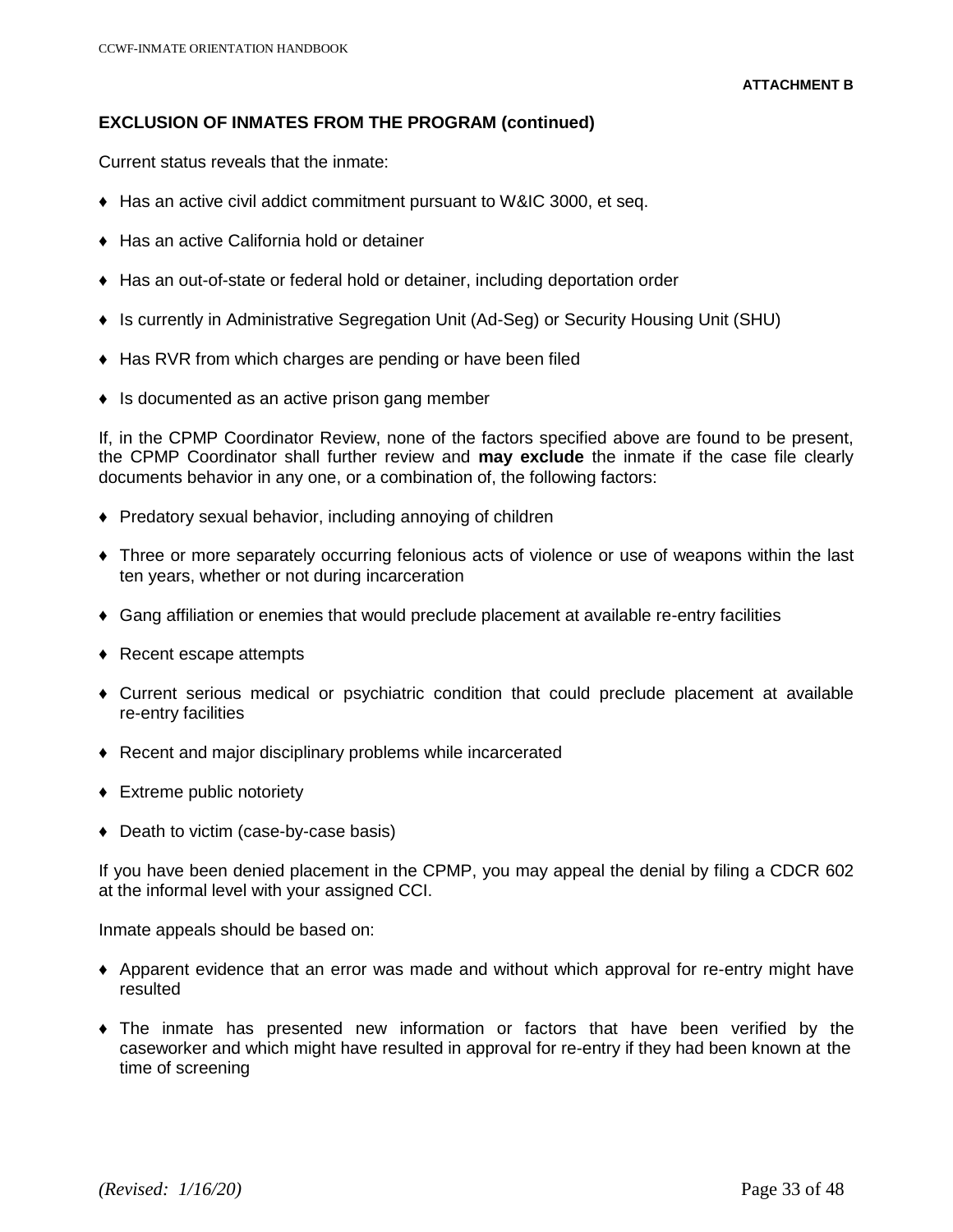#### **SUBSTANCE ABUSE PROGRAM**

#### **AT CENTRAL CALIFORNIA WOMEN'S FACILITY (CCWF)**

The TI-SAT is a three-phased 90-day short-term program for students/inmates who will participate in a half-time assignment to fulfill the work incentive expectation. The assignments will be made through the Unit Classification Committee.

The student to staff ration is 15:1. Approaches to treatment will include Cognitive Behavioral Therapy (CBT), Dialectical Behavioral Therapy (DBT) and the Therapeutic Community (TC) processes. Many of the services will focus on improving communication skills, problem solving, stress management, coping skills and thinking patterns which will support a crime/drug- free lifestyle. The primary goal of the TI-SAT is to reduce the incidence of substance abuse relapse and recidivism. In addition, the program was designed to promote positive behavior that will enable participants to exhibit appropriate conduct within the facility and on parole, leading to successful integration back into the community. All participants will be strongly encouraged to commit to an aftercare program of their choice.

#### **You may be eligible if you:**

- ♦ Have five-six months to your release date
- ♦ Have a California Static Risk Assessment (CSRA) score of two-five (moderate to high risk), (if available)
- ♦ Have a Correctional Offender Management Profiling for Alternative Sanctions (COMPAS) score of three or more (high need) - if available
- ♦ Have a documented history of substance abuse within your central file
- ♦ Are a lifer within two years of a parole suitability hearing
- ♦ Are not a validated member (or associate) of a prison gang
- ♦ Are currently eligible for, or are in, camp or Minimum Support Facility placement (shall be considered with Classification Services Unit (CSU) authorization.
- ♦ Are free from USINS detainers or felony holds which may result in additional incarceration time upon parole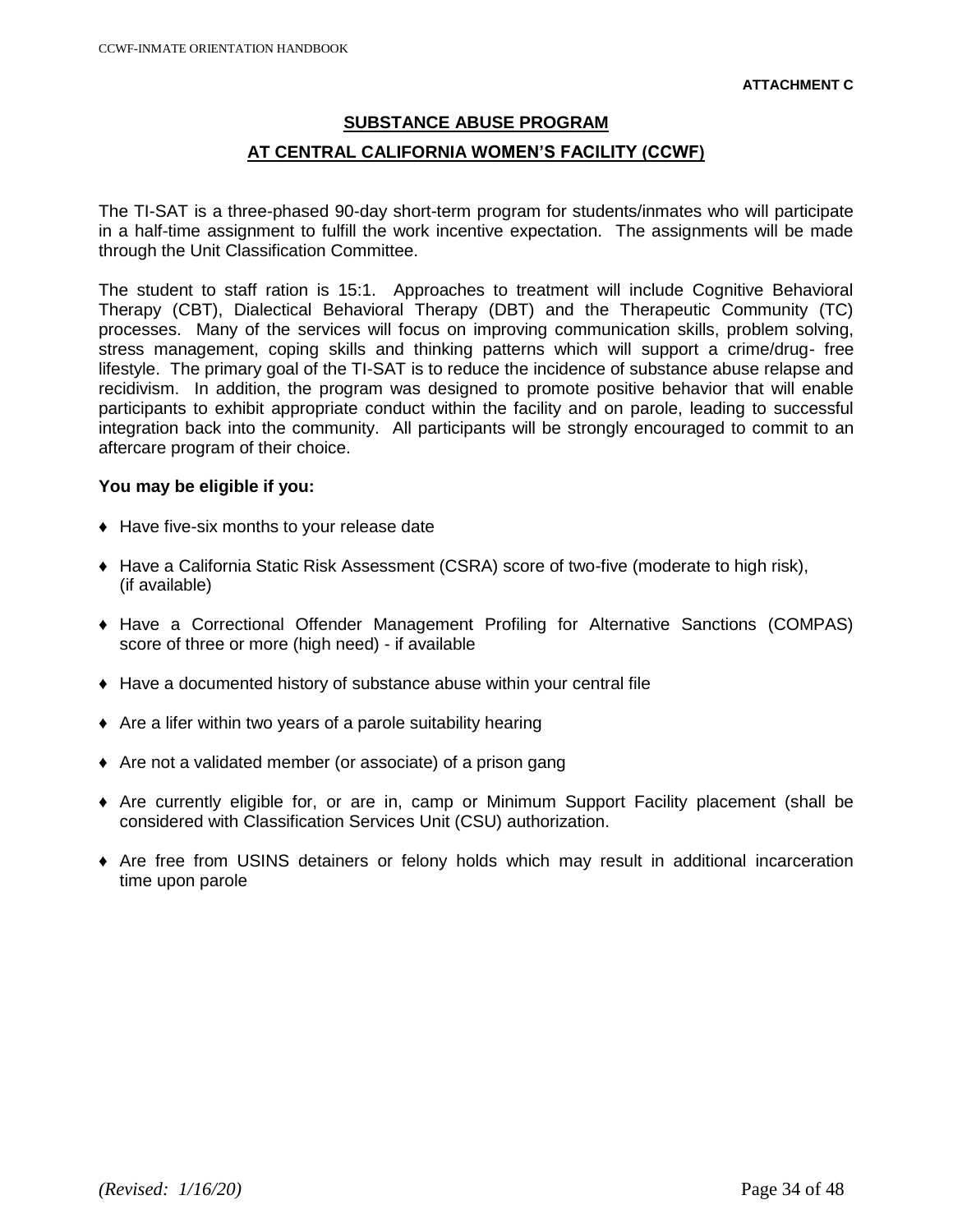#### **SUBSTANCE ABUSE PROGRAM**

#### **AT CALIFORNIA INSTITUTION FOR WOMEN (CIW), FRONTERA**

Inmates will be required to involve themselves in a daily structured four-hour program for five days a week during their leisure hours. All participants will be required to be assigned to a full-time position fulfilling the work incentive expectations. The assignments will be made through the Unit Classification Committee (UCC).

The treatment program includes education into drug and alcohol prevention, relapse prevention and self-esteem. Training and insight gained through a therapeutic process utilizing both individual and group counseling will be directed to improving communication skills, problem-solving ability, stress management and coping skills as methods to better deal with addiction problems. Support services, using peer, professional and community resources, are an integral part of this program.

You may be eligible if you:

- ♦ Have 9 to 12 months until your earliest estimated parole date
- ♦ Have a documented drug dependency problem
- ♦ Have not been classified as a psychiatric case or as having a major learning disability
- ♦ Have not been documented as a violent, acting-out person or as an ongoing management problem
- ♦ Are willing to volunteer for the program and sign a statement indicating a willingness to participate in all its phases
- ♦ Consent to random urinalysis drug screening while participating in the program

Inmates who prefer to go to the Community Prisoner Mother Program (CPMP) will be ineligible due to their unavailability to participate in all phases of the program. Similarly, inmates paroling to various types of holds will be ineligible.

Pregnant and HIV-positive inmates medically cleared to live in general population will be eligible.

Any classification level is acceptable, but an inmate must not have higher than Medium A custody. Overrides can be obtained from the Classification Staff Representative (CSR.)

Further information and applications are available from your Correctional Counselor (CCI) or the Law Library.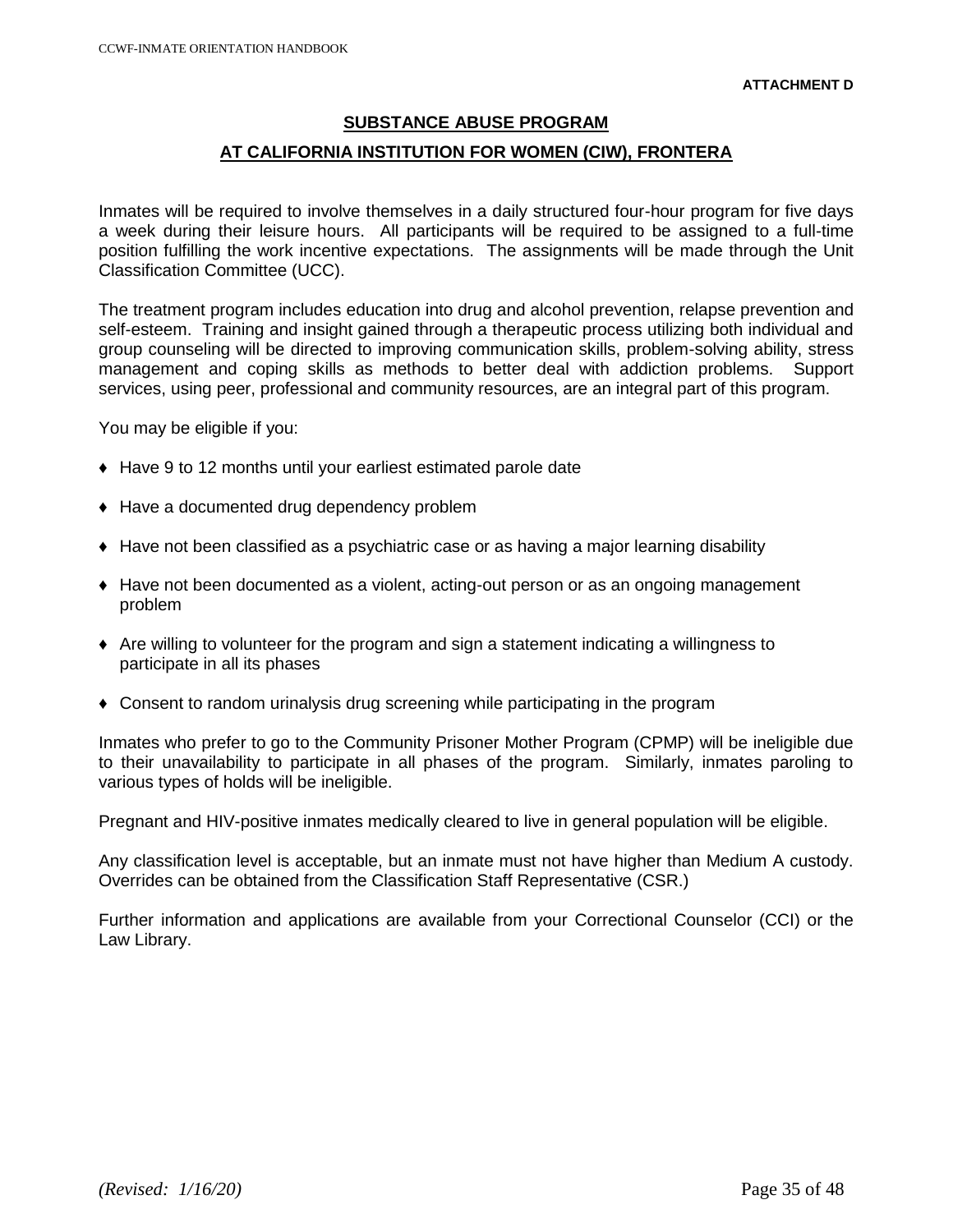# **PAROLE RELEASE PROGRAM STUDY AND RE-ENTRY**

All inmates, except Parole Violators Returned to Custody (PVRTC), will complete a CDCR 611 form, "Release Program Student (RSP)," with their CCI if it is approximately 7 months to their release date. The CCI will need to know your residence and employment plans in your county of commitment. You will also be screened for eligibility for participation in a Community Correctional Re-entry Center (CCRC) program during Reception Center processing.

If you have case factors that exclude you from CCRC placement, a CCI will advise you of the specific factor(s). If you do not have any case factors that exclude you from placement, you will be given the opportunity to sign a form indicating that you wish to volunteer for participation. Your signature on this form indicates the following:

- ♦ You wish to be considered for CCRC placement during the last four (4) to six (6) months of your prison term.
- ♦ You waive the right be present at a classification hearing wherein your case will be referred to a Classification Staff Representative (CSR) for transfer approval.
- ♦ You understand that you may be transferred to a Community Correctional Facility (CCF) to await bed space in a CCRC. If no space becomes available in CCRC, you may parole from CCF.

Once you have signed the form indicating that you wish to participate in a CCRC program, a special code will be placed on your classification score sheet. This code will be entered into a computer. When you are approximately seven (7) month to parole, your name will appear on a list that is sent to the CCRC coordinator at your location.

The CCRC coordinator will review your case to ensure that you continue to be eligible. If your case factors have changed, you will be notified in writing that you are no longer eligible for CCRC placement. If you continue to be eligible, your case will be processed and you will receive copies of your approval documents.

If you decide not to participate in a CCRC program while at the Reception Center and change your mind while at a general population facility, contact your assigned CCI. You will be allowed to sign new form.

If you have any questions about participation in a CCRC program, contact your assigned CCI.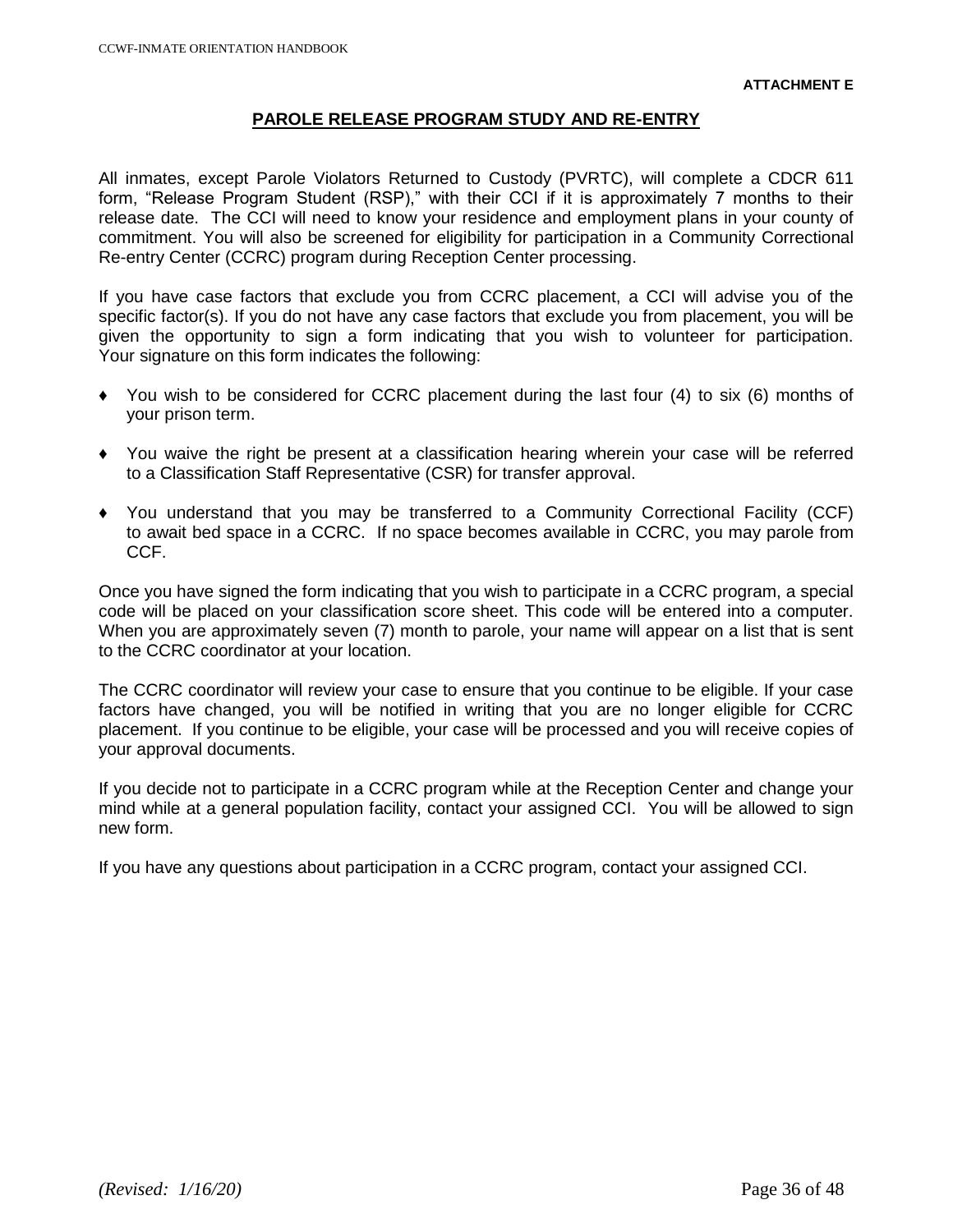# **FRIENDS OUTSIDE**

Friends Outside is an organization designed to serve inmates through the provision of family services and pre-release counseling. Friends Outside has been active within the community and throughout institutions since 1955.

Some of the services available at Central California Women's Facility (CCWF) are:

- $\blacklozenge$  Assist inmates and their families with transportation plans (e.g., visiting and parole)
- ♦ Provide information regarding parole plans and re-entry
- ♦ Help resolve marital and family problems
- ♦ Provide information regarding visiting rules
- ♦ Provide resource materials, such as anger management, parenting, communicating skills, stress reduction techniques, parole information, Narcotics Anonymous (NA) and Alcoholic Anonymous (AA) relapse-prevention workbooks, addresses and phone numbers to Friends Outside offices throughout the State of California

On a case-by-case basis, Friends Outside will:

- ♦ Assist in the location of missing relatives (difficult cases will be referred to the Salvation Army for follow-ups)
- ♦ Provide emergency phone calls for inmates and their families as referred by staff

Inmates can contact Friends Outside via the institutional mail. If a legitimate emergency exists, staff can contact Friends Outside staff on an inmate's behalf.

Upon parole, Friends Outside community offices offer services for ex-offenders and their families, such as counseling, support groups, emergency assistance, youth and family activities, meditation, halfway housing, parenting education, and transportation.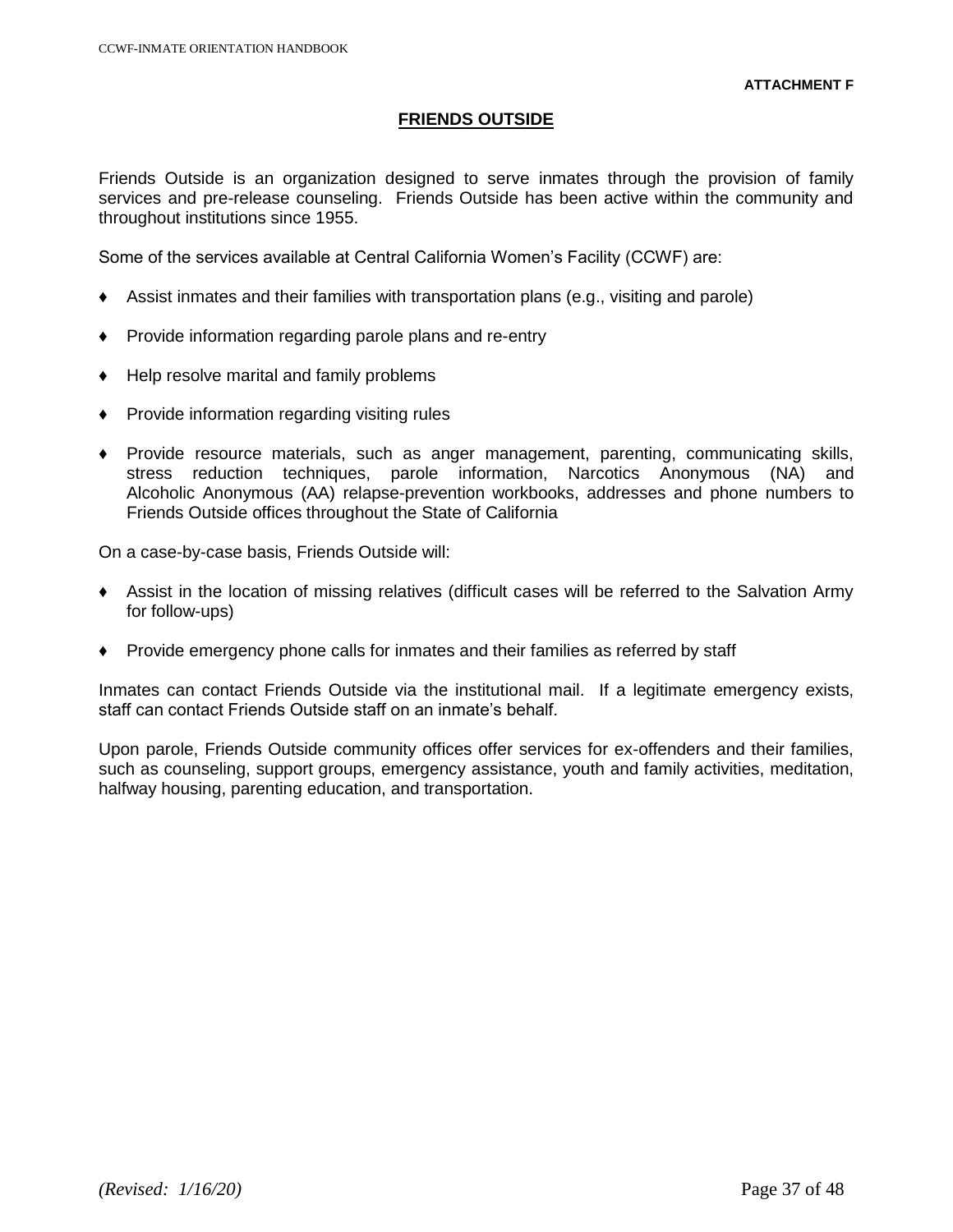#### **PRISON RAPE ELIMINATION ACT INFORMATION**

The Federal Prison Rape Elimination Act (PREA) drives all California Department of Corrections and Rehabilitation (CDCR) efforts to combat sexual abuse and sexual misconduct within our institutions. Offender and staff safety is paramount to the mission of rehabilitation. In 2006, CDCR implemented a PREA policy, to ensure compliance with Public Law 108-79, the Prison Rape Elimination Act, and the California version which was known as the Sexual Abuse in Detention Elimination Act (AB 550), Chapter 303.

In 2012, the Federal Department of Justice issued a final rule adopting national standards to prevent, detect, and respond to prison rape, as required by the Prison Rape Elimination Act of 2003. The goal of this rulemaking was to prevent, detect, and respond to sexual abuse in confinement facilities.

The Division of Adult Institutions, in conjunction with several other divisions within CDCR has updated the policy to comply with the new PREA standards. The changes made to the Department Operations Manual (DOM) have been approved and published. These changes can be found in DOM Sections 54040.1 through 54040.23 and in DOM, Chapter 5, Article 44.

The most important things for you to know are:

#### **Policy**

CDCR is committed to providing a safe, humane, secure environment, free from offender on offender sexual violence, staff sexual misconduct, and sexual harassment. This is accomplished by maintaining a program to address education/prevention, detection, response investigation, and tracking of these behaviors and to address successful community re-entry of the offender.

CDCR shall maintain a zero tolerance for sexual violence, staff sexual misconduct and sexual harassment in its institutions, community correctional facilities, conservation camps, and for all offenders under its jurisdiction. All sexual violence, staff sexual misconduct, and sexual harassment are strictly prohibited. This policy applies to all offenders and persons employed by the CDCR, including volunteers and independent contractors assigned to an institution, community correctional facility, conservation camp, or parole.

Retaliatory measures against employees or offenders who report incidents of sexual violence, staff sexual misconduct, or sexual harassment, as well as retaliatory measures against those who cooperate with investigations, shall not be tolerated and shall result in disciplinary action and/or criminal prosecution.

Retaliatory measures include, but are not limited to, coercion, threats of punishment, or any other activities intended to discourage or prevent a staff or offenders from reporting the incident(s) or cooperating with investigation of an incident(s).

In order to minimize cross gender exposure, each time staff of the opposite biological sex enter a housing unit, they shall announce their presence with, "Male on the Floor." This is a Prison Rape Elimination Act (PREA) compliance item. This information shall also be documented in the Housing Unit Log Book at the beginning of each shift to acknowledge compliance of this requirement. For more information, see CCWF DOM Supplement 54040.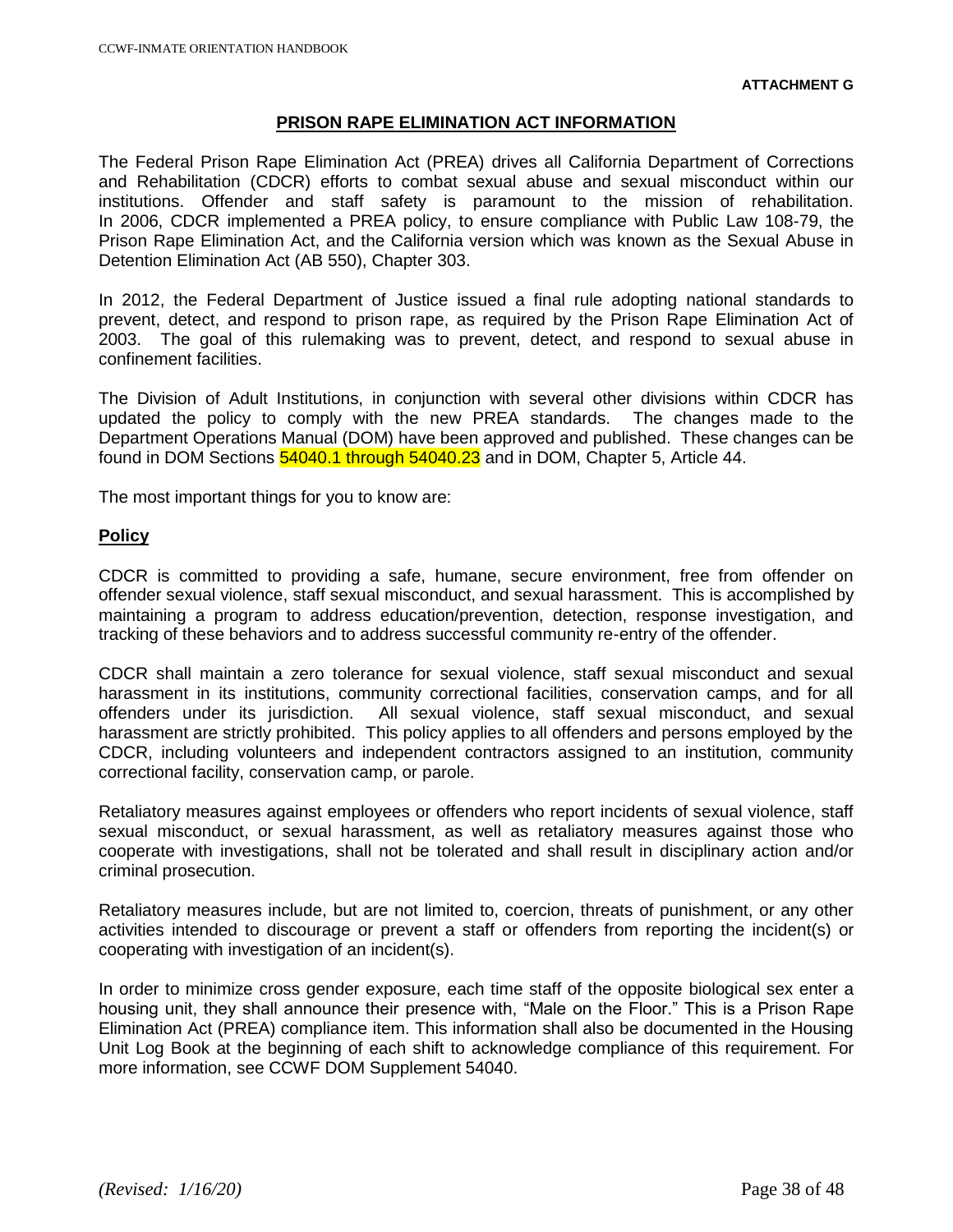#### **Transgender**

To be identified as Transgender, an inmate must inform Medical personnel, who can then update the inmate's Medical Classification Chrono (MCC) noting their transgender status. CDCR Custody staff cannot update the MCC.

Transgender inmates and inmates having symptoms of gender dysphoria as identified and documented on the MCC shall be housed in an institution identified to house transgender inmates. At these institutions, transgender inmates:

- Shall be allowed to possess state-issued clothing that corresponds with their gender identity in place of the state-issued clothing typically issed to the population;
- Shall be allowed to purchase approved gender specific items through canteen and special purchase;
- Can check out curling irons for supervised used within their assigned housing unit; and
- Can request to shower separately fron the cisgender population.

In order to exchange state-issued clothing, purchase canteen items or pick up special purchase (package) items only authourized for transgender inmates, and to access curling irons, inmates who have been identified as transgender on the MCC, must submit a Form 22, requesting a Transgender Access Card. The inmate is responsible for presenting the Transgender Access Card along with their state-issued indentification card to clothing room staff, the canteen manager, the package room officer, the housing unit officer, or other personnel when requesting/purchasing/picking up items approved only for the transgender population.

You may report an allegation of sexual violence, staff sexual misconduct, or sexual harassment to any staff member, including volunteers or contractors. You may tell a family member or friend, who can report on your behalf. You may also report utilizing the following addresses or telephone numbers:

> California Department of Corrections and Rehabilitation Office of Internal Affairs Reporting Telephone Numbers

| Northern California | (916) 464-3805   |
|---------------------|------------------|
| Central California  | (661) 335-7338   |
| Southern California | $(909)$ 466-1052 |

*The above telephone numbers will accept collect calls from offender pay phones. You will reach an answering machine and will need to leave a message. Messages are checked once a day.*

| Mailing Address:  | Office of Internal Affairs<br>P. O. Box 3009<br>Sacramento, CA 95812                                                      |
|-------------------|---------------------------------------------------------------------------------------------------------------------------|
|                   | Office of the Inspector General<br><b>PREA Ombudsperson Reporting Information</b>                                         |
| Telephone Number: | $(800)$ 555-0001                                                                                                          |
| Mailing Address:  | OIG PREA Ombudsperson<br>Office of the Inspector General<br>10111 Old Placerville Road, Suite 110<br>Sacramento, CA 95827 |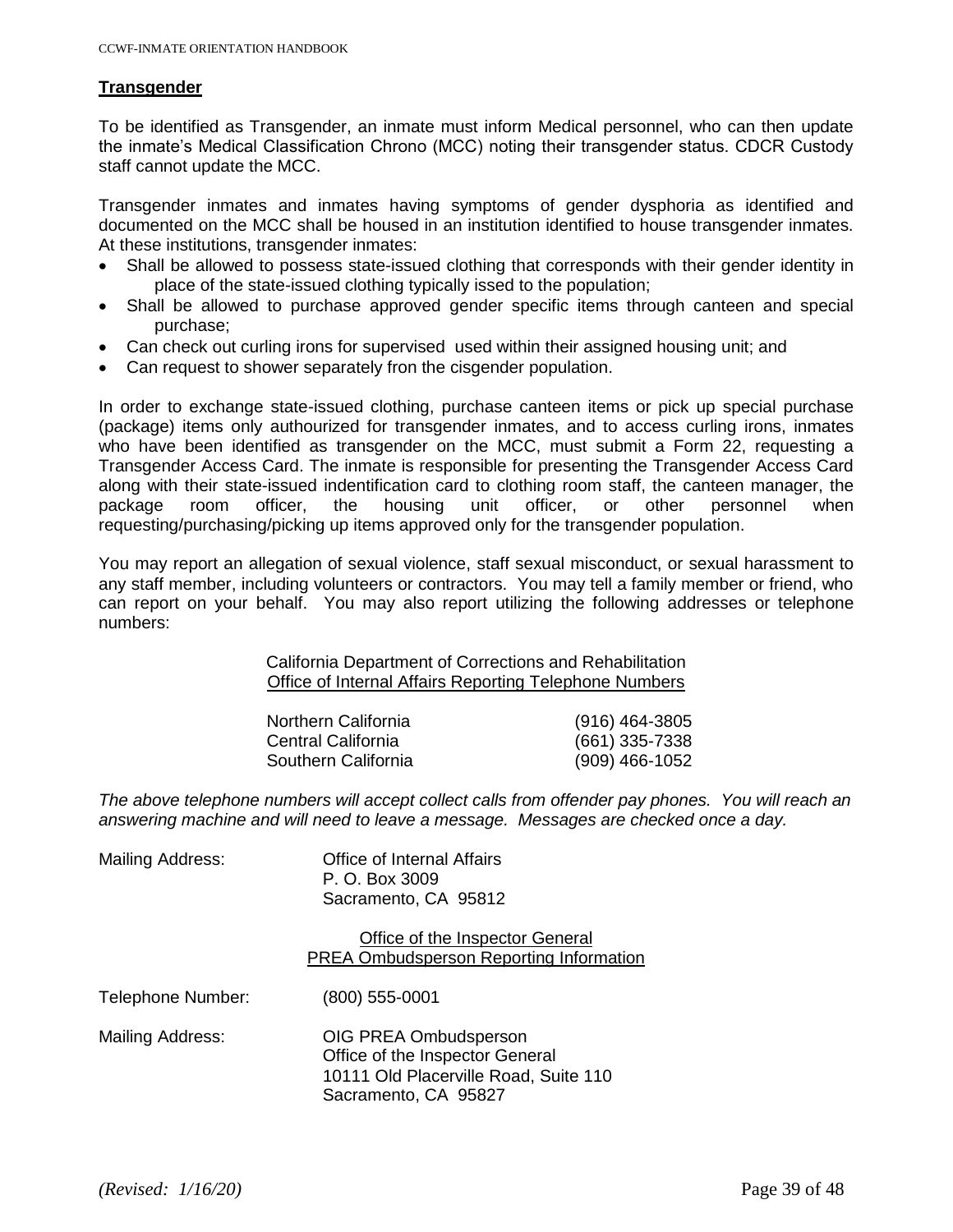Be advised all telephone calls from the inmate telephone system are recorded. If a PREA allegation is identified through the inmate telephone system, it will be referred to appropriate staff for inquiry or investigation, as appropriate.

# **PREA Compliance Manager**

Each institution has a PREA Compliance Manager assigned who will be responsible to:

- Track and report all PREA allegations made at his/her assigned institution;
- Monitor allegations of retaliation and take appropriate action should those allegations be substantiated; and
- Ensure the victim is notified of the outcome of the inquiry or investigation.

#### **Victim Advocate and Victim Support Person**

If you are the victim of sexual violence or staff sexual misconduct while in this institution, you may be eligible to have a victim advocate and a victim support person with you during the medical examination, interviews with law enforcement, and subsequent interviews with medical staff.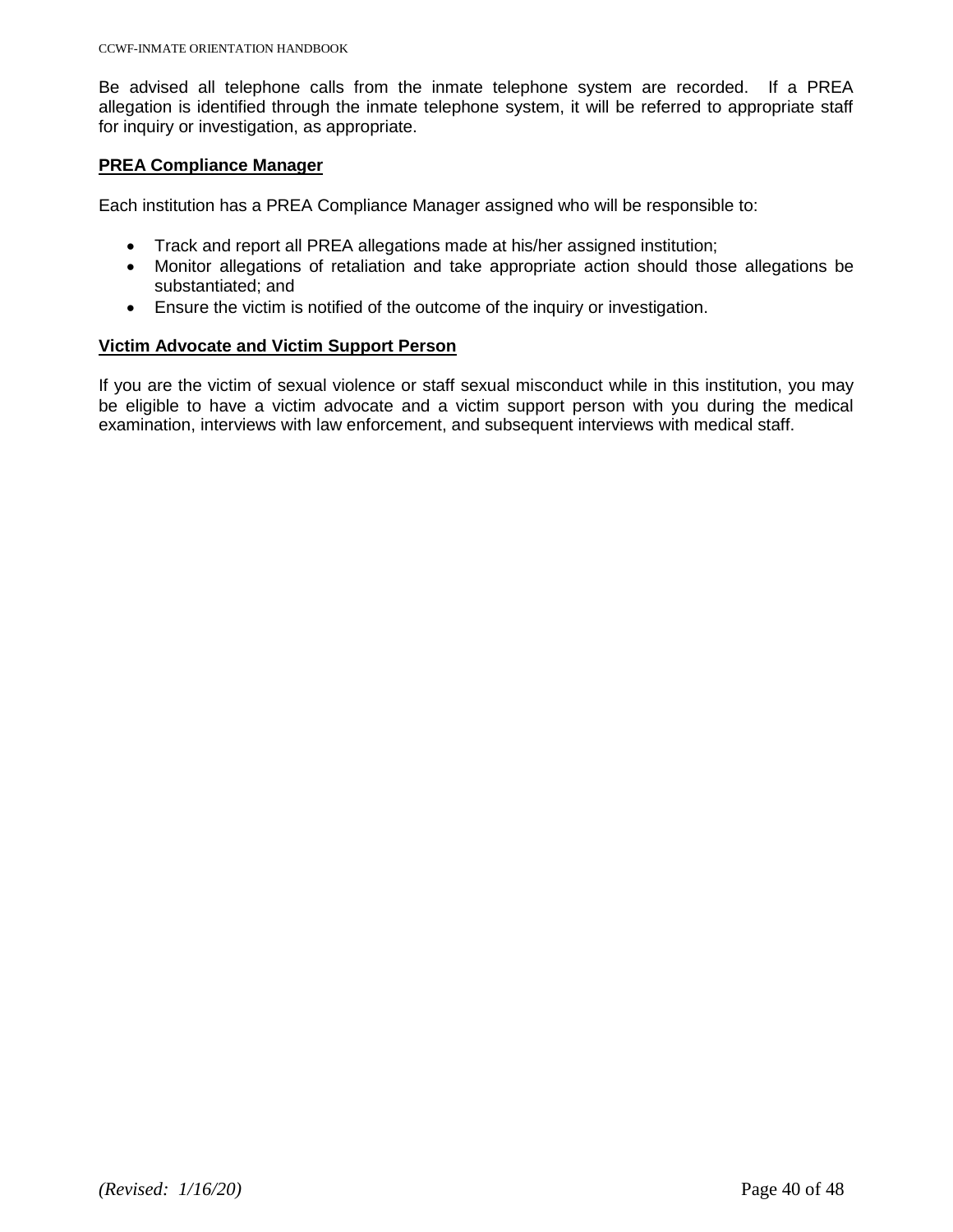# **SEXUAL ABUSE / ASSAULT - PREVENTION AND INTERVENTION**

# **An Overview for Offenders – Know Your Right and Responsibilities**

#### **Q. How can I avoid assault?**

- **A**. Everyone can take steps to reduce the possibility of sexual assault. Some of those steps are:
- ♦ Carry yourself in a confident manner. Do not permit the emotions of fear or anxiety to be obvious to others.
- ♦ Do not accept an offer from another inmate or parolee to be your protector.
- ♦ Find a staff member or parole agent with whom you feel comfortable discussing your concerns about sexual misconduct.
- ♦ Be alert! Contraband substances such as drugs and alcohol will weaken your ability to stay alert and make good judgments.
- ♦ Be direct and firm if others ask you to do something you do not want to do.
- ♦ Stay in well-lit areas.
- ♦ Choose your associates wisely. Look for people involved in a positive groups and activities.
- ♦ Trust your instincts. If you sense a situation is dangerous, it probably is.

### **Q. What happens to staff if I agree to the sexual activity?**

**A**. Although you may agree to the sexual activity, the CDCR specifically forbids sexual activity between inmates/parolees and staff, contractors or volunteers. The CDCR will prosecute the staff regardless of your agreement. The Law, Penal Code Section 289.6, will not allow the employee to use your consent as a defense to prosecution. There is no exception to this. In addition, the CDCR will not honor any promises made to you by the staff person.

# **Q. What do I do if I am assaulted?**

**A**. Individuals that sexually abuse or assault inmates can be disciplined and/or prosecuted if the sexual assault misconduct is reported. If you become a victim of a sexual assault, you should report it immediately to staff. They will also refer you for a medical exam, clinical assessment and treatment. You do not have to name the assailant in order to receive medical treatment.

Even though you may want to clean up after the assault, it is important that you see Medical staff before you shower, wash, drink, change clothing, or use the bathroom. Medical staff will examine you for injuries, which may or may not be obvious to you. A medical professional may perform a pelvic and/or rectal exam. They will also check you for sexually transmitted diseases and gather physical evidence of the assault.

#### **Q. Do I have consent to a medical examination?**

**A**. Your consent is needed for a medical exam. If the sexual assault activity was recent, you will be asked to consent to a sexual assault exam. You have the right to refuse the examination. However, if you been the victim of sexual misconduct, it is a critical to collect as much evidence as possible.

# **An Overview for Offenders – Know Your Right and Responsibilities (continued)**

# **Q. Can I get medical care without giving evidence of sexual misconduct?**

*(Revised: 1/16/20)* Page 41 of 48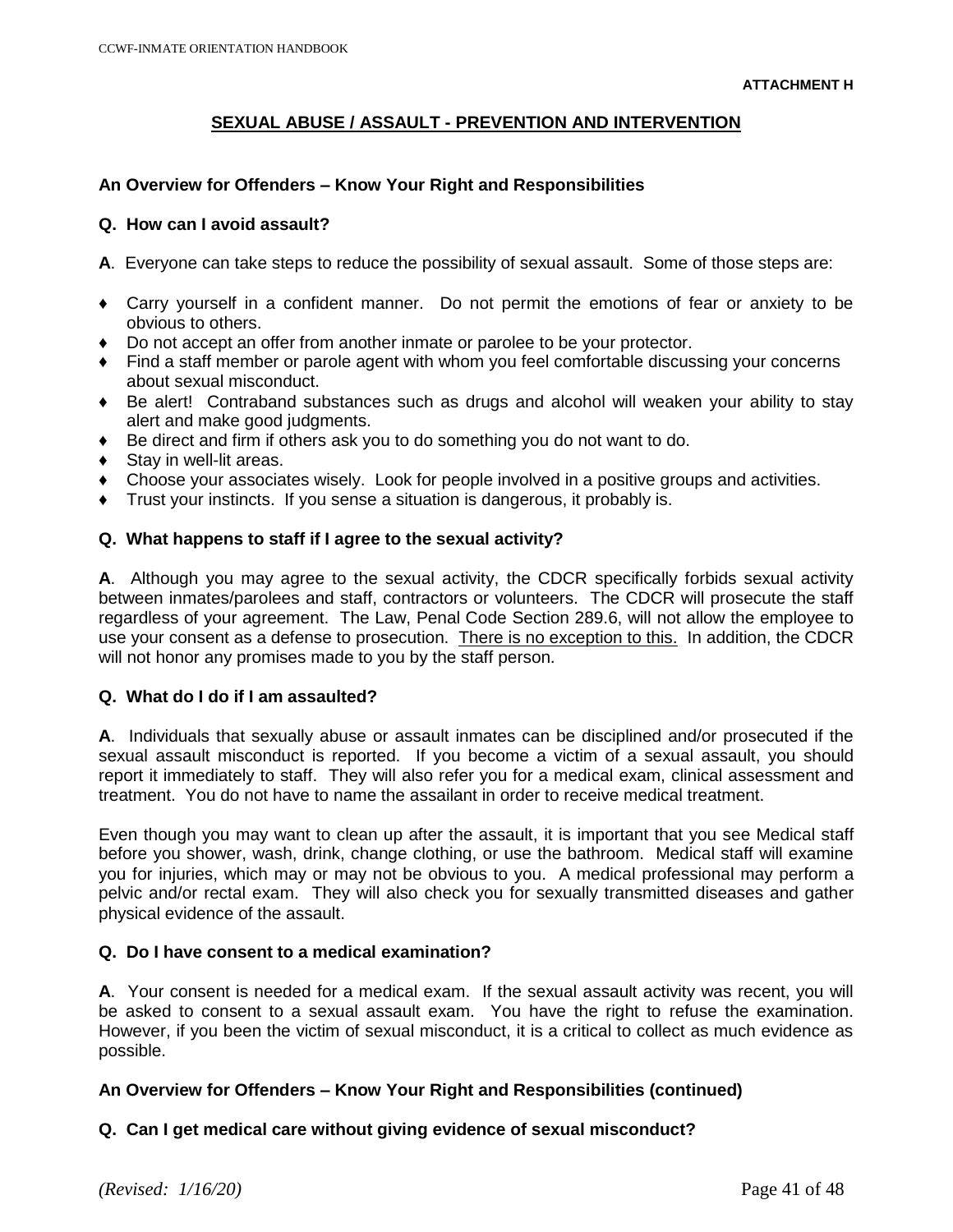**A**. It is very important that you understand that you **can** receive medical attention for any injuries; and, for female inmates or parolees, pregnancy testing, without submitting to a sexual assault examination. The medical care is for the purposes of treating any injuries and keeping you healthy. Medical information gathered during treatment is confidential. You must sign a medical release in order for the medical information to be used as evidence in sexual misconduct. You have the right to refuse to sign a medical release.

# **Q. Do I have to reveal the assailant?**

**A**. No; however, you will be strongly encouraged to identify the assailant in order to protect yourself and others from future attacks. Individuals that sexually abuse or assault inmates/parolees can only be discipline and/or prosecuted if the assault is reported and they are identified.

# **Q. How do I report sexual misconduct?**

**A**. Report the activity or solicitation to any staff member or parole agent, including supervisors. All correctional staff have been informed of their responsibility and obligation to report such activity. Correctional staff is any person who works for, or is contracted by CDCR. This includes the Warden, your doctor, or your clergy. It also includes any Ombudsman assigned to your institution.

You can also send a letter to the Regional Administrator for your institution or Parole Region: to the Director, CDCR; to the Office of Internal Affairs; or to the Office of Inspector General. The addresses follow this information. Parolees can also report the sexual misconduct to their local city Police Department or the county's Sheriff's Department. Inmates/parolees can also file an Inmate/Parolee Appeal Form CDCR 602. Appeals relating to the reporting of sexual misconduct will go directly to the Office of Internal Affairs for investigation. Any indication or notification of sexual activity will be completely and swiftly investigated.

# **Q. What will happen to me if I make allegations knowing them to be false?**

**A**. California Penal Code, Section 148.6(a)(1), states in part, *"Every person who files any allegation of misconduct against any peace officer… knowing the allegation to be false, is guilty of a misdemeanor."* Correctional Officers are included as peace officers. Therefore, CDCR will actively pursue prosecution.

# **Q. Where can I get more information?**

**A.** Inmates can direct any questions they may have to their Correctional Counselor or institutional Ombudsman, if one is assigned. Parolees can request more information from their Parole Agent or their county Office of Social Services.

# **Recovering from Sexual Assault**

Any form of coerced or illegal sexual activity is degrading. Mental health staff within the institution are available to help inmates recover from the emotional impact of sexual assaults. Parolees can seek help from local mental health agencies, Crisis Intervention Centers or they can contact the parole Outpatient Clinic in their parole region.

**Remember:** Sexual misconduct is a serious crime. The Department of Corrections will investigate all reports of sexual misconduct. If you are a victim of sexual misconduct, report it immediately!

Allegations of sexual misconduct will be investigated by law enforcement authorities. Perpetrators will be subject to a full range of criminal and administrative actions. It is never appropriate for a staff member to make sexual advances, comments, or engage in sexual contact with an inmate or parolee. Even if the inmate or parolee wants to be involved with the staff person, the staff person is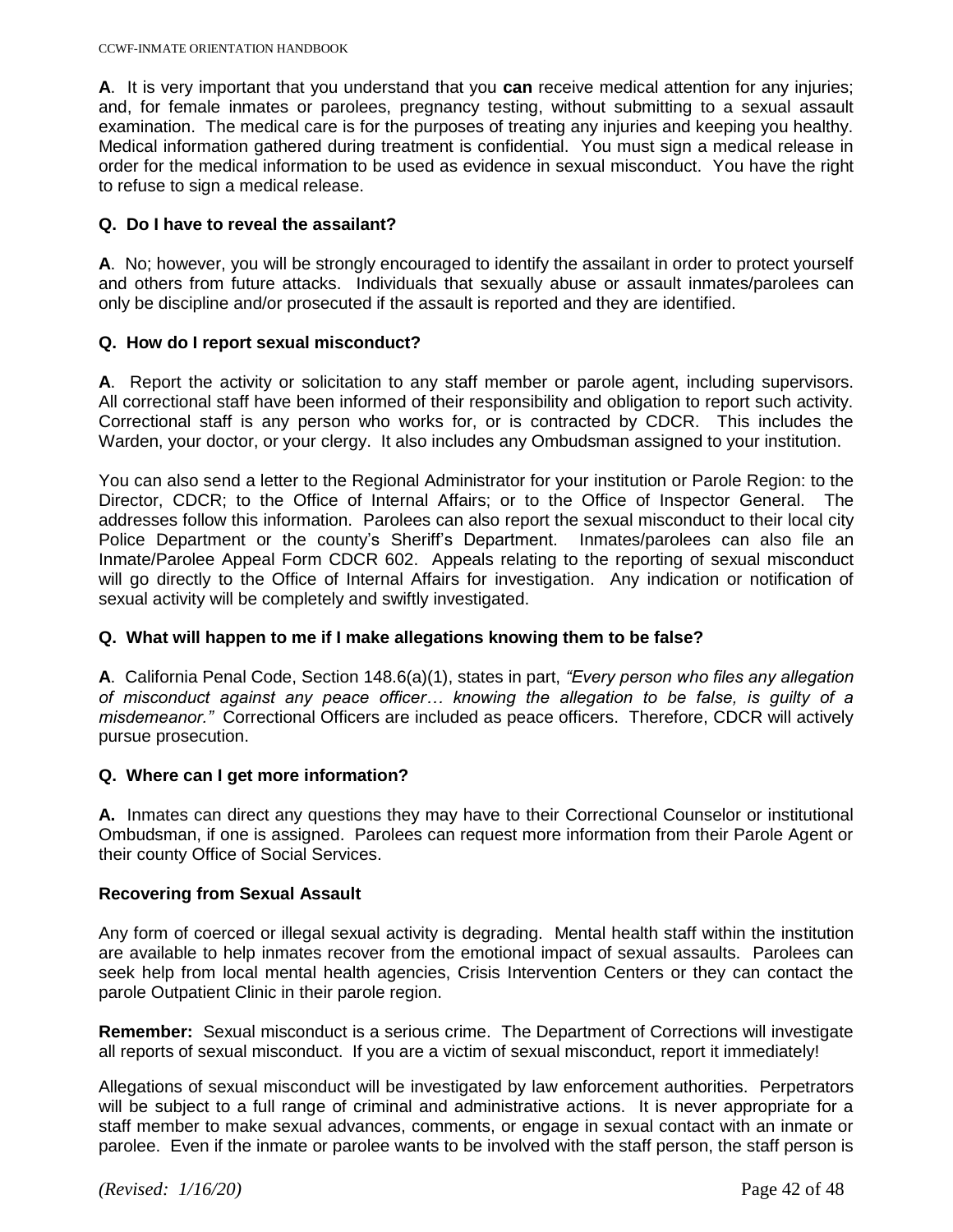not allowed to respond. Finally, it is not appropriate for an inmate or parolee to approach a staff person for the purposes of sexual activity.

The Department of Corrections will seek termination and criminal prosecution of state employees, contractors or volunteers. Inmates or parolees who knowingly and intentionally file false reports will face legal action.

#### **Important Addresses:**

Office of Internal Affairs Office of Internal Affairs Northern Region<br>10834 International Dr., Ste. 210 Southern Region<br>10834 International Dr., Ste. 210 9035 Haven Ave., Ste. 105 10834 International Dr., Ste. 210 Rancho Cordova, CA 95670-7338 Rancho Cucamonga, CA 91730

Office of Internal Affairs **Director** Director 5016 California Ave., Ste. 210 P.O. Box 942883 Bakersfield, CA 93309 Sacramento, CA 94283-0001

Office of the Inspector General 10111 Old Placerville Rd., #110 Sacramento, CA 95827

Central Region Department of Corrections and Rehabilitation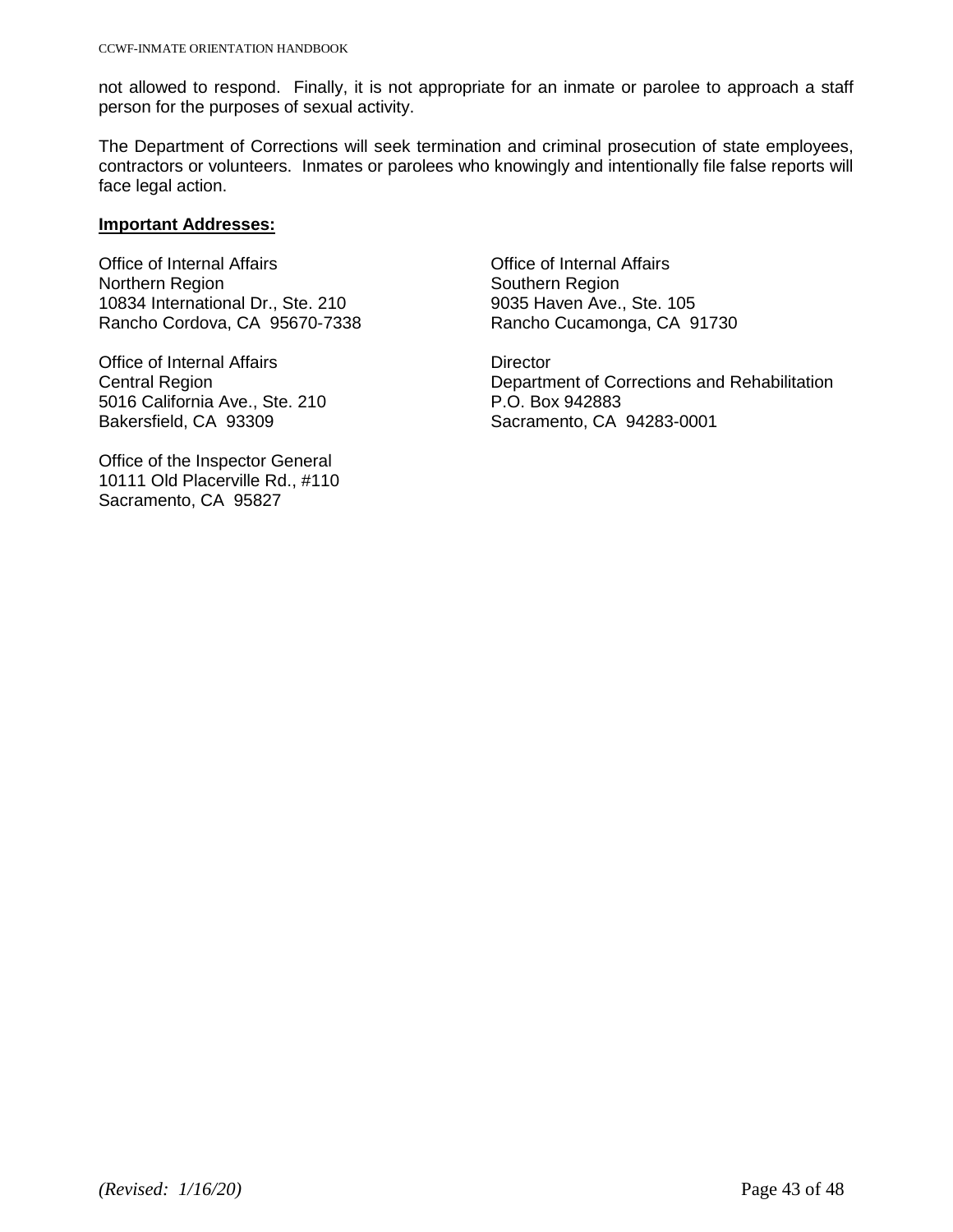# **OFFICE OF THE INSPECTOR GENERAL**

#### **Q. What is the Office of the Inspector General?**

**A.** The office of the Inspector General (OIG) is an independent state agency that investigates allegations of misconduct by state correctional agencies. The Inspector General is appointed by the Governor and confirmed by the state Senate.

#### **Q. How the Inspector General Can Help You?**

**A.** If you or someone you know has been the victim of abuse or retaliation by a state correctional agency or its staff, or if you have been the subject of an investigation that you think was improperly conducted, you can contact the OIG and request that the incident be reviewed and investigated.

#### **Agencies Under the Jurisdiction of the Inspector General**

- ♦ Youth and Adult Correctional Agency
- ♦ Department of Corrections and Rehabilitation
- ♦ Department of Youth Authority
- ♦ Board of Prison Terms
- ♦ Youthful Offender Parole Board
- ♦ Board of Corrections
- ♦ Narcotic Addict Evaluation Authority
- ♦ Prison Industry Authority

#### **Office of the Inspector General Complaint Process**

#### **Q. Who can make a complaint?**

**A.** Any person with knowledge of misconduct by a correctional agency can make a complaint. This includes employees, parolees, inmates and wards, family members of inmates and wards, and other interested parties.

#### **Q. Before you make a complaint.**

**A.** You should attempt to complete the agency's standard investigative, appeals, or grievance procedure before contacting the OIG for assistance. However, if you think an investigation has been improperly conducted, you should call the OIG.

You should gather as much evidence as you can to support your complaint-including letters, memos, copies of complaint form and responses, note from conversations, names of witnesses, a journal describing the history of the situation or any other information that could validate your claim.

#### **Q. How to make a complaint.**

**A.** You may report alleged wrongdoing by calling OIG's toll-free number at 1-800-700-5952 and explain your complaint to our specially trained operators, or you may write to the OIG at 10111 Old Placerville Road, #110, Sacramento, California 95827.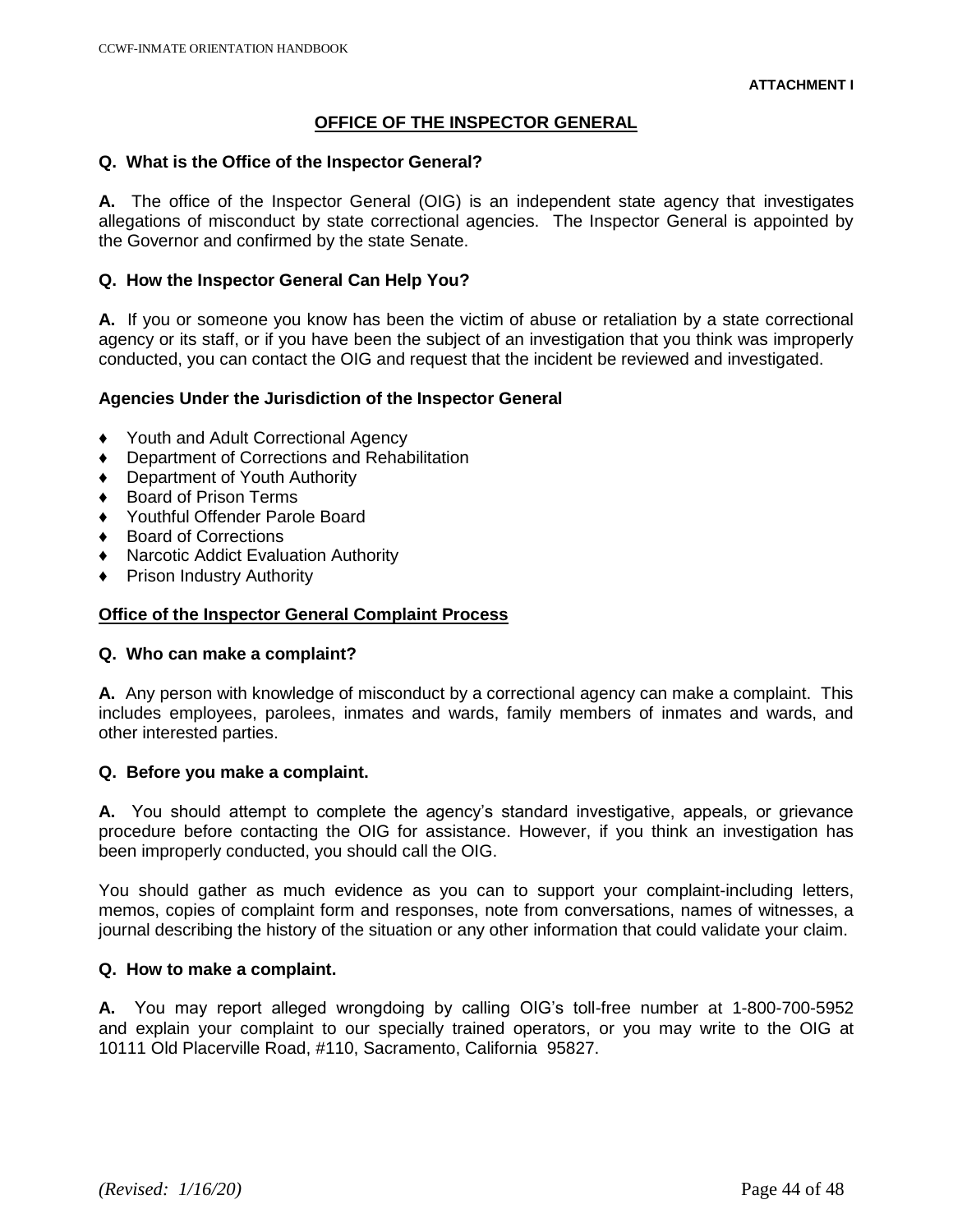#### **Office of the Inspector General Complaint Process (continued)**

By law, all complaints must be submitted in writing. If you make your complaint by phone, you will eventually be asked to send a written complaint. Additional supporting materials or other information may also be requested. Any information you provide to the OIG will be kept confidential.

Based on the information you provide, the OIG will review your complaint and may investigate your case. However, the OIG is not authorized to provide legal advice. If you need legal advice, you should contact a private attorney or your local legal Aid office.

#### **Q. How will the OIG handle your complaint?**

- **A.** We will review each complaint to be sure it is within our jurisdiction. After reviewing your complaint, The OIG may:
	- **Refer it to the Internal Affairs Office of the agency in question for initial investigation.**

If no internal investigation has been conducted on your complaint, it may be too early for the OIG to become involved. In most cases, an initial investigation will be required before the OIG can take action.

### **Refer it to the Internal Affairs Office of the agency in question for further investigation.**

If an initial investigation has been completed, the OIG will review the case. If the OIG finds that the investigation was done improperly, we will note the proper method and instruct the agency to re-investigate.

#### **Investigate the case.**

If the complaint falls outside of the agency's jurisdiction, or if there is a conflict of interest involving the agency, or if the agency believes independent review is necessary, the OIG will investigate the case itself.

#### **Refer criminal misconduct to law enforcement authorities.**

The OIG can refer cases of criminal conduct to the proper law enforcement authorities at any point in the investigation.

#### **Close the inquiry.**

If the OIG finds there is not enough evidence to support your claim after the preliminary review, your inquiry may be closed without further action.

#### **Confidentiality.**

Everything you say or send in writing to the OIG is confidential. OIG cannot release the identity of anyone reporting misconduct without his or her written permission (see exception below) and written complaints and supporting materials cannot be obtained under the Public Records Act.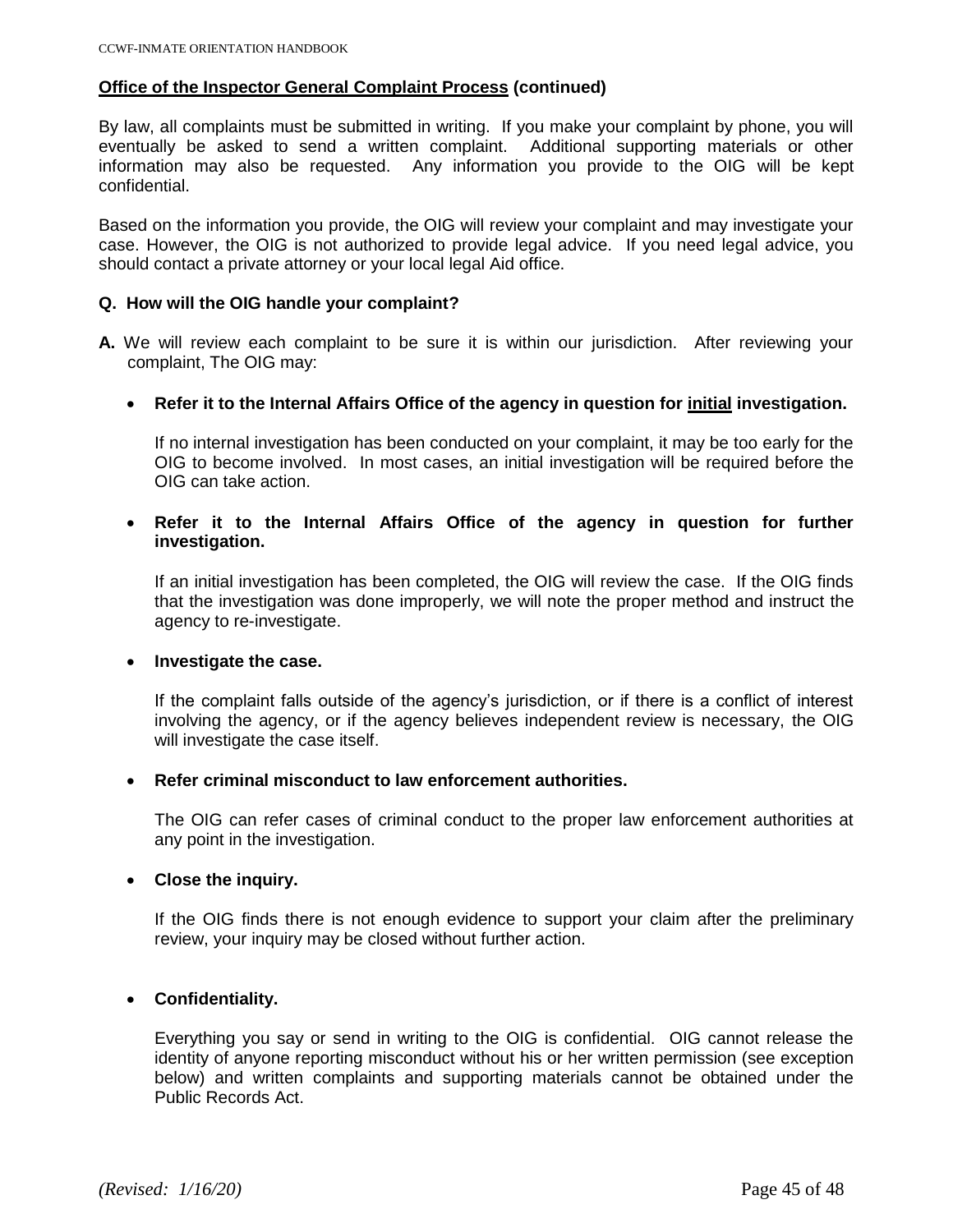#### **Exception.**

Names can be released, in confidence, to the Governor, Secretary of the Youth and Adult Correctional Agency, director of the agency being investigated, or law enforcement authorities for appropriate action.

#### **Protection from Retaliation**

State law provides strict penalties for people who retaliate against a person for reporting misconduct to the OIG. If you experience retaliation, report the incident to the OIG immediately. The OIG is required to investigate these complaints.

As California's Inspector General, my job is to make sure the state's correctional system treats employees, inmates, wards, and parolees fairly.

My staff and I are responsible for investigating all valid reports of alleged misconduct by any correctional agency or facility.

If you have any knowledge, about misconduct by a California correctional agency, please call us toll-free at (800) 700-5952.

Office of the Inspector General 10111 Old Placerville Road, #110 Sacramento, CA 95827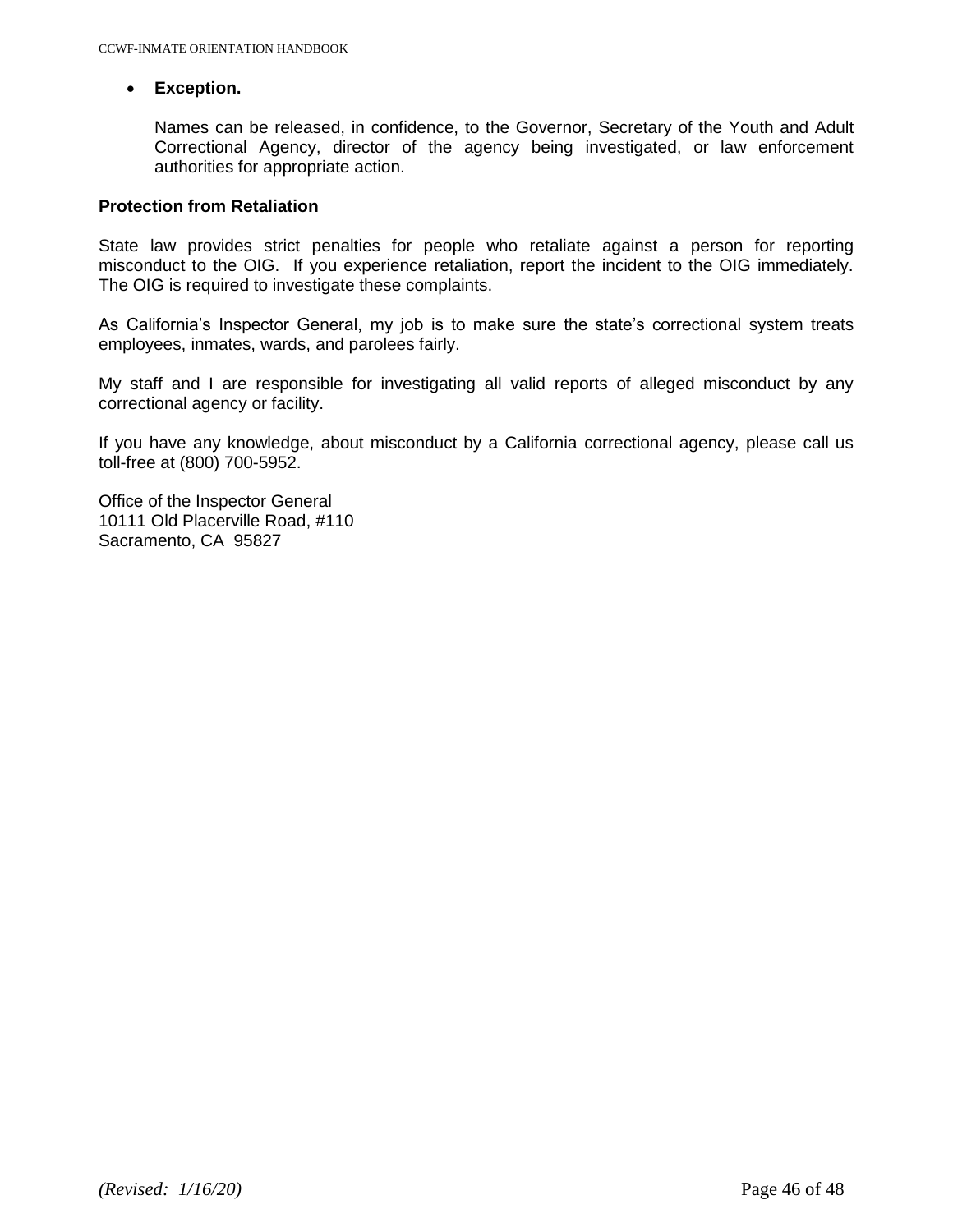# **TUBERCULOSIS FACTS - EXPOSURE TO TB**

(Reprinted from the U.S. Department of Health and Human Services Literature)

### **Q. What is TB?**

**A. TB** is short for a disease called tuberculosis. TB is spread by germs that can float in the air. The germs may spread into the air if a person with TB disease of the lungs or throat coughs, shouts, or sneezes. Anyone nearby can breathe TB germs into their lungs.

TB germs can live in your body without making you sick. This is called **TB infection**. Your immune tracks TB germs with special germ fighters. Your germ fighters keep TB germs from making you sick.

Nevertheless, the TB germs can break away. Then they cause **TB disease**. The germs can attack the lungs and other parts of the body. They can go to the kidneys, the brain, or the spine. If people have **TB disease**, they need medical help. If they do not get help, they can die.

### **Q. How was I exposed to TB?**

**A.** You may have been exposed to TB if you spent time near someone with **TB disease** of the lungs or throat. You can only be infected by breathing in TB germs that a person coughs into the air. You cannot get TB from someone's cloths, drinking glass, handshake, or toilet.

### **Q. How do I know if I have TB infection?**

**A.** If you have been exposed to TB germs, you will be given a TB skin test. If it is "positive," you probably have **TB infection**. If it is "negative," you may be retested in a few weeks, just to be sure. If you do have TB infection, you may need medication.

A **skin test** is the only way to tell if you have **TB infection**. This test is usually done on the arm. A small needle is used to put some testing material, called tuberculin, on the skin. In two or three days, a health worker will call to see if there is a reaction to the test. The test is "positive" if a bump about the size of a pencil eraser or bigger appears on your arm. This bump means you probably have **TB infection**.

#### **Tuberculosis Infectiousness**

#### **Q. I have a positive TB skin test. Can I spread it to my family?**

**A.** If you have a normal chest x-ray (i.e., TB infection), you are **NOT** a danger to your family. Most people with a positive TB skin test will have a normal chest x-ray. However, if your chest x-ray is abnormal, then your Tb infection may have advanced to **TB DISEASE**. This means you could pass TB germ to members of your family.y

#### **Q. Are all people with active TB disease contagious?**

**A.** No. TB is caused by specific germs that may cause disease in any part of the body, but is most common in the lungs. TB infections of the lung and vocal cords may be spread into the air with coughing, sneezing, or talking. TB infections in other parts of the body, such as the kidney, bone, or brain, are not contagious.